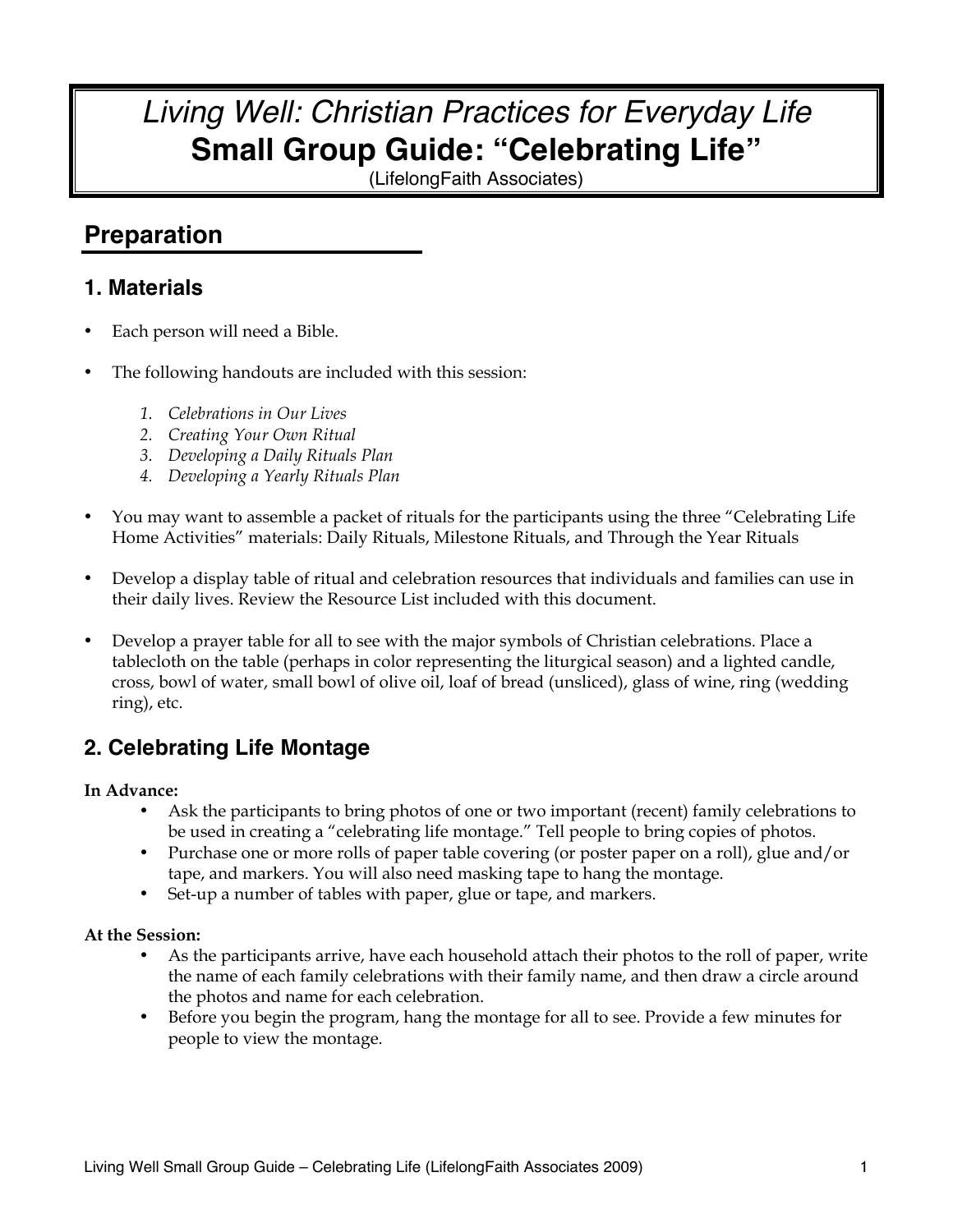# **3. Prepare Three Ritual Experiences: Daily, Seasonal, and Milestone**

The "Living" section in the "Celebrating Life" chapter (pages 2.9—2.15) serves as a guide for helping people celebrate rituals for each daily, the seasons of the church year, and transitions and milestones. The goal of this part of the learning design is to give people direct experiences of ritual celebrations and the opportunity to create their own ritual celebration.

Three types of ritual celebrations are presented on pages 2.9—2.13: **daily ritual**, **seasonal ritual** (liturgical year or calendar year), and **life transition and milestone**. During the small group session participants are going to experience each of these rituals.

- **Opening Ritual Celebration.** Begin the session by celebrating a simple ritual: *daily ritual*, *seasonal ritual* (liturgical year or calendar year), or *life transition and milestone*. For example if you are beginning your program with a meal, conduct a table ritual before or after the meal (see the table rituals in the Home Activities section).
- **Part 4. Living: Application of the Christian Practice to Daily Life.** Prepare two more rituals for Part 4 of the learning experience, so that the participants will have experience all three types of rituals.

There are a variety of daily, milestone, and yearly rituals included in the Home Activities section that you use or adapt. Two good sources for a variety of rituals are: *Celebrate Life: Rituals for Home and Church* by Peter Young (Cleveland: United Church Press, 1999) and *Celebrating at Home: Prayers and Liturgies for Families* by Deborah Alberswerth Payden and Laura Loving (Cleveland: United Church Press, 1998). See the list of ritual resources at the end of this document for further assistance.

Be sure that all three ritual experiences model the key elements of a celebration that are presented in this session: symbol(s), Scripture reading, prayer or blessing, music to sing or listen to, and decoration of the environment.

### **4. Prepare Resources for Creating a Ritual Celebration**

Using the process on page 2.15 in *Living Well*, the group is going to create a ritual celebration. To prepare for this experience:

- Choose an occasion or event in advance that will apply to your participants. Keep this simple.
- Collect the resources that you will need in advance.
- Prepare materials that the participants will need, e.g., a Bible, a hymnal or song list on the theme of your celebration.
- Prepare a list of potential Scripture readings that people can use in creating their ritual for the occasion or event that you have selected.
- Participants can use the handout, *Creating Your Own Ritual*, to record their work.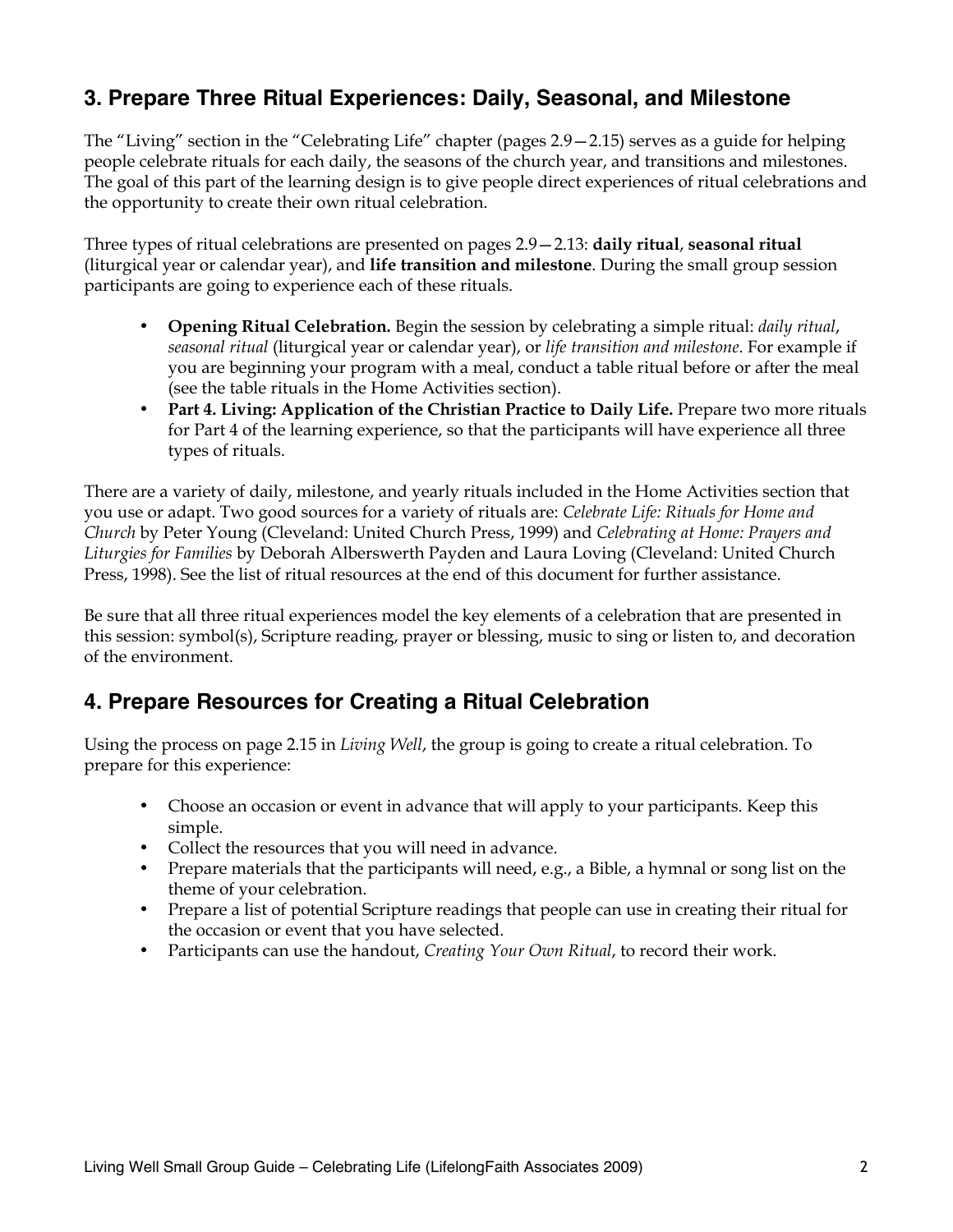# **Small Group Plan**

## **Opening Ritual Experience**

# **Part 1.** *Yearning***: Stories of Celebrating Life**

Begin the session by reading or presenting the opening stories about celebrating life on pages 2.2—2.5 in *Living Well*: "The Red Tree," "The Big Boy Bed," "Graduation and Beyond," and "Walking with Mary and Joseph." Use a different reader for each story.

How do these stories reflect your experiences with celebrating life? Share your reflections with your small group.

# **Part 2.** *Reflecting***: Rituals in Our Lives**

The handout, *Prayer in Our Lives*, gives you an opportunity to name your current experience of praying by using the following six questions. Take a few minutes to complete the worksheet. (The complete set of questions is found on page 10.4 in *Living Well*.)

The handout, *Celebrating Rituals in Our Lives*, gives you an opportunity to name your experience of celebrating life through rituals using Take a few minutes to complete the worksheet. (The questions are found on page 2.6 in *Living Well*.)

- 1. What celebrations were important to you as were growing up? Which of these would you like to pass on to your children, and how can you do this?
- 2. What are some of the celebrations that you and your family practice today—in your daily life, on a seasonal basis, or on special occasions?
- 3. How do you and your family celebrate holidays and holy days today?
- 4. How do you and your family experience God through celebrations?

To prepare for the group sharing identity the story of one celebration from question #1 and one from question #2 that you want to share with the group. Share your two stories with your group. This is a storytelling experience so be sure to give people time to share their stories without interruptions or discussion.

Conclude by sharing reflections to question #4 as a group.

# **Part 3.** *Exploring***: The Christian Practice of Celebrating Life**

The Exploring section of the "Celebrating Life" chapter on pages 2.7—2.8 in *Living Well* presents several examples of celebrating rituals in the Bible, centered around five Scripture passages.

- 1. Ecclesiastes 3:1-2, 4-7, 10-13 (A time to…)
- 2. Deuteronomy 30:19-20 (Choose life)
- 3. Leviticus 16:29-34 (Day of Atonement)
- 4. John 2:1-11 (Wedding Feast at Cana)
- 5. Luke 15:22-24 (Prodigal Son)

Begin by taking time to read pages 2.7—2.8 and the five Scripture passages.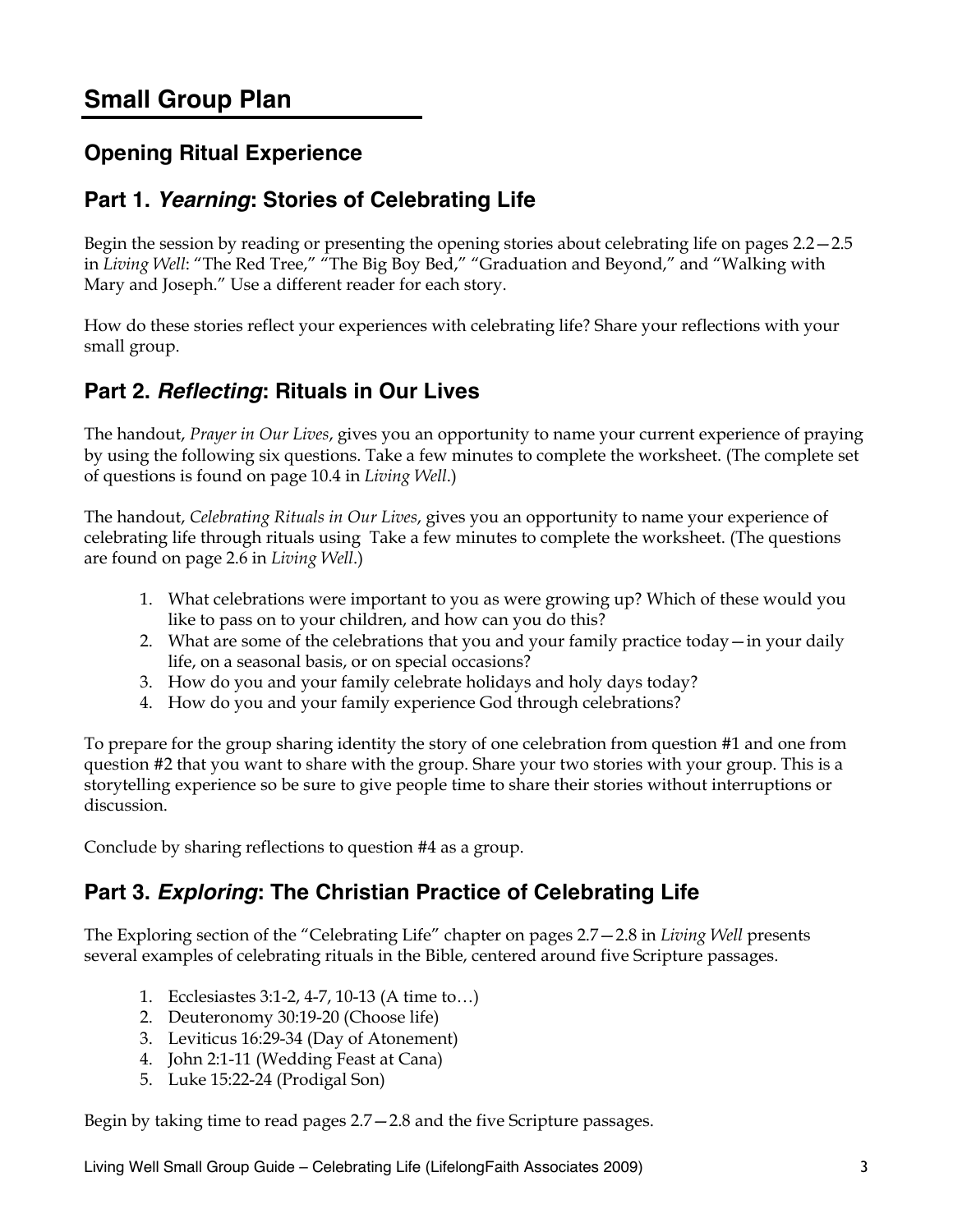Think about your responses to the three questions below and when everyone is ready share your responses, question-by-question. Begin with question #1, then move on to #2, and conclude with #3.

- 1. What insights about celebrating life did you gain from the biblical examples?
- 2. Can you think of other examples of celebrations in the Bible?
- 3. How do you see God at work through these biblical celebrations? How do people experience God through these celebrations?

# **Part 4.** *Living***: Application of the Christian Practice to Daily Life**

The "Living" section in the "Celebrating Life" chapter (pages  $2.9 - 2.15$ ) serves as a guide for helping you celebrate rituals for each daily, the seasons of the church year, and transitions and milestones. Three types of ritual celebrations are presented on pages 2.9—2.13: **daily ritual**, **seasonal ritual** (liturgical year or calendar year), and **life transition and milestone**.

### **Part 1. Experiencing Ritual Celebrations**

In the Opening Ritual Experience you celebrated one of the three types of rituals: daily, seasonal, or milestone. Begin by reading the Introduction and then select the ritual you celebrated at the opening the session and read about and discuss that ritual. Then move on to the other two types of rituals

#### **Introduction**

• Read the introduction to rituals on page 2.9 of *Living Well*.

#### **Daily Rituals**

- Read about Daily Rituals on page 2.10 of *Living Well*.
- Experience a Daily Ritual celebration together.
- Conclude by reviewing other types of Daily Rituals on page 2.11 *Living Well.*

#### **Seasonal Rituals**

- Read about the variety of Seasonal Rituals on pages 2.12—2.13 in *Living Well*.
- Experience a Seasonal Ritual celebration.

#### **Milestone Rituals**

- Read about the variety of Transition and Milestone Rituals on page 2.13 in *Living Well*.
- Experience a Transition and Milestone Ritual.

#### **Part 2. Creating a Ritual Celebration**

Together as a group you are going to create a ritual celebration using the ideas in the *Living Well* book. Use the handout, *Creating Your Own Ritual*, to record your work.

- 1. Begin by reading "Creating Your Own Rituals" and "Designing a Celebration" on pages 2.14—2.15 of *Living Well*.
- 2. Identify the occasion or event that you have chosen.
- 3. Identify a central symbol for the celebration.
- 4. Select an appropriate Scripture reading that expresses the meaning of the event or occasion.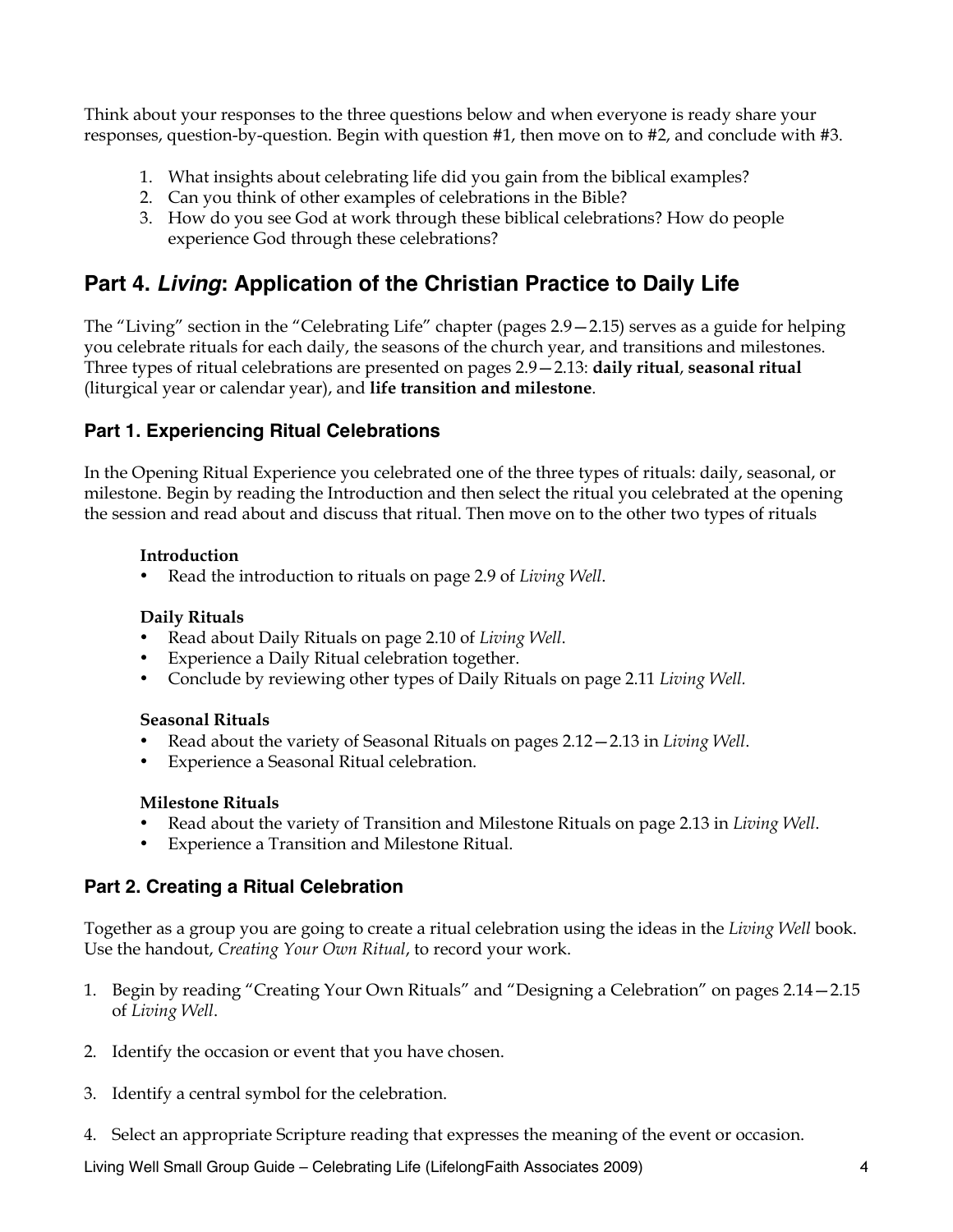- 5. Find or write a short prayer or blessing for the celebration.
- 6. Select music to sing or listen to that reflects the celebration.
- 7. Include any ritual actions or movement (gestures, hugs, blessing signs) appropriate for their celebration.
- 8. Develop ideas for decorating the environment for the celebration (artwork, photos, candles).

#### **Part 3. Reflecting on the Experience**

Reflect on your experience of the ritual celebrations using the questions below and share your insights with your group.

- What did you learn about the Christian practice of Celebrating Life from this experience?
- How did you feel God's presence through these ritual celebrations?
- Which ritual celebrations do you see yourself or family using at home?
- How can you use what you learned about creating your own ritual in your own life?

#### **Part 4. Developing a Rituals Plan (***Living Well* **pages 2.10—2.12)**

#### **Daily Plan**

Take a few minutes to create a daily rituals plan using the worksheet, *Developing a Daily Rituals Plan*, and the ideas in *Living Well*:

- 1. Add all of the daily rituals of faith already present in your household now to your plan.
- 2. Identify new daily rituals you want to begin in your household and add them to your plan.

#### **Yearly Rituals Plan**

Take a few minutes to create a daily rituals plan using the worksheet, *Developing a Daily Rituals Plan*, and the ideas in *Living Well*. Review the two tasks:

- 1. Add all of your ritual celebrations to the calendar: church year seasonal celebrations, calendar year seasons, and milestones celebrations.
- 2. Identify new ritual celebrations that you would like to add to your yearly plan and write those in the appropriate month. Underline the new ritual celebrations.

After everyone has created their daily and annual plan, share with their group two daily rituals you are practice and one new ritual you want to practice. Then share two yearly rituals you practice and one new ritual you want to practice .

Put your plans on the refrigerator or prominent place in the house as a reminder of the types of rituals that you are going to celebrate.

### Part 5. Praying: Prayer for the Practice

Conclude by celebrating the ritual that you have created in this session.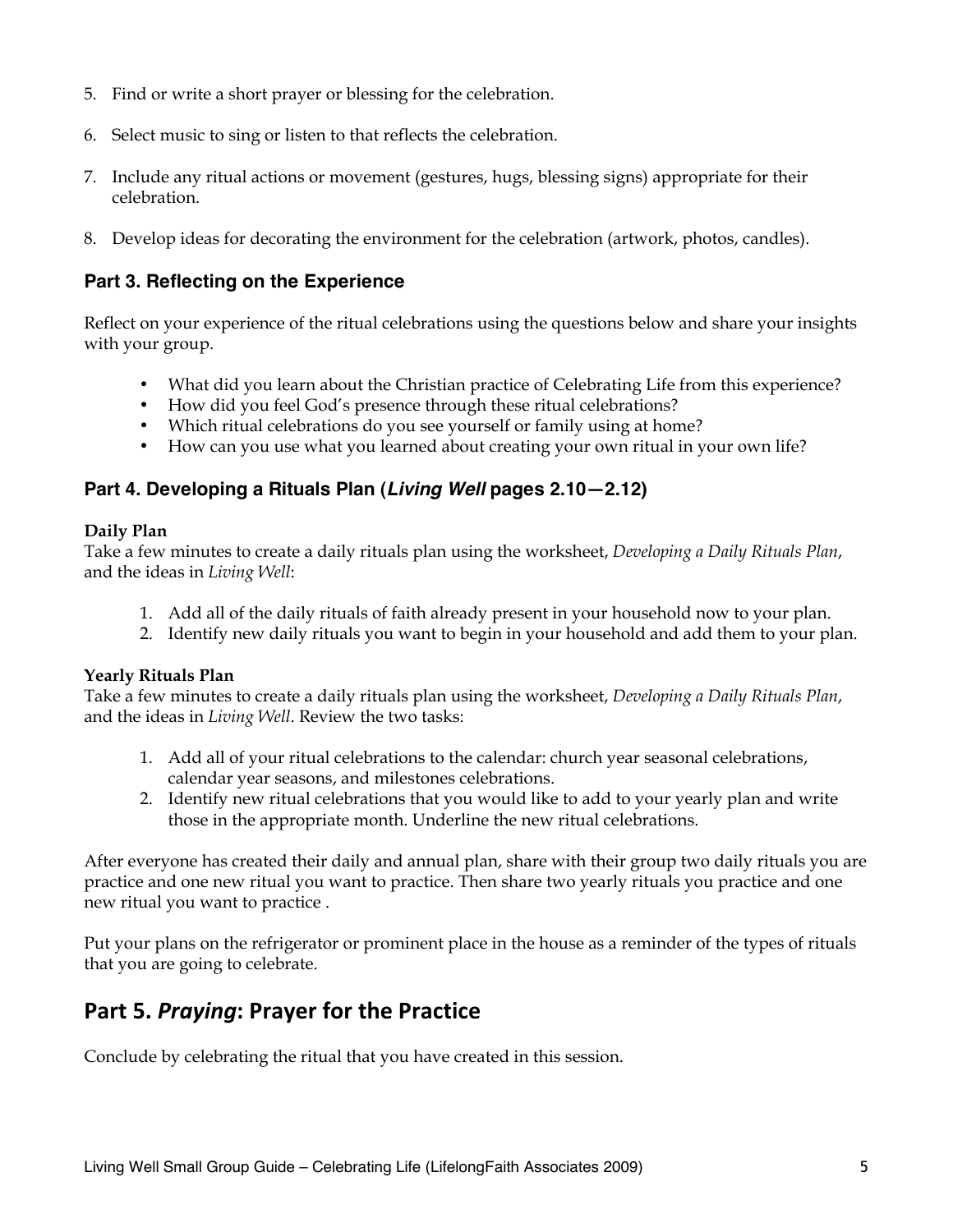# **Celebrations in Our Life**

**What celebrations were important to you as were growing up? Which of these would you like to pass on to your children?**

**What are some of the celebrations that you and your family practice today—in your daily life, on a seasonal basis, or on special occasions?** 

**How do you and your family celebrate holidays and holy days?** 

**How do you and your family experience God through your celebrations?**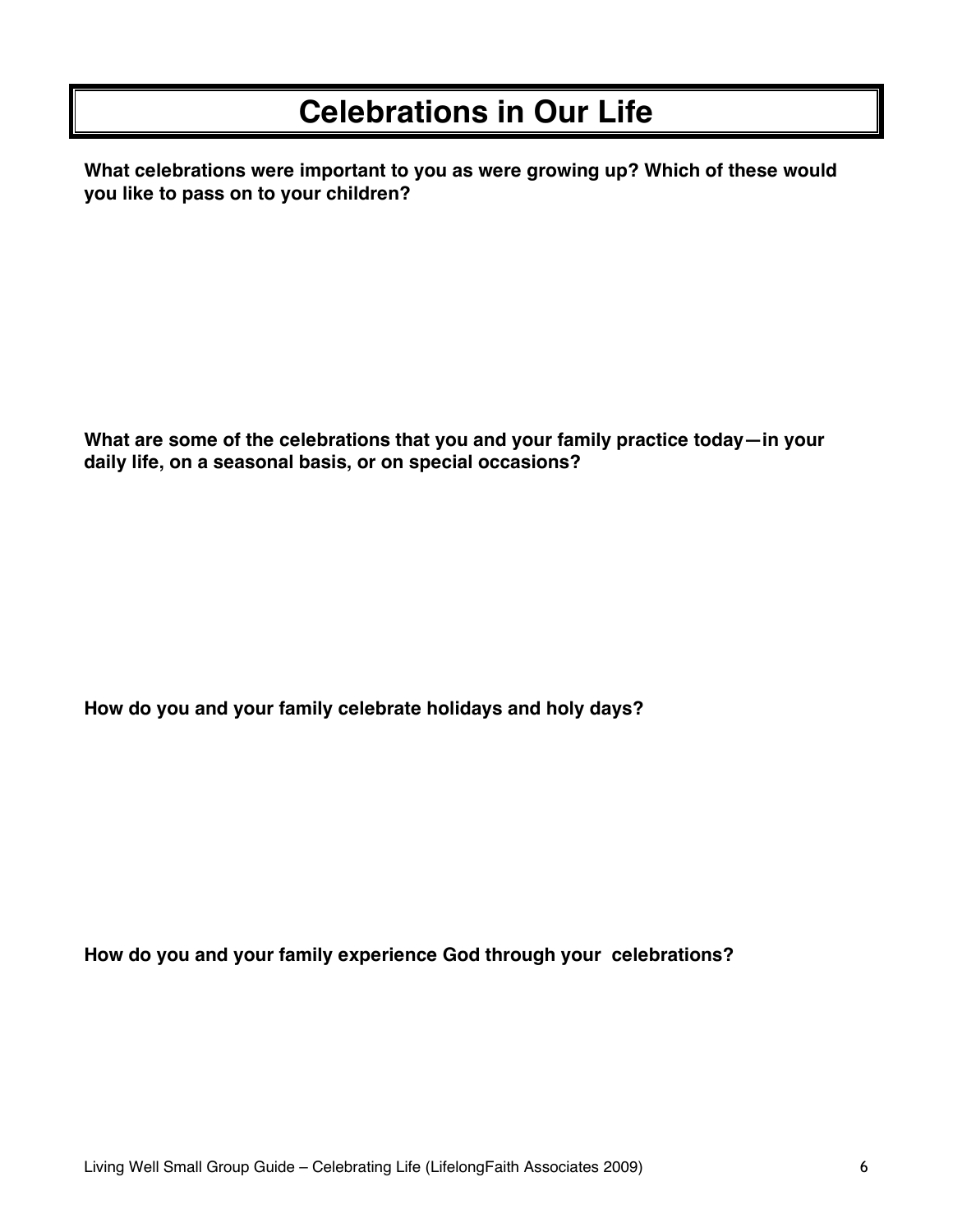# **Creating Your Own Ritual**

- **1. Choose an occasion or event.**
- **2. Identify a central symbol for the ritual celebration (e.g., water, oil, cross, artwork, bread, candle).**
- **3. Select an appropriate Scripture reading that expresses the meaning of your ritual celebration.**
- **4. Find or create an opening prayer and blessing for your ritual celebration.**
- **5. Select music to sing or listen to that reflects the ritual celebration.**
- **6. Include any ritual actions or movement appropriate for your ritual celebration (e.g., gestures, hugs, blessing signs, anointing).**
- **7. Decorate your environment for the celebration (e.g., artwork, photos, candles).**
- **8. Involve each family member in at least one element of the ritual celebration.**

#### **9. Celebrate!**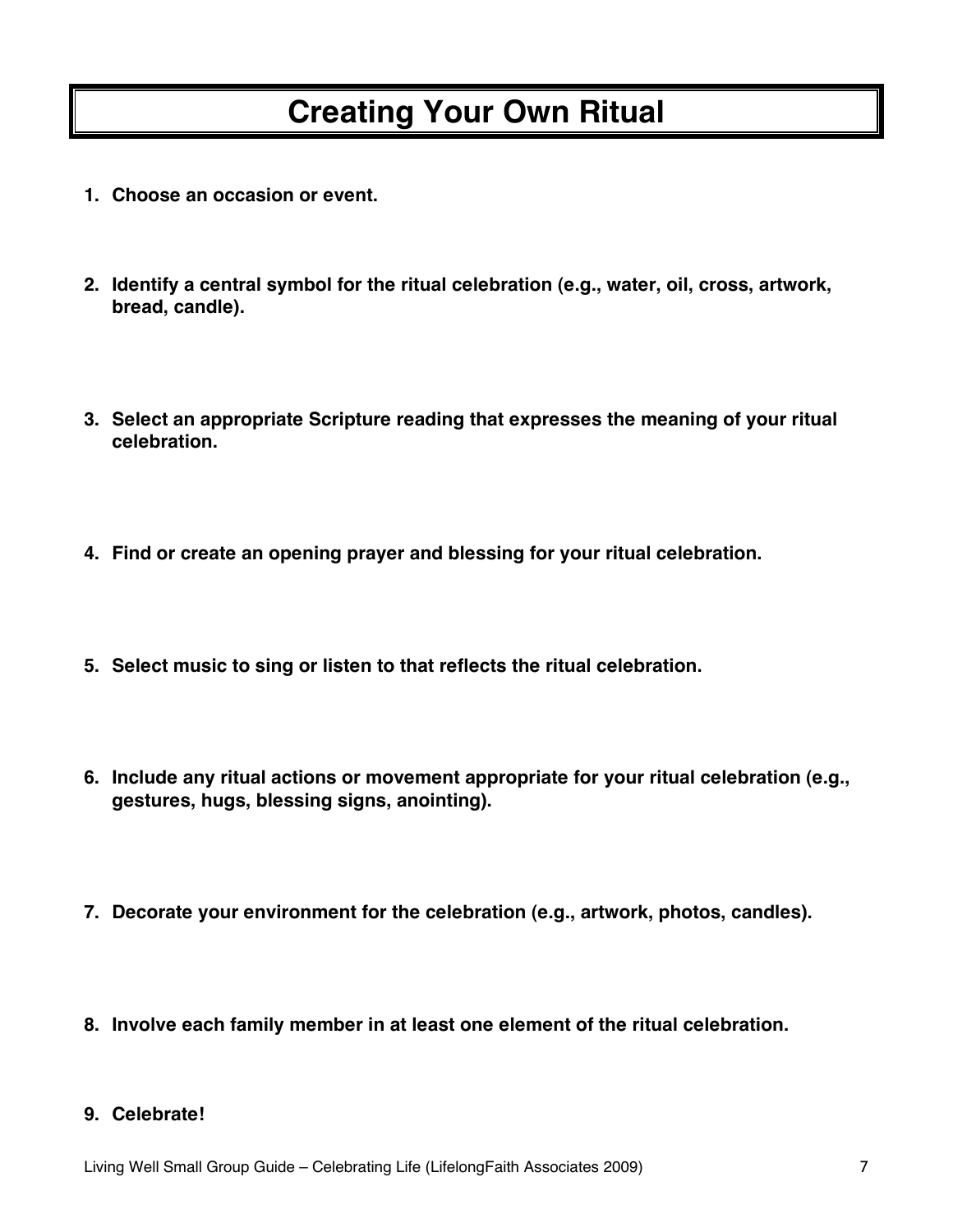# **Developing a Daily Rituals Plan**

- Add all of the daily rituals of faith already present in your household now to your plan.
- Identify new daily rituals you want to begin in your household and add them to your plan.

| <b>Sunday</b>   |  |
|-----------------|--|
| <b>Monday</b>   |  |
| <b>Tuesday</b>  |  |
| Wednesday       |  |
| <b>Thursday</b> |  |
| Friday          |  |
| <b>Saturday</b> |  |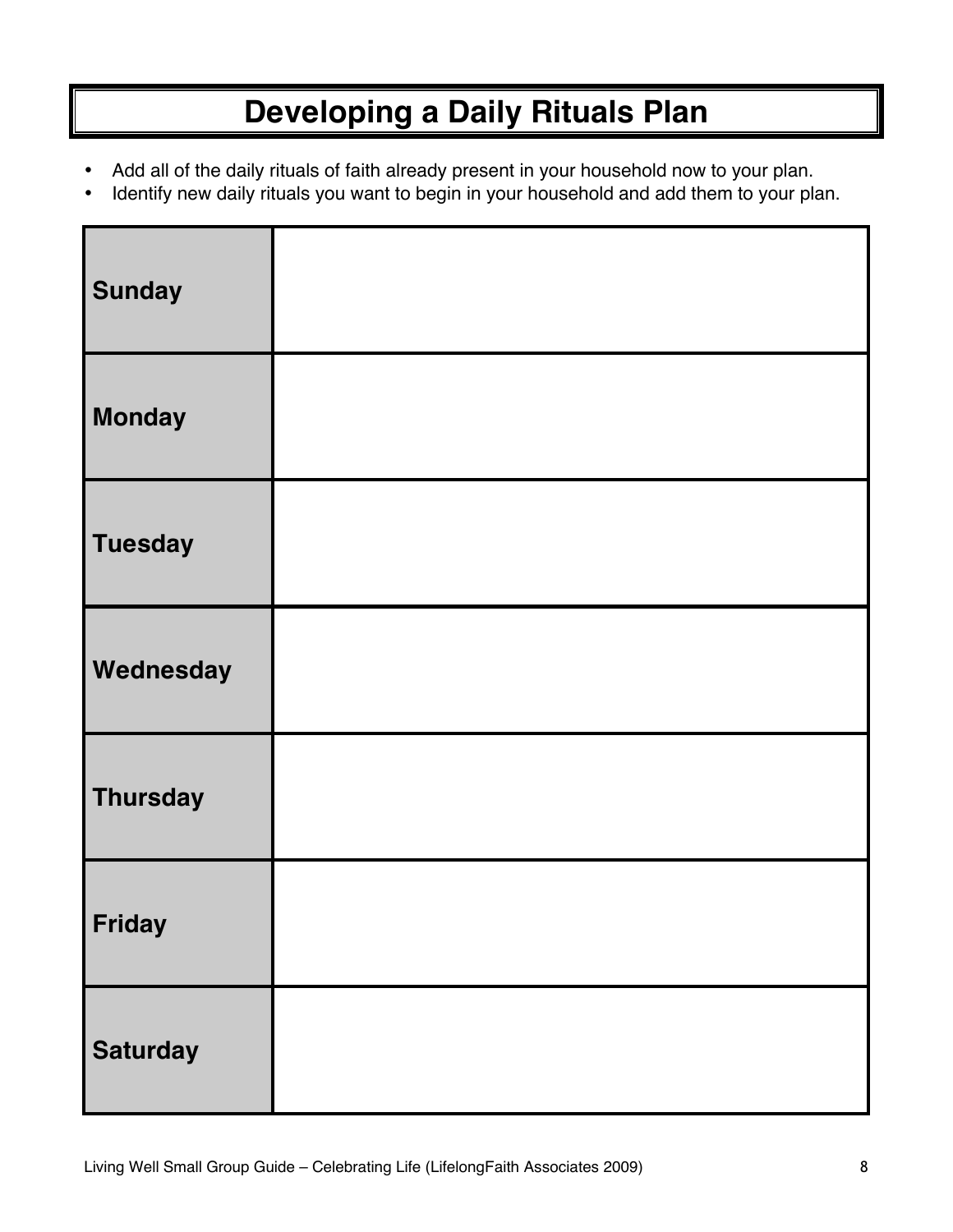# **Developing a Yearly Rituals Plan**

- Add all of your ritual celebrations to the calendar: church year seasonal celebrations, calendar year seasons, and milestones celebrations.
- Identify new ritual celebrations that you would like to add to your yearly plan and write those in the appropriate month. Underline the new ritual celebrations.

| <b>January</b>   |  |
|------------------|--|
| <b>February</b>  |  |
| <b>March</b>     |  |
| <b>April</b>     |  |
| <b>May</b>       |  |
| June             |  |
| July             |  |
| <b>August</b>    |  |
| <b>September</b> |  |
| <b>October</b>   |  |
| <b>November</b>  |  |
| <b>December</b>  |  |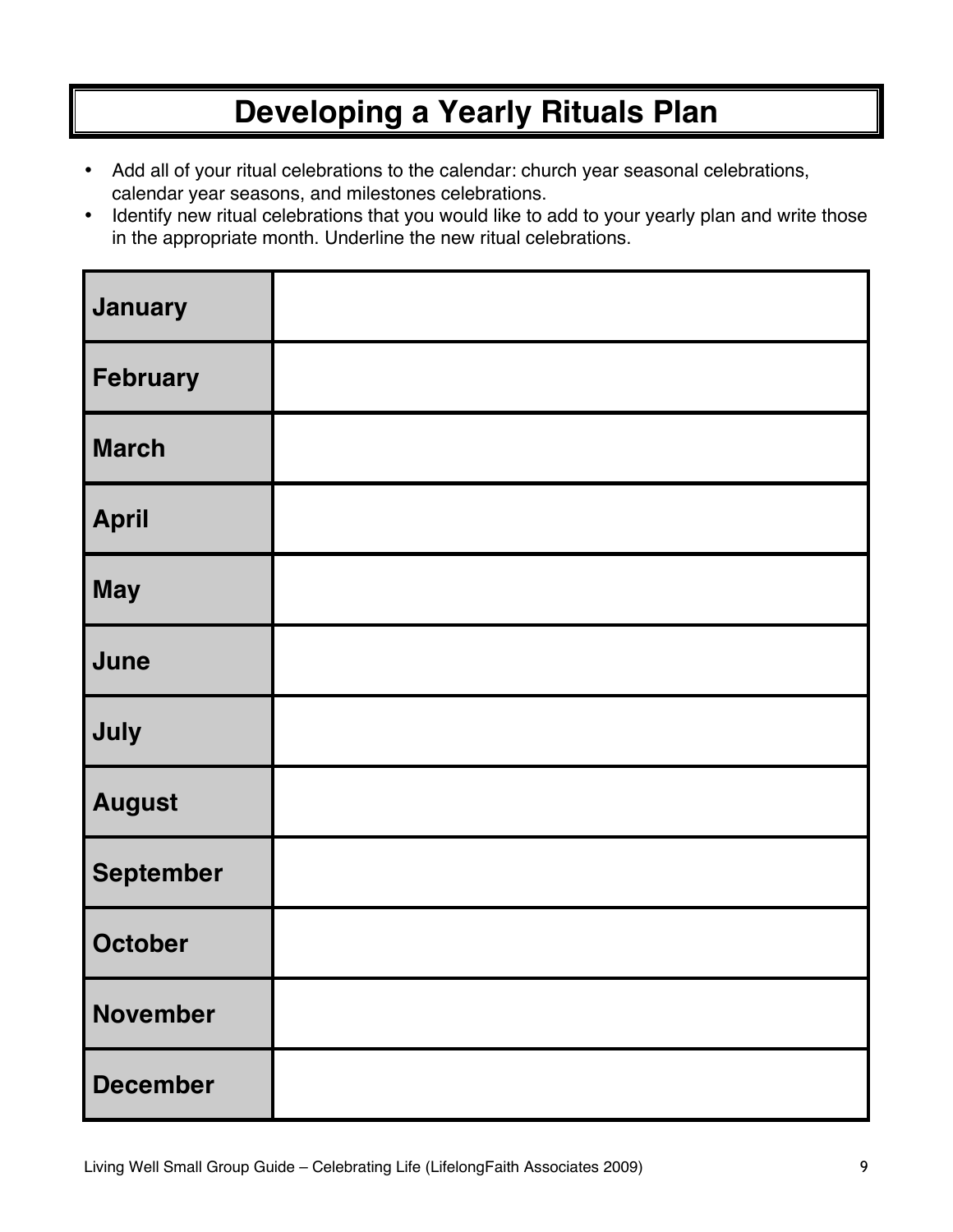# **Resources for Developing the Christian Practice of Celebrating Life**

*At Home with God: Family Devotions for the School Year.* Anne Broyles, Marilyn Brown Oden, Elizabeth Lynd Escamilla, Paul Lynd Escamilla. Nashville: Upper Room Books, 2002.

Many of today's families struggle in nurturing their children in the Christian faith beyond attending church services. Finding time at home to talk together about faith can be challenging when so much else demands attention. *At Home with God* gives families with school-age children (ages 6 to 11) solid spiritual help. Designed to bring a family together in worship at home for 10 to 15 minutes each day, the devotions require little to no advance preparation and speak to families large and small. You'll find pages for the days from September through May: daily devotions based on specific scriptures, prayers and litanies to say and learn together, stories and activities to share, songs to sing with familiar melodies, colorful illustrations and symbols to direct young readers, and articles to help adult family members prepare.

*Bless This House: Prayers for Families and Children.* Gregory Wolfe, Suzanne M. Wolfe. San Francisco: Jossey-Bass, 2004.

An excellent foundation for all families desiring to begin, renew, or deepen their spiritual journey together, Bless This House features dozens of prayers appropriate for both everyday and special events, including mealtimes, bedtime, holidays, and religious celebrations, as well as prayers for siblings, pets, and the ill or dying. With wisdom and practical advice, parents Gregory and Suzanne Wolfe provide helpful suggestions for introducing the concept of prayer to young minds and dealing with potential obstacles like boredom or short attention spans. Teaching our children to pray opens the door for their spiritual development, but just as importantly, it becomes a path to spiritual renewal for parents as well. Chapters include: The Earthy Spirituality of Family Life, How and Why We Pray, The Soul in Paraphrase: Stages in Your Child's Prayer Life (and Yours), Praying Together as a Family: A How-To Guide, and The Prayers (dozens of prayers to prayer alone or with your family).

*The Blessing Candles: 58 Simple Mealtime Prayer-Celebrations*. Gaynell Bordes Cronin and Jack Rathschmidt. Cincinnati: St. Anthony Messenger Press, 2000.

Each of the 58 prayer-celebrations include a gathering prayer, the lighting of two candles, a reading and a prayerful response to it, reflection questions and a sending prayer. These mealtime rituals are organized into several categories: Blessings for Everyday, Blessings for Special Needs, Blessings for Special Occasions, and Blessings for the Year.

#### *The Book of New Family Traditions—How to Create Great Rituals for Holidays and Everyday.* Meg Cox. Philadelphia: Running Press, 2003.

Overcoat Day. Welcome Summer Party. Monthly Pizza Blast. Bus Stop Party. These are just some of the enjoyable and inventive new traditions you'll find in *The Book of New Family Traditions*. Life isn't like it used to be, and we need to invent new traditions for today's families. Meg Cox guides you through the simple steps that help families fully cherish all of those special moments and milestones, help heal the wounds of trauma and loss, and strengthen that indomitable spirit of identity within a family. With *The Book of New Family Traditions*, your family can create the kind of celebrations that lead to everlasting happy memories. When author Meg Cox became a mother in 1994, she started a personal quest to find inspiring, contemporary family rituals. She sought rituals that were simple but profound, practical and yet lots of fun. Using her skills as a journalist, she spent more than three years interviewing diverse families all over the country and compiling a collection of inventive new traditions. In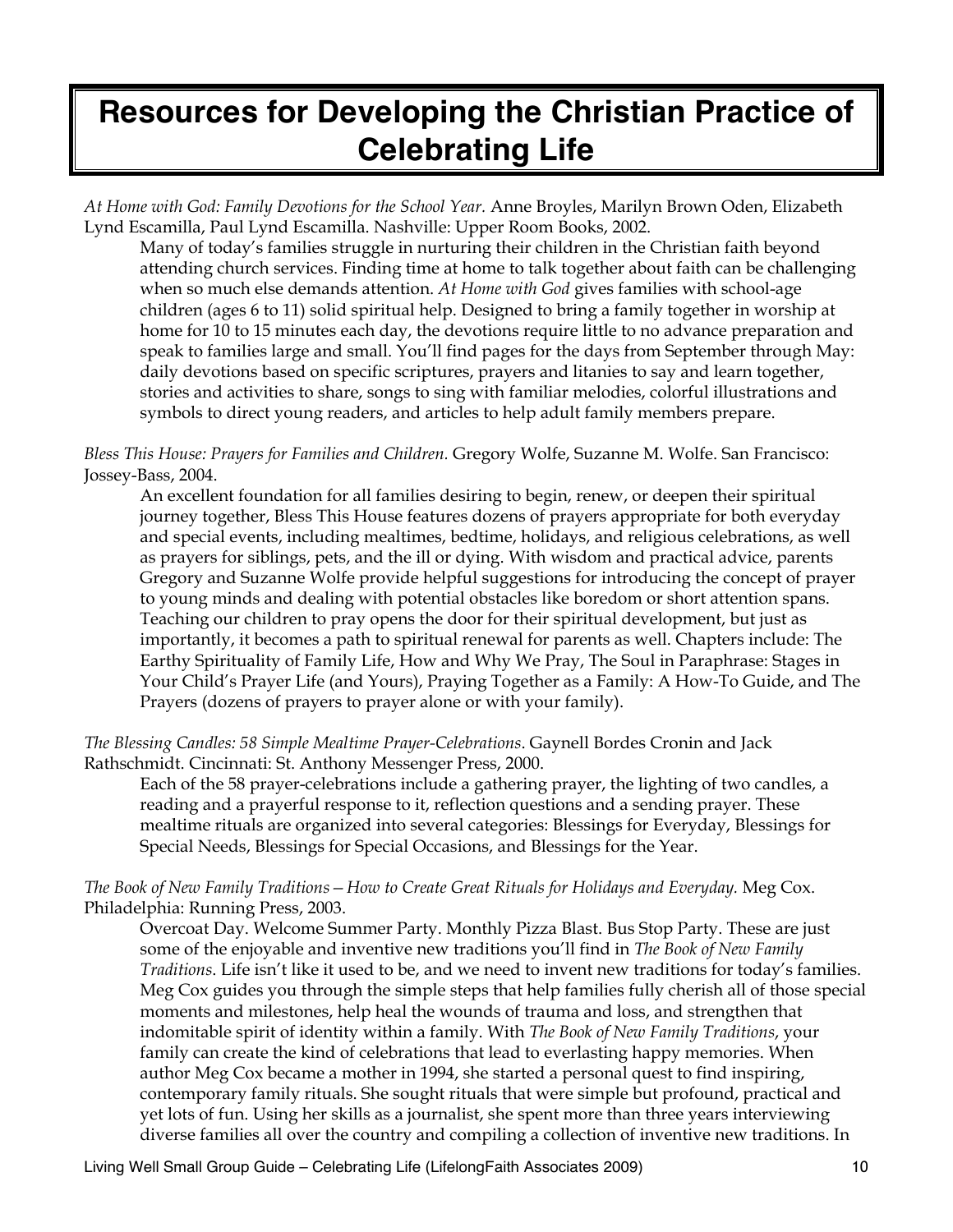this book you'll find fresh ways of commemorating established holidays like Thanksgiving and July 4, Passover and Easter, Christmas, Hanukkah, and Kwanzaa. You will also find original observances for birthdays, bedtime and dinnertime, not to mention a whole compendium of unexpected traditions: sports rituals, pet rituals, homework rituals, vacation rituals and family meetings, among others. The *Book of New Family Traditions* provides a wealth of fun, easy and creative new celebrations for your family for every occasion.

*Celebrate Life: Rituals for Home and Church.* Peter Young. Cleveland: United Church Press, 1999. This book offers meaningful celebrations to help families deepen their sense of God's empowering presence and strengthen the relationship between one's own family and the larger family of faith. This guide for family worship offers rituals for times of growth, new life, significant change, uncertainty, loss, separation, and more; and rituals for milestones and other special times in life.

*Celebrating at Home: Prayers and Liturgies for Families.* Deborah Alberswerth Payden and Laura Loving. Cleveland: United Church Press, 1998.

This easy-to-use, hands-on resource includes a variety of rituals, prayers, and liturgies throughout the liturgical year, organized into Prayers for Daily Life, Seasonal Celebrations, and Life Transitions. The book helps families connect their everyday lives with their faith.

*Celebrating Faith: Year-Round Activities for Catholic Families.* Mary Cronk Farrell. Cincinnati: St. Anthony Messenger Press, 2005.

This book seeks to provide you with practical help in teaching your children Christian values and fostering faith in everyday family life. Chapters offer ways to celebrate the Church's liturgical year, as well as secular holidays. You will find simple explanations of the Church seasons and major holy days. Scripture readings, simple prayers, rituals and activities are suggested throughout, as well as true stories from family life meant to inspire, encourage and offer food for thought. Mary Cronk Farrell outlines her chapters by season, beginning with the New Year and ending with Christmas. For each holiday, season, milestone or celebration, she provides family-friendly activities and reflections for parents to share their Catholic faith with their young children. Mary invites her readers to be creative and inventive by using each activity or reflection as a stepping-stone to integrate the Catholic faith into their own family traditions, rituals and experiences. Included are prayers, activities and reflections for: Holy Days, Secular Holidays, National Holidays, Family Milestones, Seasons, Meal Time, Story Time, and Get-Together-as-a-Family Time.

*Celebrating Passages in the Church—Reflections and Resources*. Hugh W. Sanborn, editor. St. Louis: Chalice Press, 1999.

The milestones that mark the journey between life and death once were affirmed by ceremonies in the church. Today only a few of the old liturgies remain, and congregations miss the chance to celebrate and commemorate life's passages together. Each chapter includes an essay that explore the theory and theology behind the rite and a sample service or materials for a service that can be adapted to specific situations. The following milestones are included in the book: birth, transition from infancy to childhood, growing toward committed discipleship, coming of age, believer's baptism, marriage, divorce, women entering midlife, men at midlife, later maturity, leaving a home, and dying.

*FaithTalk: Four Keys.* Bloomington, MN: The Youth and Family Institute, 2008. [www.tyfi.org] These brand new FaithTalk® cards will inspire your family to live out The Institute's Four Key faith practices every day! Designed to keep your faith active and alive, each discussion card poses a question focusing on one of these four areas of spiritual development: 1) Caring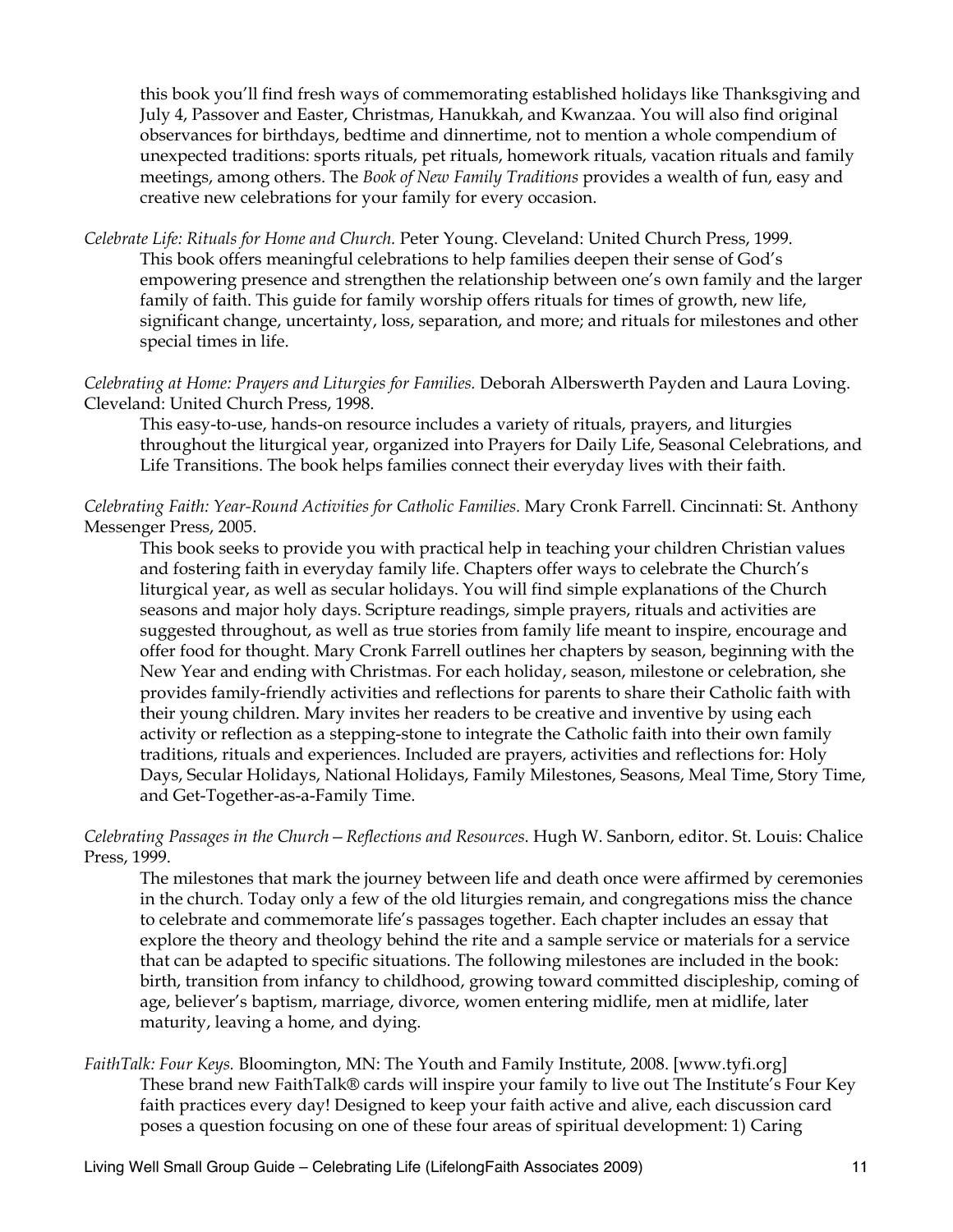Conversation: Sharing Our Stories, 2) Devotions: Identifying God's Presence in All of Life, 3) Rituals and Traditions: Living Out Our Beliefs, 4) Service: Actions that Honor Our Values by Caring for Our Neighbor. The packaging allows the cards to be "set up" on your table, truly making it a centerpiece for encouraging and growing faith in the home. .

*Family Prayer for Family Times: Traditions, Celebrations & Rituals*. Kathleen Chesto. New London, CT: Twenty-Third Publications, 1995

This is not just a book of prayers, but rather a family primer for beginning a lifelong habit of prayer. In a perfect blend of the traditional and the contemporary, Kathleen Chesto shows Catholic families how to begin prayer habits that can enrich their lives and yet be passed on for generations. Chesto believes in celebrating the spiritual aspects of everyday events: The first day of school... Learning to ride a bike... Getting a driver's license... A new baby in the family... She also offers prayers for celebrating the great feasts of the church year: Advent, Epiphany, Lent, Easter, and Pentecost. Woven throughout are familiar prayers like the rosary, the stations, the Angelus, and novenas—prayers that parents remember from childhood and want to share now with their families.

*For Everything a Season: 75 Blessings for Daily Life.* The Nilsen Family. Kristi Ylvisaker, Illustrator. Des Moines: Zion Publishing, 1999.

How often have the major changes in your life just passed you by? This resource helps highlight the personal milestones in your life by using simple rituals. Inside, you will find blessings for birthdays, the new school year, adolescent body changes, getting a driver's license, graduation, a new home, death of a pet, etc. Each ritual has a welcome, prayer, time for reflection, suggested ritual action such as lighting a candle or passing a blessing cup, and a closing blessing. Unleash the power of blessings in your life.

*Making a Home for Faith: Nurturing the Spiritual Life of Your Children*. Elizabeth Caldwell. Cleveland: Pilgrim Press, 2007 (revised edition).

Churches often assume that parents know what to do with their children in regard to nurturing them in a life of faith after baptism or dedication. Elizabeth Caldwell addresses this important need by offering parents and educators insights and ideas for nurturing the faith of children and creating a faithful ecology at home, at church, and in the world. Chapters include: Making a Home for Faith, Parenting for Faith Expression, Imprints of Faith, When Your Child Asks, and A Faithful Ecology.

*Making Time for God: Daily Devotions for Children and Families to Share.* Susan R. Garrett and Amy Plantinga Pauw. Grand Rapids: Baker Books, 2002.

This daybook engages the family in exploring the Bible, while helping children develop a strong pattern of daily devotions and prayer. The authors combine biblical teaching with engaging stories that children can identify with, as well as thoughts for personal application. The book draws from most books of the Bible, and includes both the best-loved Bible verses and the harder-to-understand passages. The 366 entries emphasize the seasons of the church year and correlate to the secular calendar as well.

*Marking Time: Christian Rituals for All Our Days*. Linda Witte Henke. Harrisburg, PA: Morehouse Publishing, 2001.

Extraordinary life changes are frequently signaled by such ordinary experiences as the birth of a child, a child's first day of school, a teenager's acquisition of adult driving privileges, a career change, moving into a new home, and retirement from one's life work. *Marking Time* provides readers with simple rituals that invite mindful, in-the-moment reflection on the significant moments in life and helps to frame them within the perspective of Christian faith and values.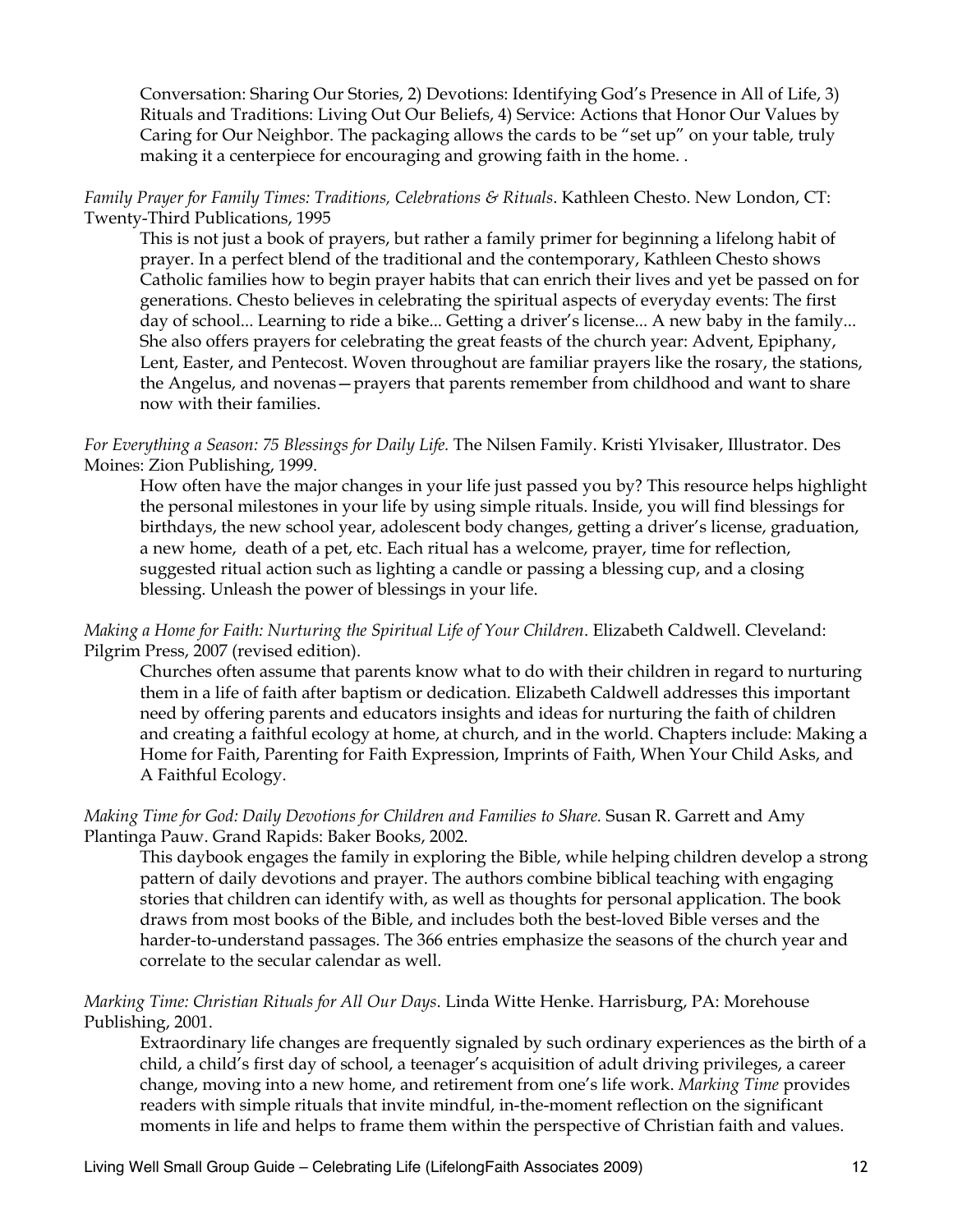Encompassing a broad range of life-cycle experiences from birth to death, Linda Witte Henke offers readers fully developed rituals suitable for reproduction and immediate use. Each rite includes an introduction with directions for preparation and use of the ritual, making the book useful even for those who have never participated in or led a ritual before. *Marking Time* includes ceremonies to mark important life events, such as pregnancy, the first day of school, children leaving home, and marriage, plus rites that mark the more difficult times, such as the death of a pet, times of unemployment, suffering due to natural disasters, the moving of a loved-one to an assisted-care residence, and many others.

*Milestones Ministry Manual for Home and Congregation.* The Youth & Family Institute. Bloomington, MN: The Youth and Family Institute, 2008. [www.tyfi.org]

Life is full of meaningful moments. Celebrating these milestones helps bring God's presence into the home and the rituals of daily life into the congregation. The Milestones Ministry Manual offers an easy-to-implement model so that congregations, households and individuals can participate in a way of life that marks specials moments as "God moments," and honors them as part of the journey of faith. The ideas and suggestions in this manual are based on the real-life experiences of leaders who have successfully implemented Milestones Ministry into their congregations and daily lives. Milestones featured in this manual include: Receiving a FaithChest®; Anniversary of Baptism; Prayer; Welcoming Young Children to Worship; Entering Sunday School; Kids and Money; Blessing of the Backpacks; First Communion; Bible Presentation and Adventure; First Time Campers; My Body, God's Gift; Middle School; Entering Confirmation; Confirmation; Driver's License; and High School Graduation.

*To Dance with God: Family Ritual and Community Celebration*. Gertrud Mueller Nelson. New York: Paulist Press, 1986.

In a book that draws from history, psychology, spirituality, and a deep knowledge and love of ritual—plus stories of family traditions that warm the heart and inspire—Gertrud Mueller Nelson gives us a map of how and when to celebrate. We learn each step from Advent, a time of darkness and longing, to the joyous Christmas season with its 12 days that lead to Epiphany. *To Dance with God* follows the entire liturgical year, also encompassing Lent, Easter, Pentecost and other holy days.

*Transforming Rituals: Daily Practices for Changing Lives.* Roy M. Oswald with Jean Morris Trumbauer. Herndon, VA: Alban Institute, 1999.

Today's rapid, deep, and pervasive changes in North American culture present myriad challenges for faith communities now and in the years ahead. Oswald explores the use of rituals as spiritually healing practices for the home, congregation, and broader community. He teaches congregational leaders how individuals and groups can use familiar new rituals to name, evaluate, live out, celebrate, and grow through change. Roy Oswald teaches us to bring more than words to experiences too deep for words. Mining the meanings of change, Roy shows us how rituals can chart our course across the map of life's transitions, as we find our way through endings, waiting times, and new beginnings—toward transformation. Here is a practical encyclopedia of lessons for church leaders on rituals ('habit made holy'): discovering the sacred in individuals' and families' daily lives; reclaiming community life after school shootings and plant closings; blessing everything from church meetings to miscarriages to pets. If you complain, 'Where in my busy schedule could I find time to observe rituals?' Roy will show you, 'You already do!'"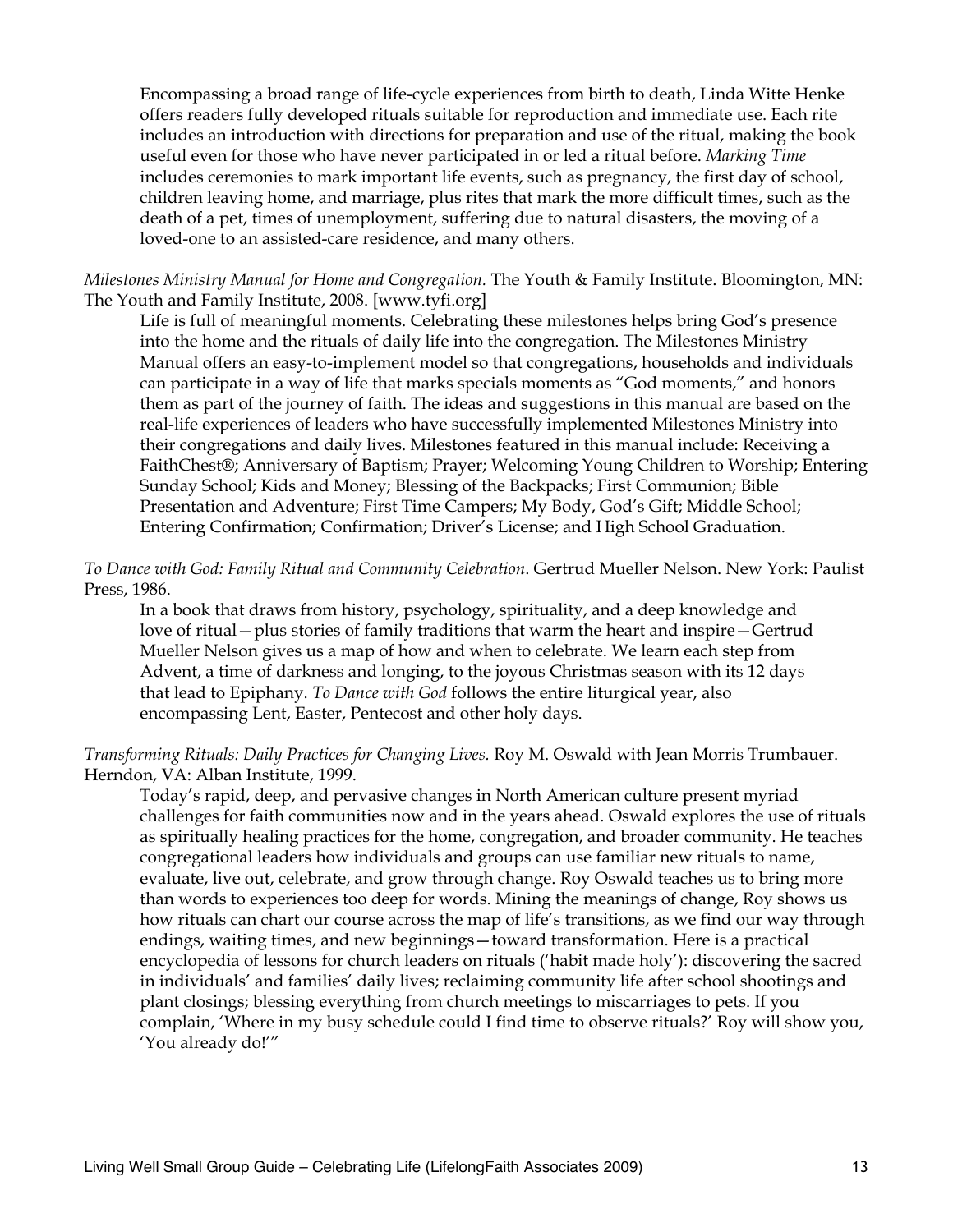*VeggieTales Family Devotional*. Cindy Kenney and Doug Peterson. Franklin, TN: Integrity Publishers, 2005. [www.bigidea.com]

The *VeggieTales Family Devotional* contains 52 devotionals organized into seven parts: The Faith Connection, The Communication Connection, The Love Connection, The Trust Connection, The Time Connection, The Joy Connection, and Holiday Lessons. Each devotion includes a Veggie story, a Bible story, discussion questions, guided prayers, family activity, and a "think-link-act" connection to help everyone find a practical way to apply God's messages to their lives.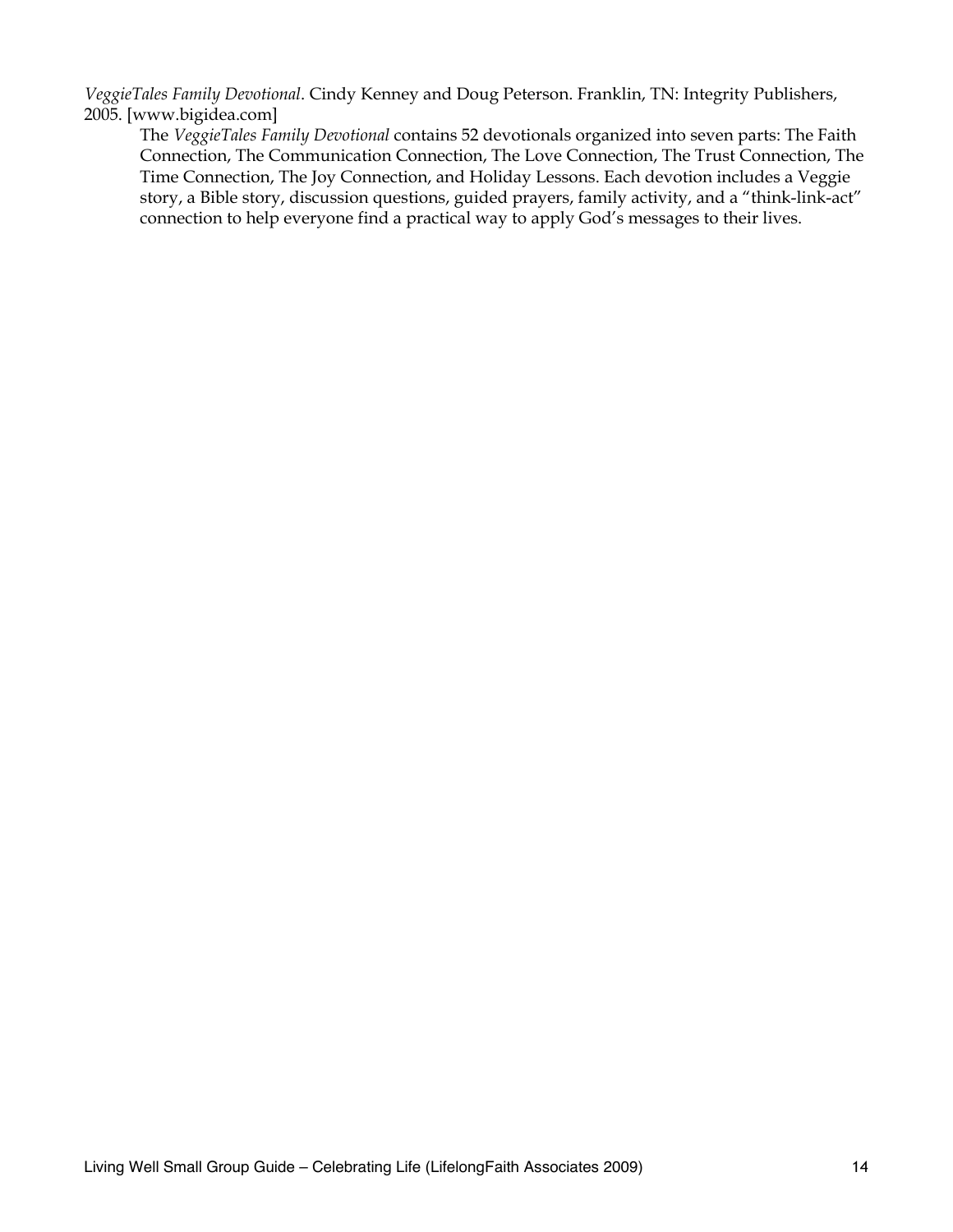# **Celebrating Life Home Activities: Daily Rituals**

# **Bedtime Rituals**

In every culture, parents create bedtime rituals for babies and young children to ease separation from the parent and the passage from the waking state to the sleeping state. Such rituals may include a playful bathing, a bedtime snack, telling or reading a story, saying prayers, singing songs, holding and cuddling. The familiar repetition of such bedtime rituals marks and defines the parent-child relationship as one where comfort, reliability, and safety are available.

# **Make-Up Time**

The world is imperfect; families fight. But it really is a good idea not to go to bed mad. Try to make sure that wrongs between family members are righted before everyone goes to sleep. Talk together about what went wrong and what might help. If you don't feel you can say it, write a note to apologize, or make a gesture that clearly says you want to start over. If the bad feelings have to do with someone not present, it may help to talk out loud, to say what's in your heart and on your mind, as though the person were there.

# **Bedtime Talks**

Take time for a little chat every evening. Invite children to tell what they did during the day, their excitements and disappointments. Talk about anything that's troubling them, or something they want to do. Keep the lines of communication open. Make this a relaxed time so that there is not that feeling of being rushed. Make it a privilege and a delight to be together.

## **First Prayer**

When teaching your child to pray, hold the child on your lap (facing forward). Be sure that you are relaxed and serene and able to communicate lovingly. Ideal places are in front of a fireplace, a quiet garden or wherever there are not too many distractions. Perhaps you might consider a special space where you and your child have had enjoyable times together.

# **Bedtime Blessings**

## **A Parent's Prayer for a Child**

Lord, bless this child.

As you have filled his/her day with sights and sounds, activities and relationships, bless his/her night with restful sleep and pleasant dreams.

May he/she be strengthened by tonight's sleep for the new life and growth that tomorrow are sure to bring.

We ask this in Jesus' name. Amen.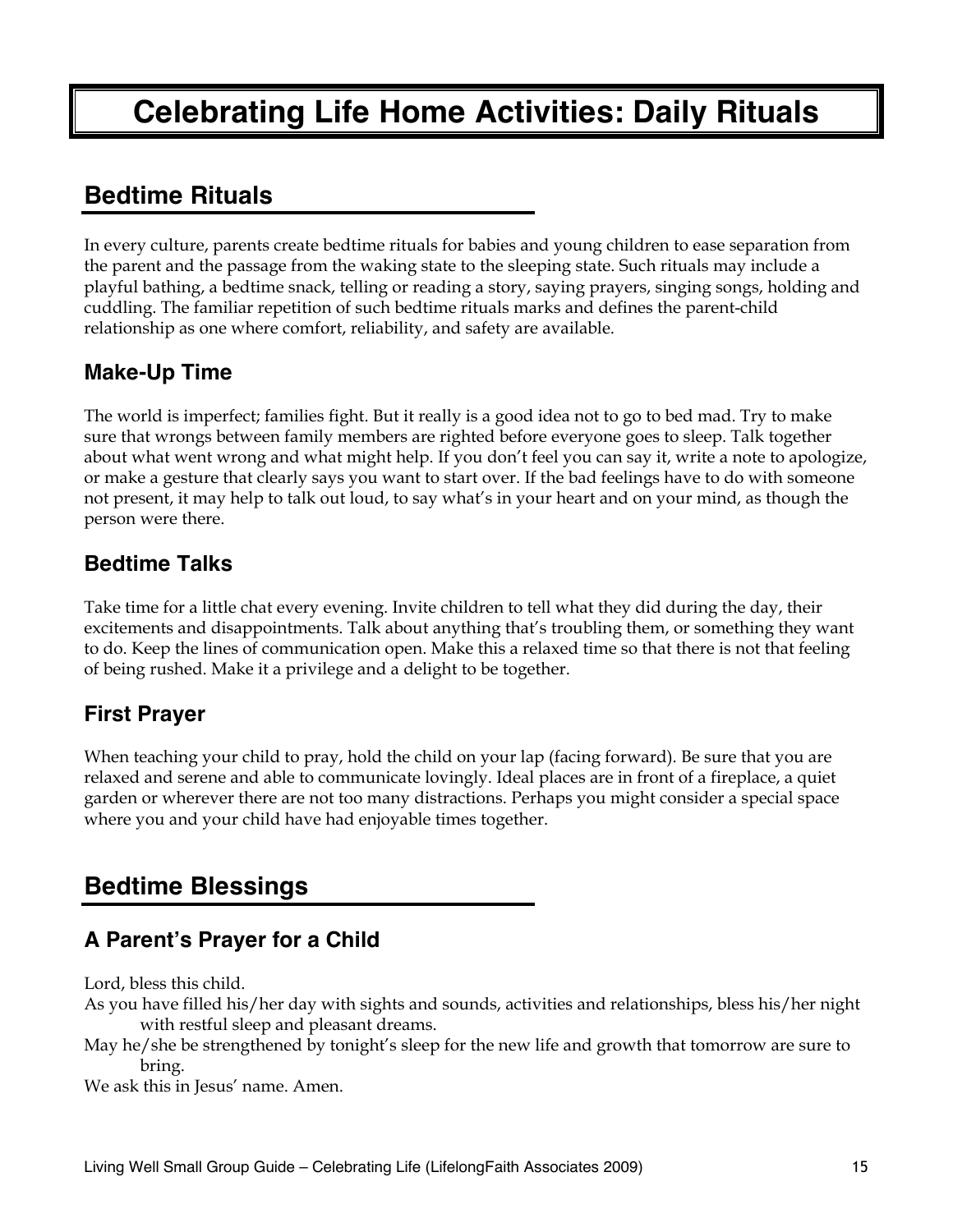# **A Bedtime Prayer for Parents**

Thank you, God for the gifts of daytime: For the sun that warms, For the breeze that cools, And for the rain that refreshes.

Thank you, too, for family and friends For work and for relaxation, For the comfort of daily routine, And for the challenge of new ideas and relationships.

With daytime at a close, we thank you too for the gifts of night time: For shadows that dance in the light, And stars that glow in the darkest night.

For the chance to rest and to prepare ourselves For another day of comfort and challenge.

Thank you God, for today and for tonight. Amen

# **Rituals for Leaving and Returning**

Family members develop ritualized ways of saying good-bye when they leave each other to go to work or school, and of saying hello when they greet each other again after being apart. Such rituals of leaving and returning mark the boundary between home and the outside world, provide a bridge between life inside the family and life outside the family, and work to tell family members who they are to each other. When families have established rituals for leaving and returning, members are aware of comings and goings. They know who is home and who is not. In such families, there is a healthy balance between individual and family needs.

### **Short and Simple Rituals**

Simple rituals like a hello and a hug good-bye can provide an opening and a place to notice changes in one another that might be otherwise missed. An after-school snack or a repeated phrase with special meaning only within the family are bonders that make members feel like they are loved and appreciated for who they are. For those parents who must travel because of their work, leave a notebook with a message for each day away, including what you are doing that day, where you will be, and what you miss about the child each day. Leaving little notes in unusual places for family members keeps them connected, too.

### **Morning Departure**

Each day before the family departs to their various destinations say good-bye and hug one another. As the children get older, they will probably be uncomfortable doing this in front of their friends so make a point of saying good-bye in the house. Incorporate a simple blessing, like:

*May God be with you in everything you do today. May your day be blessed with new life, new learning, and the company of friends.*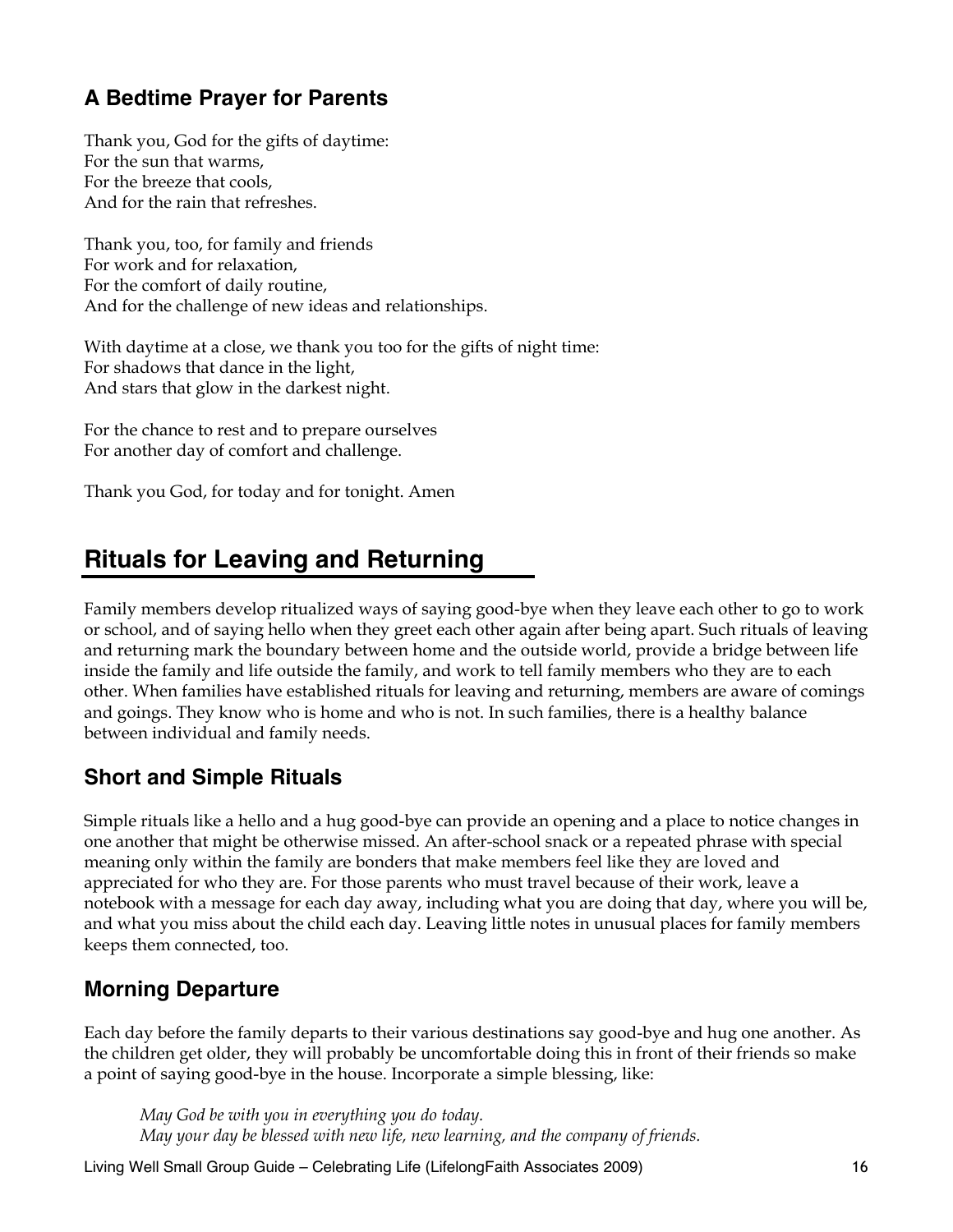# **The First Day of School**

### **The Jar of Knowledge**

Start a "Jar of Knowledge" at the beginning of every year. After every school day, your child writes down one thing he or she learned. This can be anything. Remember, learning takes place in so many ways. At the end of the each school semester, take out all the pieces of paper and take turns reading them aloud.

### **Breakfast at ....**

Have everyone in the family meet at a local restaurant, coffee shop or fast food restaurant for this early morning send-off. Make it a special occasion.

### **Back to School Prayer**

Ever-living and ever-loving God, be with us today as we start a new school year.

- Help us to learn more about ourselves, about the gifts you have given us and how we can use them to help others grow.
- Help us to learn more about the people who share this world with us. May we grow in appreciation of how special they are, and of how your love is reflected through them.
- Help us to learn more about the world in which we live. May we see our connectedness with all of creation and learn what we can do to build a world where the world's goodness is shared by all.

We ask this with confidence in the name of Jesus. Amen.

# **Through the School Year**

## **Open House**

Get excited about the opportunity to visit your child's classroom. Tell your child this is an important evening. When you return, make sure to tell your child about your visit and all the good things about her school and classroom.

## **Report Card Day**

This is the night to have a consolation/congratulation cake for dessert. Make it half of one kind, and half of another, to represent the triumphs and the regrets that report cards bring. About regrets: The person most invested in the child's doing well is the child him/herself. Your task is tot emphasize what your child did right. That is not to say that you ignore bad grades. Children want to know how you feel when they bring home their report cards. But try to comment on "bad" grades in a positive way: acknowledge them, but say that you believe your child has learned something nonetheless and can do better next time. Good grades are their own reward.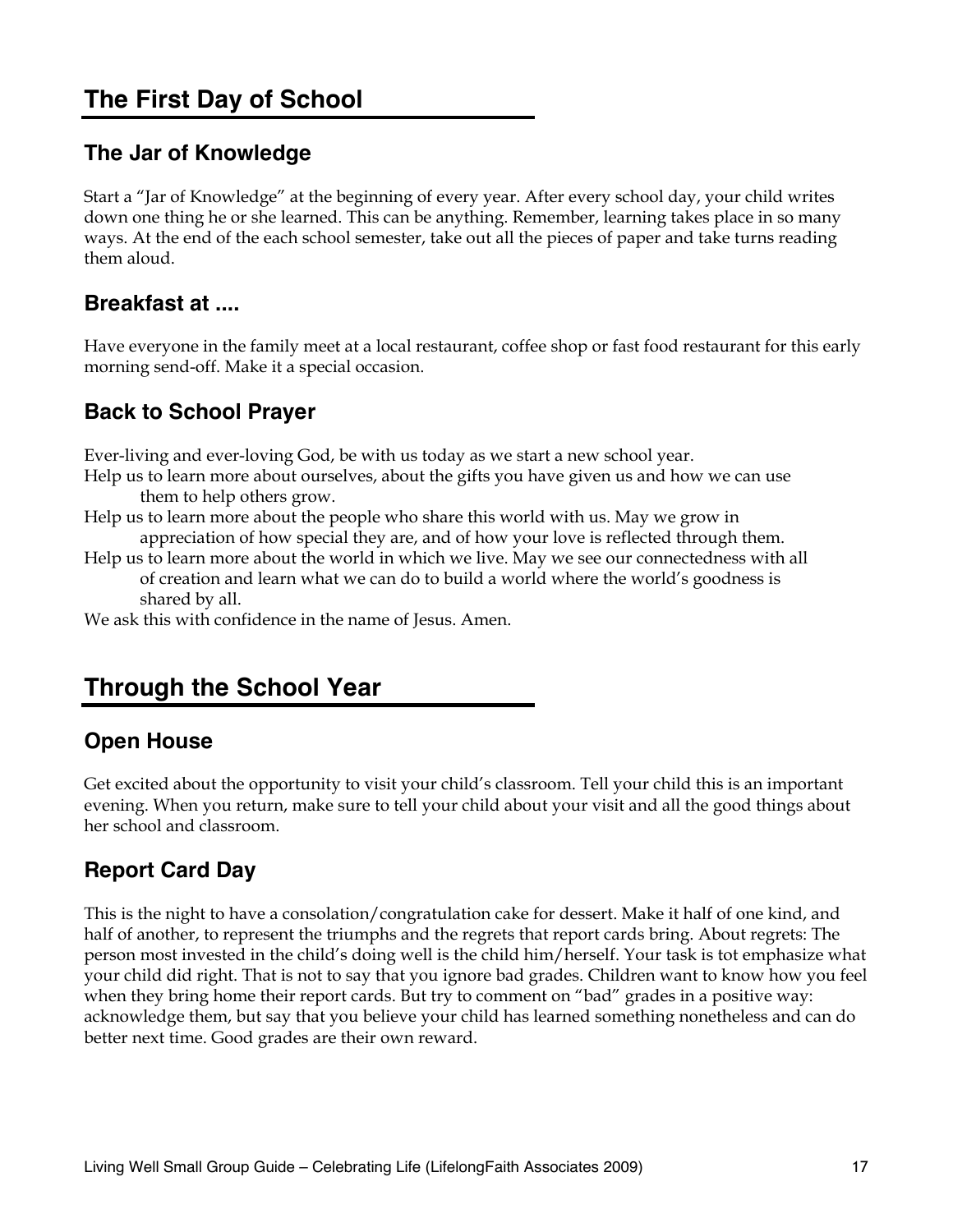# **School Plays and Concerts**

It's truly important that school plays and concerts be attended. Invite grandparents and others you think might enjoy the event. Dress up. Videotape or photograph the event until your child's embarrassment level prohibits this. Keep the programs in the scrapbook or frame them to hand in your child's room.

# **Last Day of School**

### **Dinner Out**

Make this a special time to celebrate the school year. Pick as nice a restaurant you can afford, and dress accordingly. At dessert time, present your children with a gift for their good work. It should reflect some aspect of their academic year.

### **End of School Party**

Have an "End of School" party that is appropriate to the child's age. Try to include adults and friends that have been important to your child during the school year.

### **End of School Prayer**

We give you thanks, loving God, for the gifts we have been given. May we continue to share these gifts with one another and with the world around us. Keep us open to the new possibilities for growth and recreation that the summer provides. May we see in all creation a reminder of your constant love for us. Amen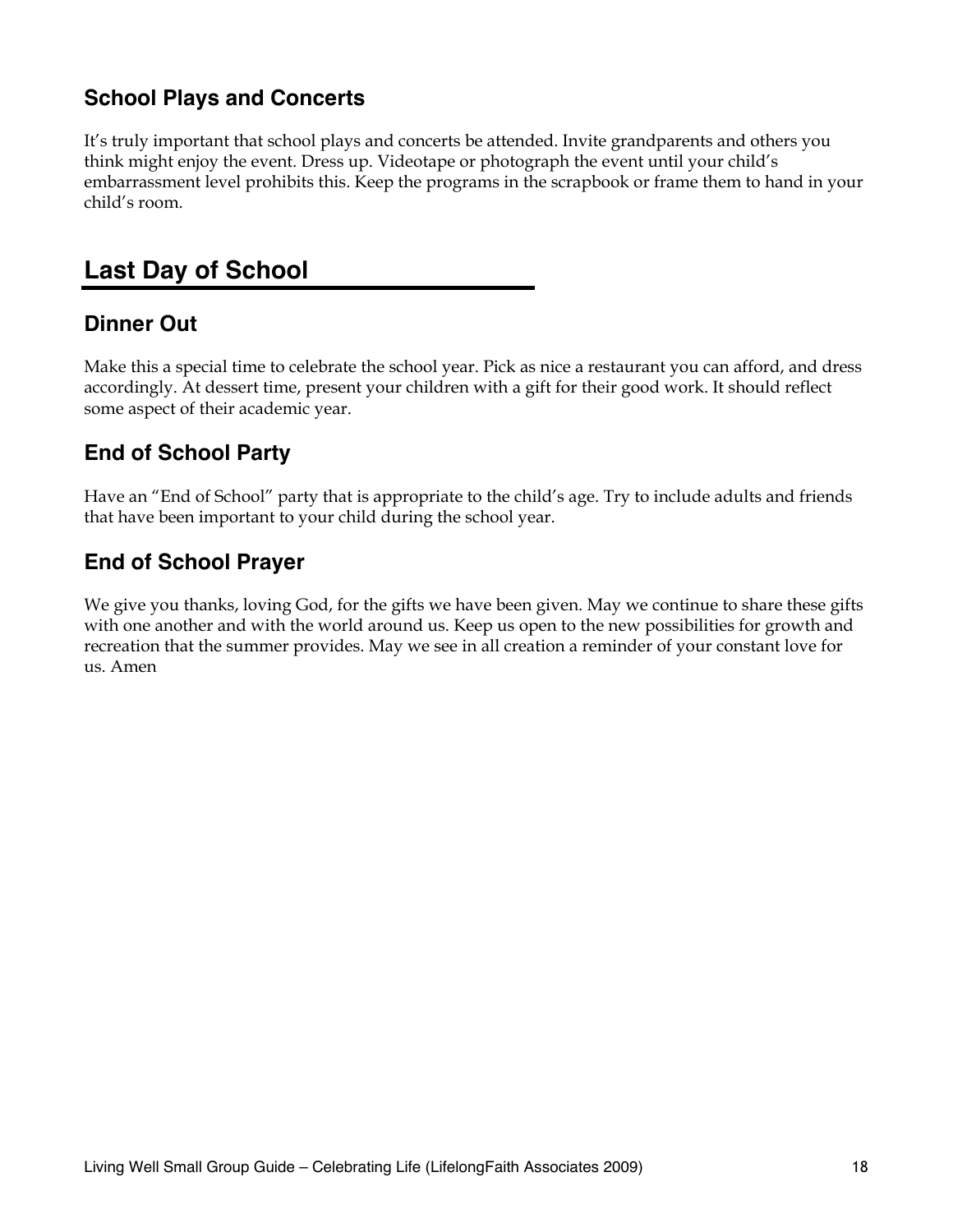# **Back to School Blessing**

Have each family member bring to the center table a symbol for the beginning of the school year. This may include pencils, a new binder, new clothes or shoes, an alarm clock, etc. What symbolizes the change from summer vacation to starting a new school year?

All family members gather around the symbols.

#### **Reader 1**

Lord, give me wisdom and knowledge.

#### **Reader 2**

Learning...for some of us, so easy, so filled with rewards, for others, so difficult, so filled with frustration. Help us, God, to give one another the space and time each needs to grow. Lord, you are the source of all knowledge. Keep us focused on you this year as we study, grow, learn and live together. Help us understand that all study is a prayer and part of the way we seek you.

#### **Litany**

*Family members recite a litany such as the following. Adapt the litany for your family.*

**Response:** We thank you, Lord.

For the symbols gathered on this table… For paper… For backpacks… For pens and pencils… For lunch boxes… For gym clothes… Etc.

**All:** We thank you, Lord.

**Response:** Guide us, O Lord.

In the work we will do this school-year… As we study… As we listen… As we read… As we create… As we solve… As we research… As we write… As we struggle… As we question… As we explore… As we exercise… As we practice… As we play… Etc. **All:** Guide us, O Lord.

**Response:** Bless us, Lord.

With patience…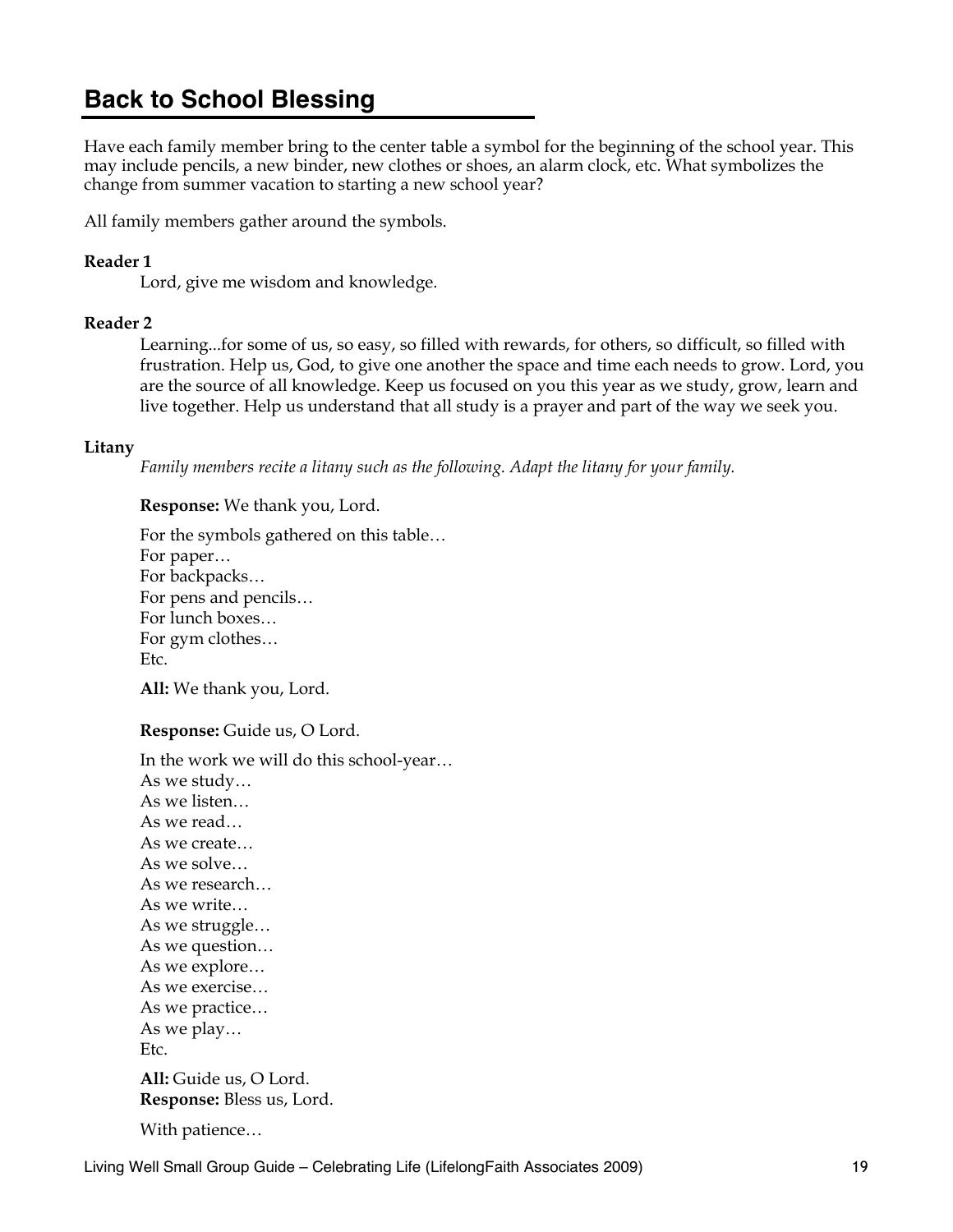With perseverance… With discipline… With creativity… With trust… With honesty… With courage… With kindness… With success… With peacefulness… With responsibility… With confidence... With enthusiasm… Etc. **All:** Bless us, Lord.

### **Reader 2**

Lord, we thank you for the symbols gathered on this table and for the good things you will bless us with throughout this school year. We ask your blessing on each of us. Keep us mindful of our journey of faith as a family. Bring us back to this space often, even everyday, to take a moment to recognize your gracious activity in our lives.

#### **All** Amen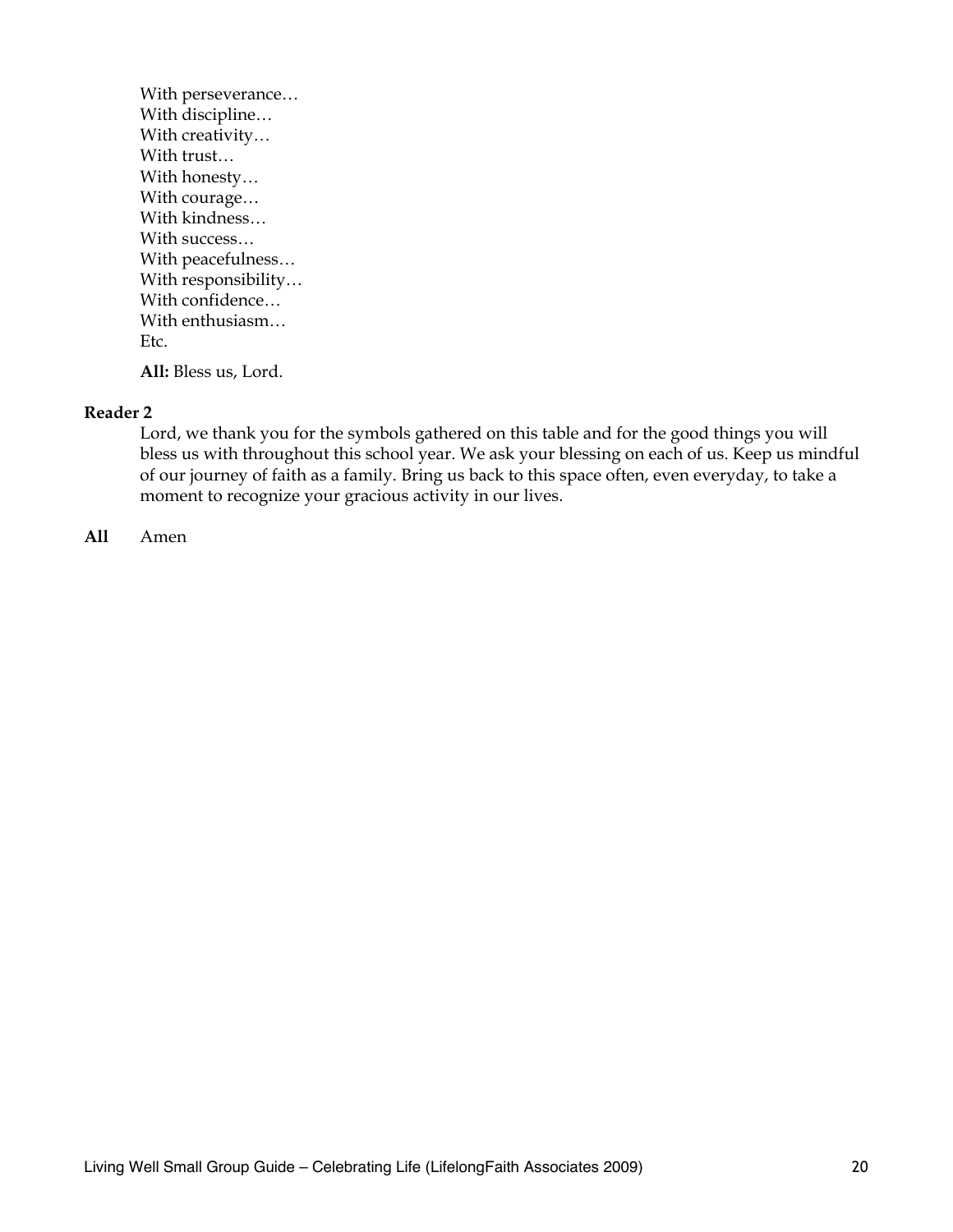# **Mealtime Blessings**

Loving Father, we thank You for the family gathered around the table, the friends who extend your goodness, the food which nourishes our bodies and the Faith that strengthens our souls. Keep us ever mindful of these blessings, and may this food inspire us to bring these blessings to those who go without family, friends, food and faith. We ask all of this through Christ our Lord. Amen. (Father Leo E. Patalinghug, *Grace Before Meals*)

Lord God and Giver of All Good Gifts, we are grateful as we pause before this meal, for all the blessings of life that You give to us.

Daily, we are fed with good things, nourished by friendship and care, feasted with forgiveness and understanding.

And so, mindful of Your continuous care, we pause to be grateful for the blessings of this table. *(Pause for silent reflection)*

May Your presence be the "extra" taste to this meal which we eat in the name of Your Son, Jesus. Amen

The day is coming to a close, and, like the disciples on the road to Emmaus, we pause to break bread together.

May our eyes be opened, and, in this act of common sharing, may we see the risen Lord in one another. May we see the Lord of Life in our food, our conversation and lives shared in common.

May these gifts strengthen us to continue your work in our world.

May the blessing of God, His peace and love, rest upon our table. Amen

We thank you, our God, for the food you have given us.

Make our sharing this bread together lead to a renewal of our communion with you, with one another, and with all creatures.

We ask this through Christ our Lord. Amen

Lord, you feed every living thing.

We have eaten together at this table; keep us in your love.

Give us true concern for the least of our sisters and brothers, so that as we gladly share our food with them, we may also sit down together with them at the table of the kingdom of God.

We ask this through Christ our Lord. Amen

Lord, you have fed us from your gifts and favors; fill us with your mercy, for you live and reign for ever and ever. Amen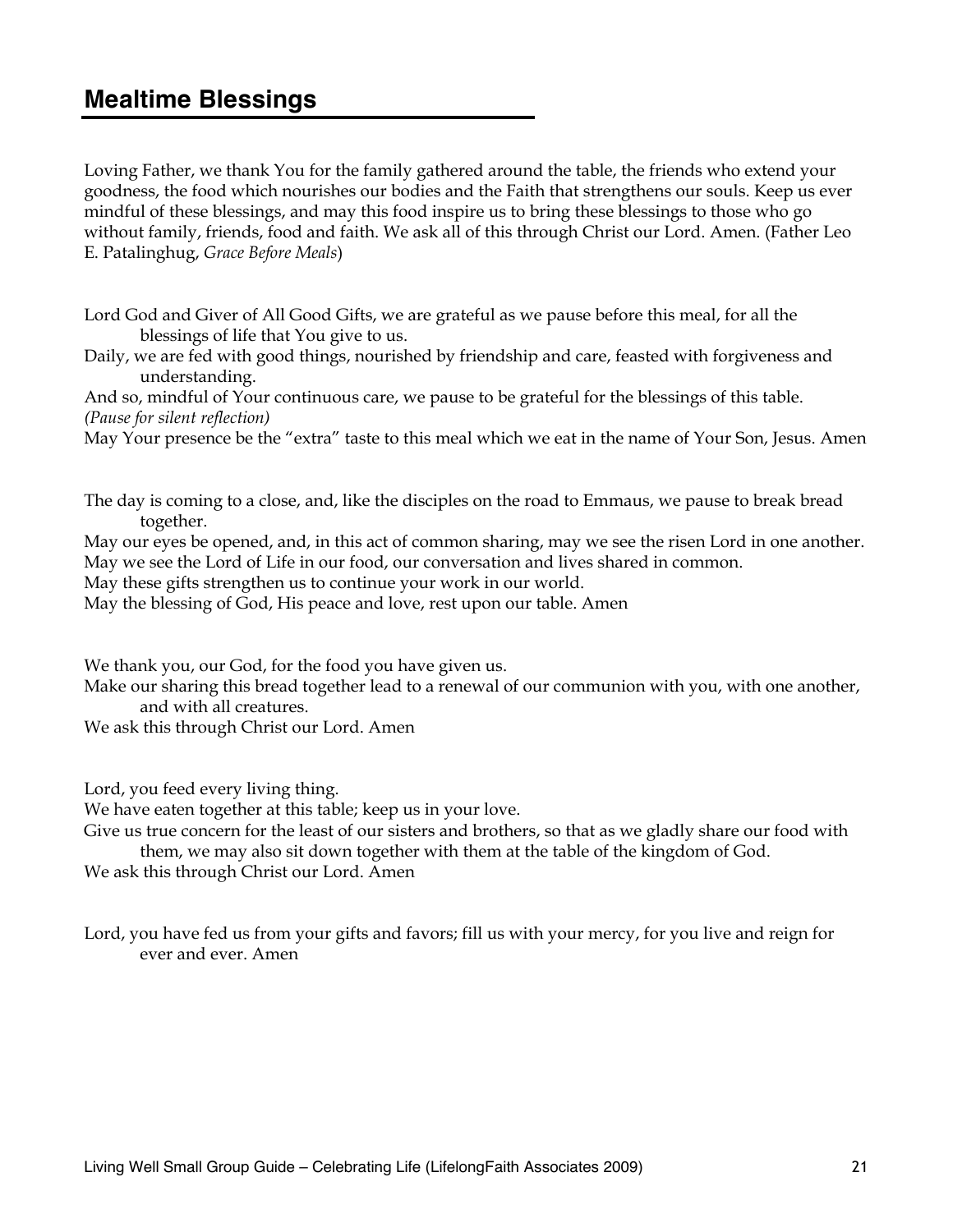# **Celebrating a Family Meal**

#### **Materials**

- Your family should first determine the type of meal at which they would enjoy celebrating. Would they like to dress up the best china, have breakfast, plan a picnic, or order a pizza?
- The meal's menu should be determined ahead of time with each family member having input. Everyone should have preparation, cooking and/or cleaning task(s).
- Each family member should bring an object for the table that symbolizes the family. These symbols could be photos from the last vacation, a family Bible, a plate to symbolize hospitality, an item from a favorite family hobby, or a candle to symbolize warmth and closeness.
- An uncut loaf of bread or large roll.

#### **Environment**

Have everyone gather when no one will be interrupted. Arrange the symbolic objects as a centerpiece or on a table next to the dinner table.

#### **Opening Blessing**

If your family prays a special Grace before eating, please use it. Otherwise, pray this prayer: *Loving God, we thank you for allowing us to come together as a family. Please help sustain our lives and love by blessing this food. We ask this through, Jesus our brother. Amen.*

#### **Activity**

When everyone is finished eating the main meal, clear the table, and spread all of the objects out in the middle. Each person should share what object they brought and why they chose it. When everyone is finished, did anyone notice any common threads? Is there any object that you would all agree best symbolizes your family?

The Leader should now turn everyone's attention to the loaf of bread explaining how Christians for generations have broken bread together as a sign of their fidelity and love, and how today it is a symbol of our Christian faith. The leader should break off a piece of the bread thanking God for something about the family. Do not eat the bread. Each family member in turn should do the same. The bread can be consumed when all have prayed.

The Leader should ask everyone to thank each other for the time spent together. Ask each member to share one thing they learned about the family or family members today.

Have dessert!

#### **Closing Prayer**

*Loving God, we thank you for nourishing our body and soul through this meal and discussion. We are grateful to be part of the larger Christian family. We ask your blessings on our family as we seek to grow closer to You through our love for each other. We ask this through Jesus our brother. Amen.*

#### **Suggestions for Action**

- 1. Sundae-making or another "fun eating" activity can be substituted for a meal.
- 2. This activity can be adapted to extended family reunions or gatherings by having each family bring an object to symbolize the larger family.
- 3. This activity could be held once a year to recap the year's activities and growth. Have each family member bring a symbol of the year.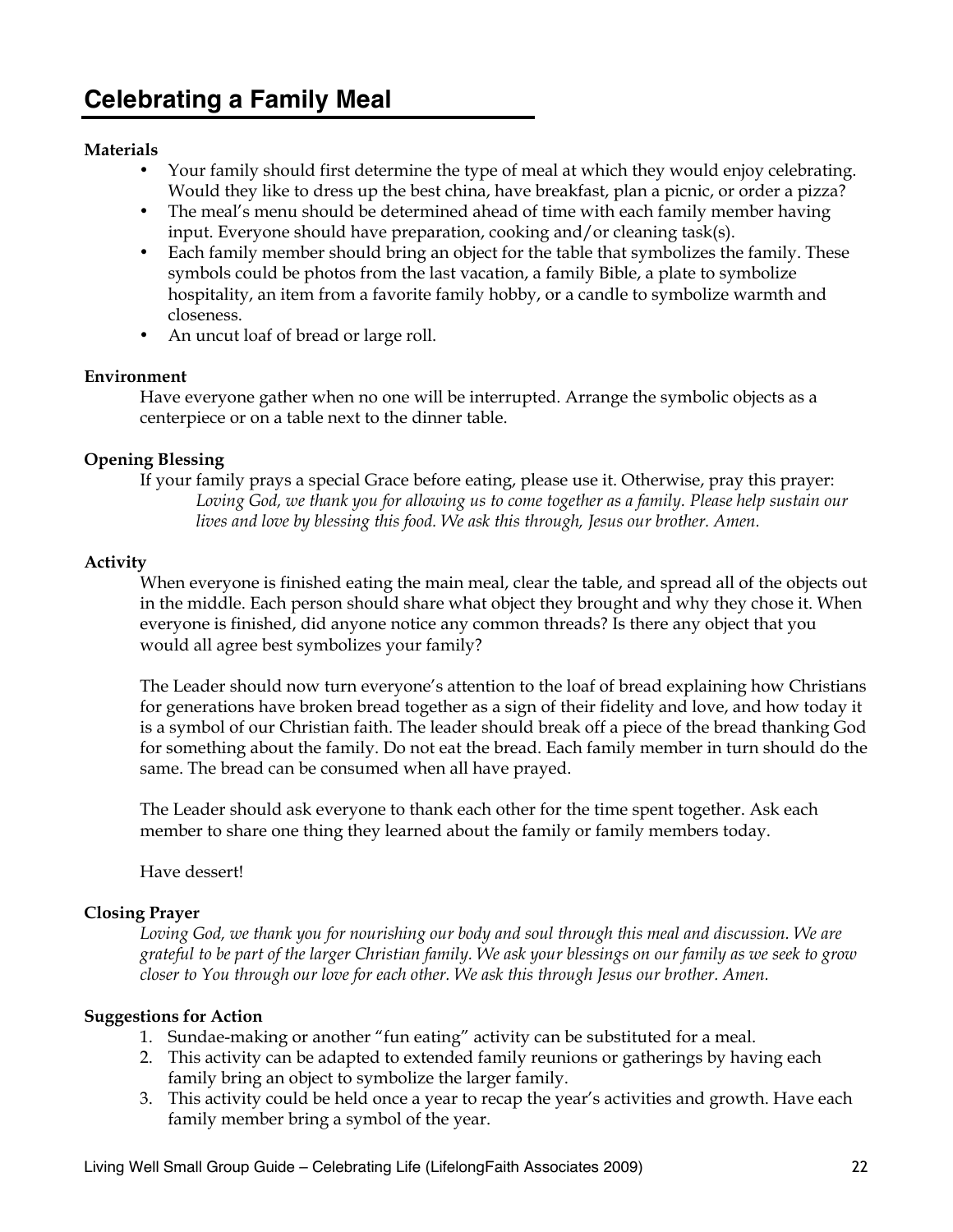# **Celebrating Life Home Activities: Milestone Rituals**

# **Welcoming a New Baby**

## **Wallpaper Secrets**

If you plan to put up new wallpaper, why not hide things on pieces of paper behind it: good wishes, a poem you like, a copy of your favorite lullaby, etc. Hide anything whose spirit you wish to be everpresent in the room.

# **A Mother's Story**

A mother's own story of her labor and delivery can be something both her and the child will cherish. Write it as soon after the experience as possible. Include what the day was like before you went to the hospital -- weather conditions, news of the day, etc. Invite the new father to do the same.

## **Homecoming Outfit**

There is the tradition in some families that when a new baby comes home, he or she is dressed in an heirloom daygown passed down through the generations. The child's initials are embroidered on the back of the daygown and put away for the next child, the next generation.

### **Homecoming**

After the baby crosses the threshold into his or her home, everyone in the family is invited to sit together quietly in one large room. The baby is passed around to each family member, held and admired. The family member prays a silent prayer and then says aloud whatever he or she wishes to share. Keep this as a serious and treasured moment.

### **Heirloom**

If a Christening dress gets too delicate to be worn any longer, consider framing it.

## **Create a Book of Blessings**

Invite friends and family to contribute words of welcome, support, and/or hopes and dreams for the baby. Contributions can be as long or short as they desire, funny or serious. Make the book available to well-wishers. The Book could be a gift to the child when he/she is older as a source of joy, support, and inspiration.

## **Christian Giveaways**

An alternative to cigars and suckers, pass out bookmarks, pencil, pins, or stickers that can be found in Christian bookstores.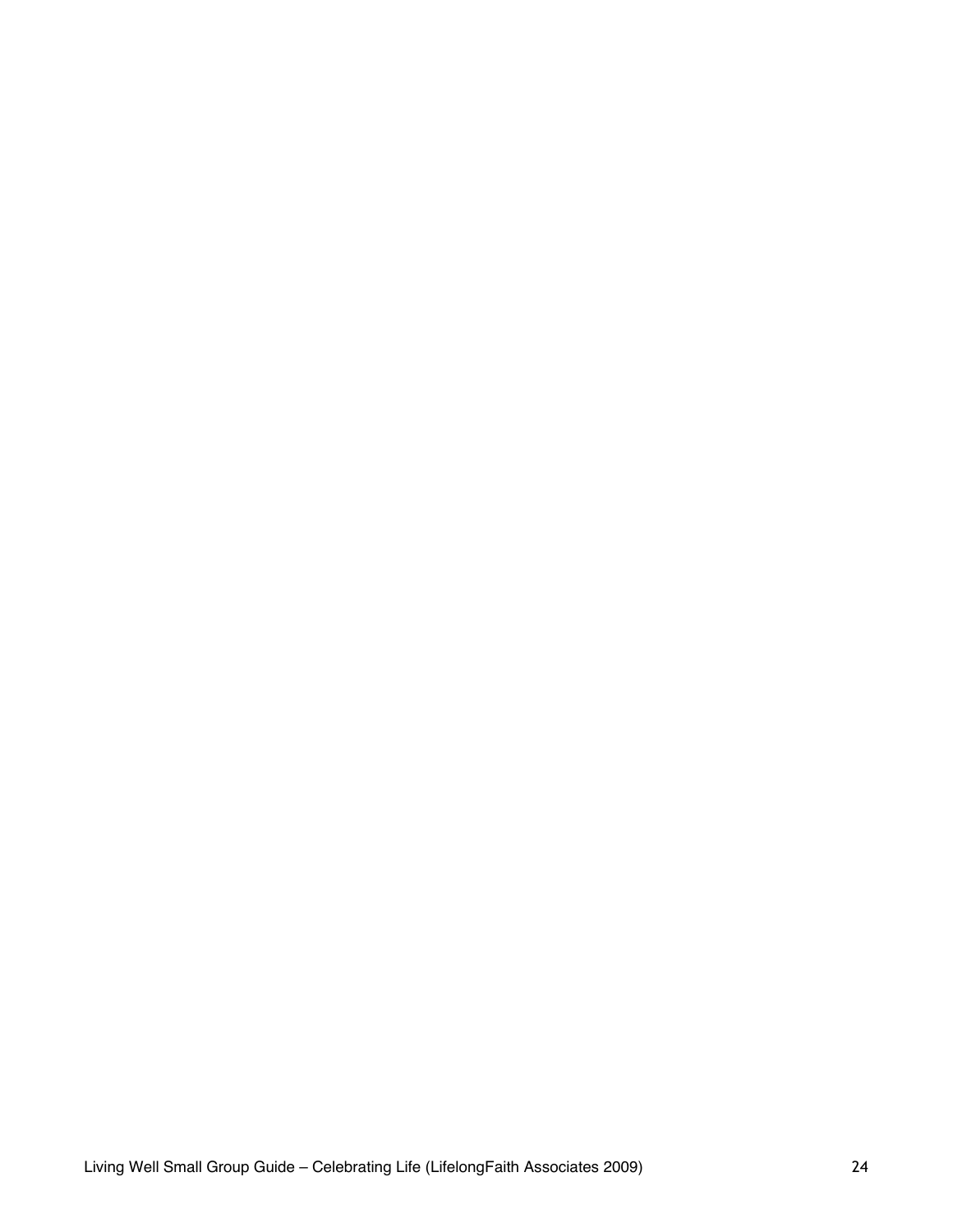## **Do it with Creation/Make a Donation**

Buy a plant (like ivy), or plant a tree that can grow along with the child. Make a donation of money or time to some worthy cause in the baby's name.

### **Make a Banner**

A welcome baby banner can be made easily by cutting out symbols and the baby's name from colored felt and gluing them onto a large piece of felt of contrasting color. The banner may be displayed on the front door and then put up in the baby's room.

### **Create a Photo or Video Story**

Take pictures or video during the baptism in order to create a photo/video story of the event. Children love pictures of themselves, so the story can be an excellent baptism teaching tool when they are older. You may want to include a written description to accompany the photos including who attended, the readings, baby's reaction, etc. With the video, you may want to videotape a commentary on the events or interviews with family members. Memory fades as the years pass.

## **Create a Book of Blessings**

Invite friends and family to contribute words of welcome, support, and/or hopes and dreams for the child. Contributions can be as long or short as they desire, funny or serious. Posting or reading contributions at a post-baptism party allows family or friends who are not able to attend the baptism to share in the celebration. The Book could be a gift to the child when he or she is older as a source of joy, support, and inspiration.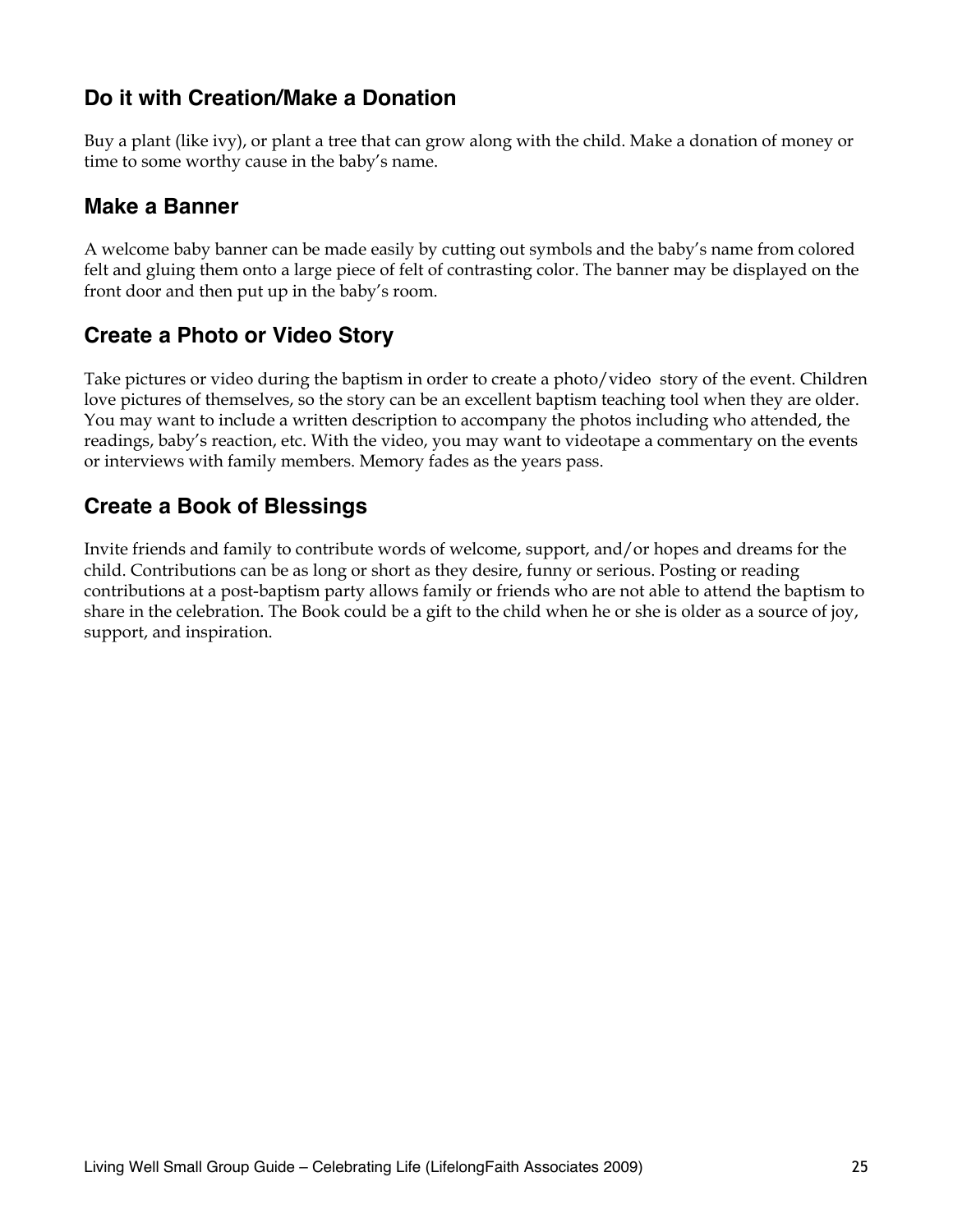# **Baptismal Anniversaries and Name Days**

Many families celebrate baptismal anniversaries and name days by marking the time on their calendar and remembering to light the child's baptismal candle and have a special dinner. On name days, the life of the patron saint is read. This is a good practice since everyone needs heroes/heroines, and good ones are hard to come by these days. What more suitable ones can we propose to children than those who have served God so faithfully?

# **Ritualizing Birthdays**

- Family members awaken the birthday person with a lighted candle and serenade him/her with "Happy Birthday." For the rest of the day the birthday person has no chores to do and is served whatever he/she wants for any of the meals. In this way the birthday person feels special and family relationships are affirmed.
- Families wrap presents in three or four layers of paper or boxes before the opener finally gets to the present.
- Families set up treasure hunts for the presents complete with clues.
- Families allow the birthday person to pick the menu for the birthday meal.
- Families have a special "birthday plate" that is placed on the table to remind everyone of the specialness of the person.
- The day after the birthday, the birthday person is allowed to have a piece of cake for breakfast.
- Single adults invite their friends to a birthday gathering and ask them to bring or do something that was particularly celebrated in their own family around birthdays.
- When separated and divorced parents have worked out a cooperative relationship, the party is done together. When the two parents live in two locations, two parties might be given in the different locations or one might be a family party and the other a party with the child's friends. Some families choose to plan only one party with one parent.
- Purchase a book with blank pages and paste in photographs for each birthday. Write the important events that happened in the child's past year.

## **Generational Connections**

- Give gifts to parents to acknowledge your gratefulness to them for the gift of life. Thank them for their love and care. Prepare a book of photographs with captions from a trip taken earlier, and/or a copybook with short stories and songs sung by the parent(s).
- Create a video or PowerPoint presentation from photographs and/or video the party so it can be shared later with other generations.
- Make a cake for your parents on the birthday of one of your siblings when he/she is far away.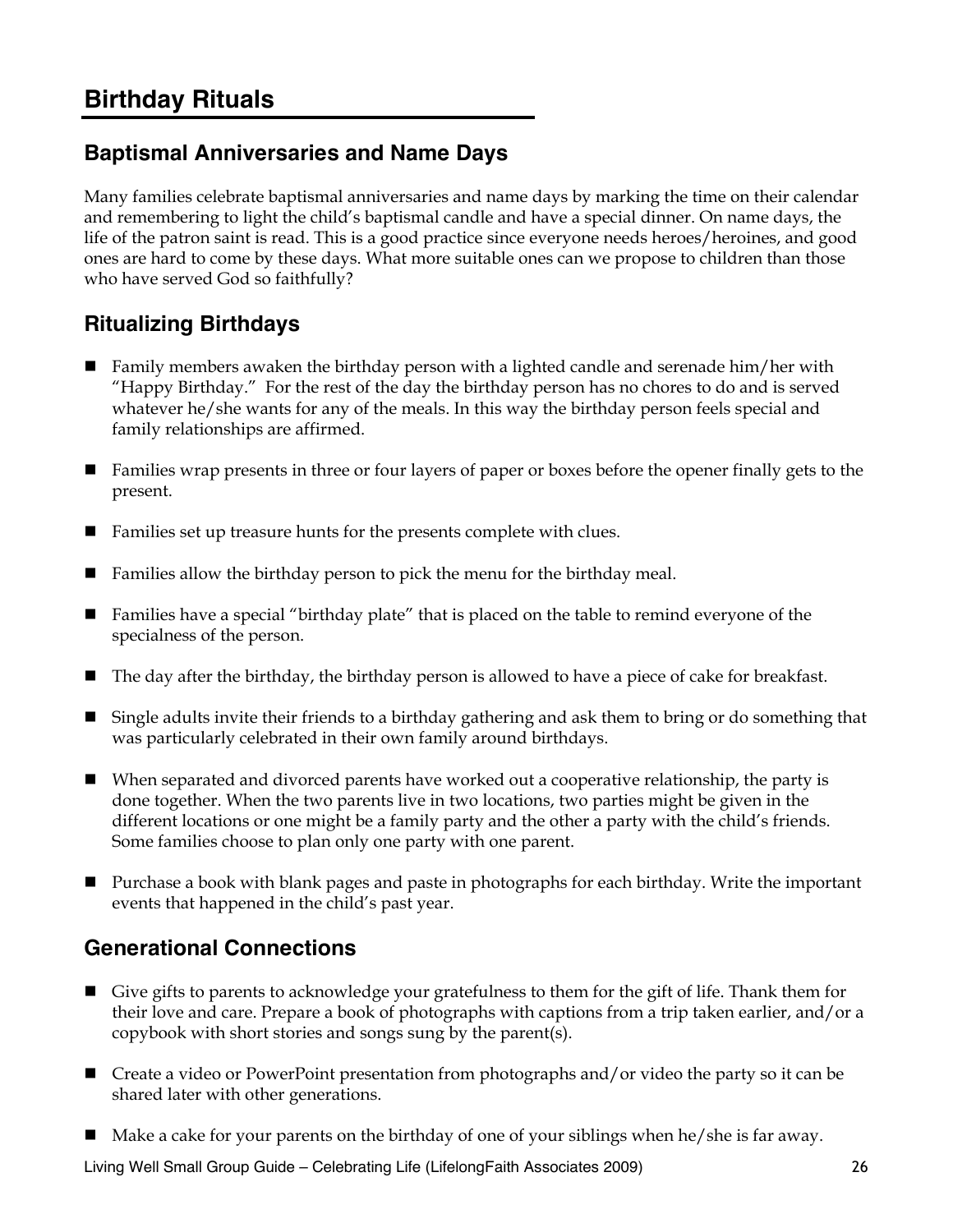- Audio or video tape everyone's voice in the family and ask each member how they feel and what was significant about the past year.
- Get together on the deceased person's birthday to exchange gifts that remind family members of the deceased person, gifts the deceased would have picked out or made for others.
- If you recall a particularly unhappy birthday, especially one that feels like it marked a turning point for you, such as a childhood birthday that became fused with a parental divorce or was ruined by parental alcoholism, you may want to consider ways to redo that birthday in your adult life. In other words, throw a party for yourself. Use this ritual to close off old hurts and orient yourself to new possibilities.
- Make a surprise birthday hat. Each family members could choose and design a symbol or word phrase that would tell of their wish for the birthday person for the year. Place symbols/words on the hat. Give everyone a bell to ring. Stand around the lighted birthday cake. In ceremony, place birthday hat on family member and pray:

*We thank God for \_\_\_\_\_\_\_\_ and for his/her presence in our family. As we place this hat on his/her head, we ask God for a special blessing upon \_\_\_\_\_\_\_\_\_ for the coming year.* 

If your family has one primary ritual maker for birthdays, (often times this is the mother), try thinking of ways to put a different structure in place for celebrating his/her day.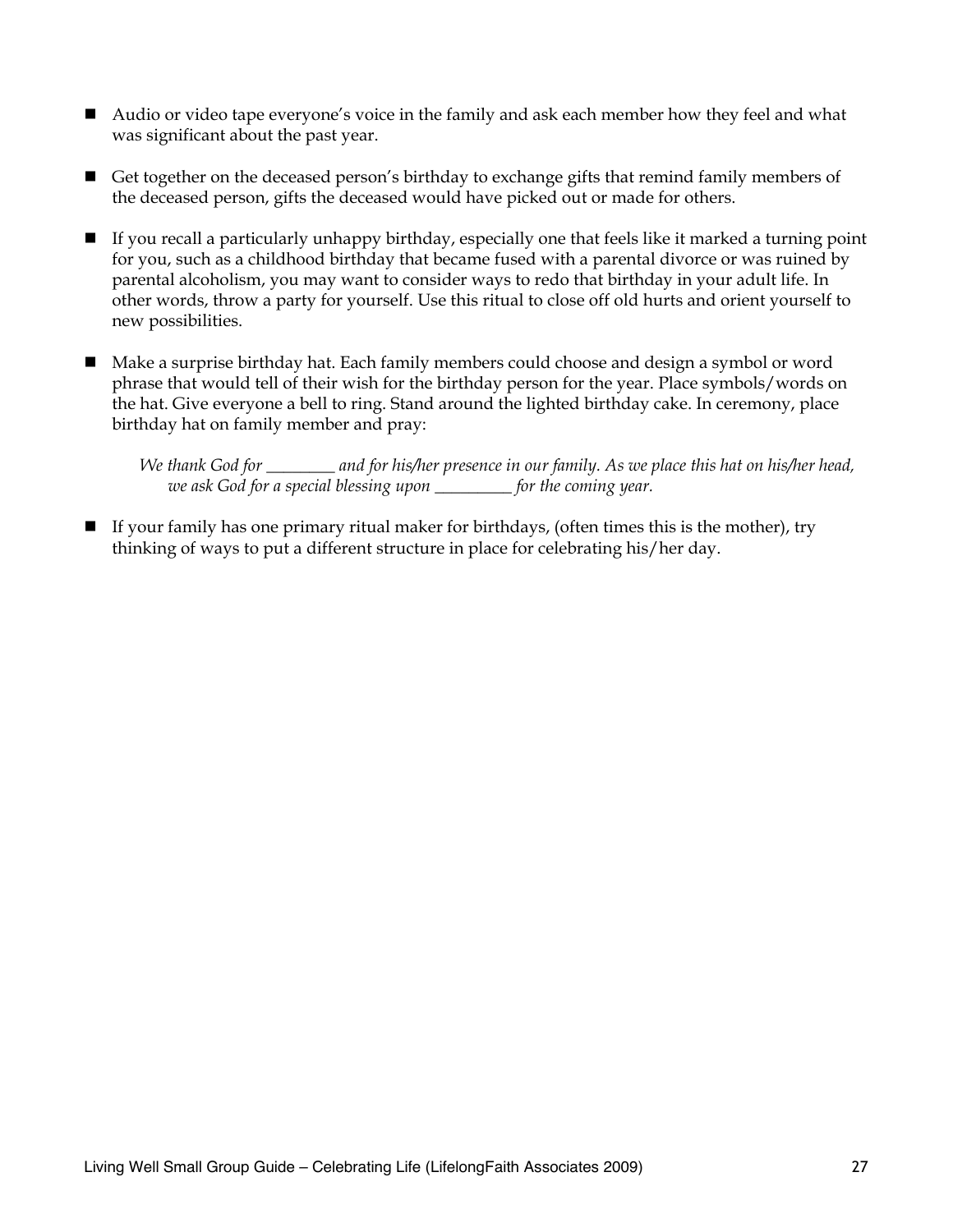# **Birthday Celebration**

#### **Opening Prayer**

*Sign yourself with the Sign of the Cross and recite this prayer.*

In the name of the Father and of the Son, and of the Holy Spirit. Amen.

God, (I/We) come today to give thanks to you for creating the life of (name). I/We ask your blessing on (name), that he/she may continue to honor and praise you by using the gifts and talents you have given him/her. We ask that (name) continue to grow in age, wisdom and grace—as Jesus grew.

#### **Scripture Reading**

Be thankful. Let the word of Christ dwell in you richly, as in all wisdom you teach and admonish one another, singing psalms, hymns and spiritual songs with gratitude in your hearts to God. And whatever you do, in word or in deed, do everything in the name of the Lord Jesus, giving thanks to God the Father through him. (Letter of Paul to the Colossians.)

#### **Closing Prayer**

Through Baptism, (name) entered God's special life of love. On this special day of remembrance we ask that (name)

may be faithful to God's love and trust;

may make good choices in life;

may continue to grow in age, in wisdom and in grace as Jesus grew.

#### **Candle Lighting**

Let this light symbolize the light of Christ renewing the life of \_\_\_\_\_\_\_\_\_ (name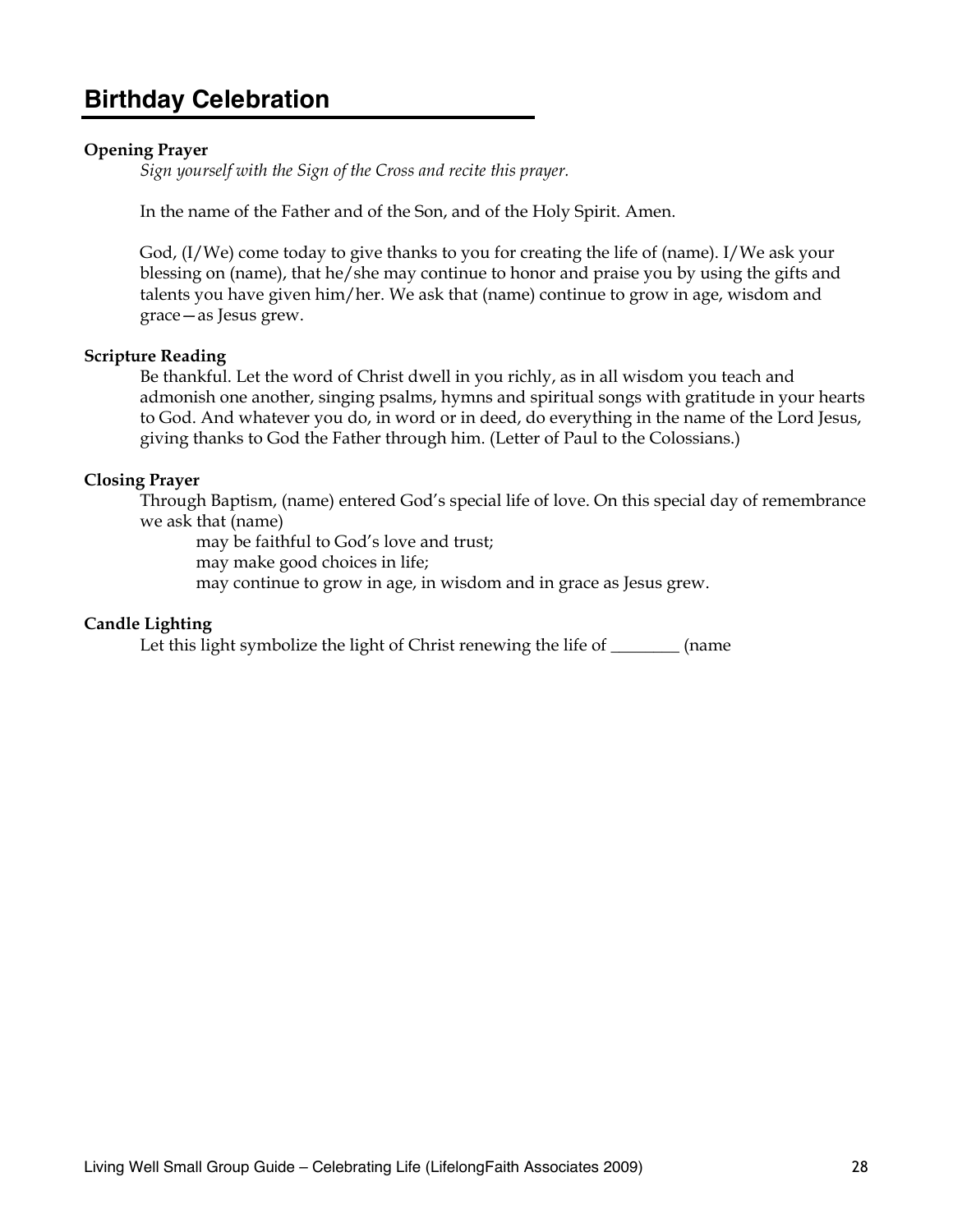# **Wedding Anniversary**

Use this ritual to celebrate a wedding anniversary, either privately or in the company of friends and family.

#### **Both Partners**

In the name of the Father, and of the Son, and of the Holy Spirit. Amen.

#### **Prayer of Blessing and Thanksgiving**

*Recite together.* 

Blessed be the God who has been faithful to us in our journey as married partners and who has shared his mercy with us. We thank you for allowing each of us to be your special gift to the other

#### **Scripture Reading**

*Read together.* 

Love is patient, love is kind. Love is not jealous, it is not pompous, it is not inflated, it is not rude, it does not seek its own interests, it is not quick-tempered, it does not brood over injury, it does not rejoice over the wrongdoing but rejoices with the truth. It bears all things, hopes all things, endures all things. Love never fails. (Corinthians 13:4-8)

*Spend a few minutes in quiet reflection on God's Word reflecting on the quality of love shared in the marriage relationship and asking God to strengthen the bond between you.*

#### **Renewal of the Marriage Vows**

*Partners stand, face each other and each holds the hand of the other as he/she takes a turn in the renewal of vows.*

I, (Name), again pledge my love to you, (Name), my wife/husband. I promise to be true to you in good times in bad, in sickness and in health. I will love you and honor you all the days of my life.

*Each signs the other with the Sign of the Cross and offers an embrace of peace.*

#### **Concluding Prayer**

*Recite together.* 

Lord, may we both praise you when we are happy and turn to you in our sorrows. Lord, may we be glad that you help us in our work and know that you are with us in our need. Lord, may we pray to you in the community of the Church and be your witnesses in the world. Lord, may we reach old age in the company of our family and friends and come at last to the kingdom of heaven.

Amen.

#### **Light Candle**

Let this light symbolize our hope in tomorrow and in our eternal life together.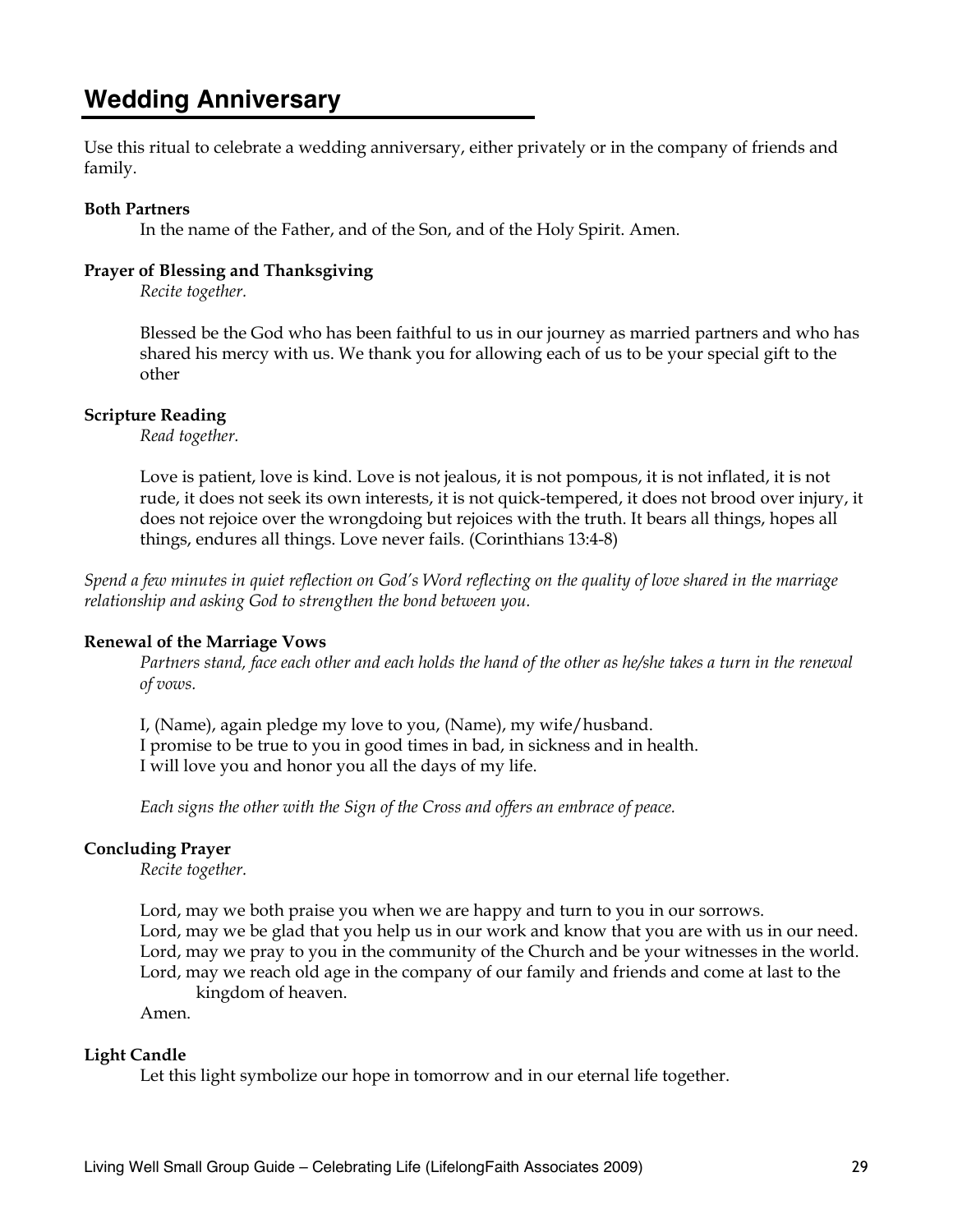# **Driver's License Ritual**

Personal accomplishments are important for our growth and the acceptance of ourselves as a worthwhile person. When your daughter or son receives a driver's license for the first time, celebrate this proud moment with them. Affirm them in this accomplishment and offer a blessing for their safe driving. You might want to design a certificate of merit and award the certificate in a ceremony, or buy or make a key chain and have a car key made for the chain, or make the favorite dessert of the person being recognized.

#### **Prayer**

*Lord, keep our (name) safe. Give this new driver protection, good judgment, and guidance through all the roads of life. Watch over (name) on all drives through spring, summer, winter and fall...in good weather and bad. Bless her/him. In the name of the Father, and of the Son, and of the Holy Spirit. Amen. Congratulations! and Welcome to the Road!*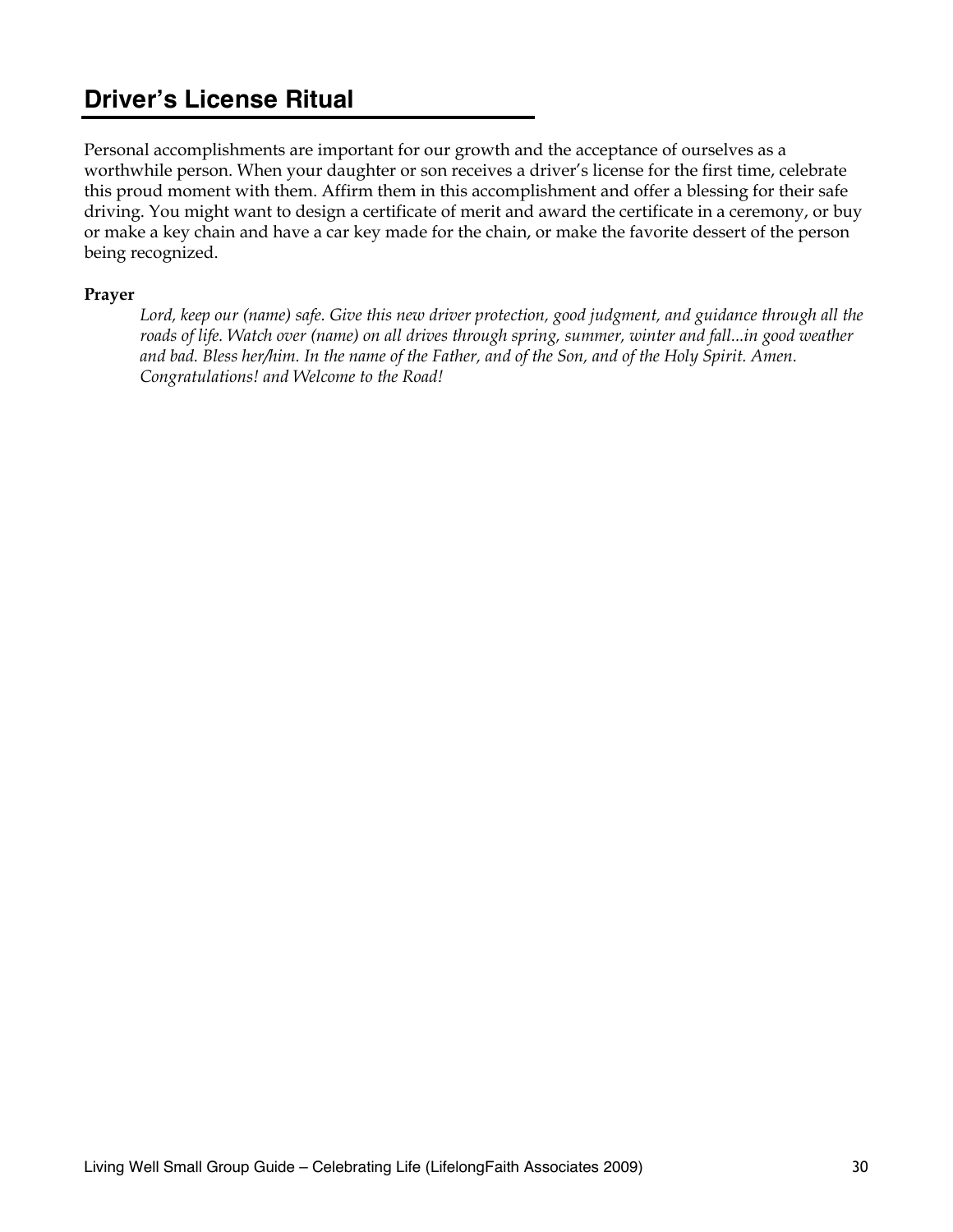# **A Family Graduation Celebration**

Graduation from high school is the culmination of so much that is intensely personal, an excellent family tradition is the *personal diploma*. The personal diploma complements the institutional diploma. In contrast to the somber black lettering on white parchment, the family diploma is elaborately decorated with a colorful and intricate border interspersed with symbols of the child's involvement in family, school and community activities. Family members can write the diploma text themselves and design the artwork for the diploma.

The diploma is "conferred" in a special family celebration that incorporates Scripture, prayer and story telling. A reading from Ecclesiastes 3:1-8 reminds us there is a time for everything—and that God is with us in all seasons, including times of family change.

The prayers used during the service express the family's thanks and hopes for the graduate. Use the following prayer or create one of your own:

#### **Prayer for the Graduate**

(Name) you are a unique creation, a person blessed by God with life, a person called, in love, to grow and to share your gifts with others.

We come together today to celebrate your accomplishments, to reflect on who you are for us, and to share our dreams for your future.

May your graduation day be filled with happiness and joy. We rejoice in who you are for us as a family, calling to mind especially your gifts of \_\_\_\_\_\_\_\_\_\_\_ and \_\_\_\_\_\_\_\_\_\_.

*(Family members can be invited to share comments and stories here that speak of the uniqueness and giftedness of the graduate)* 

May God continue to bless you and challenge you. May you always be surrounded by people who support and love you.

- May you grow more fully into the man/woman that God wants you to be, and that the world so desperately needs.
- We ask this today, in hope and expectation that God will continue the great things already begun in you. Amen.

The family graduation ceremony closes with shared hugs and a special meal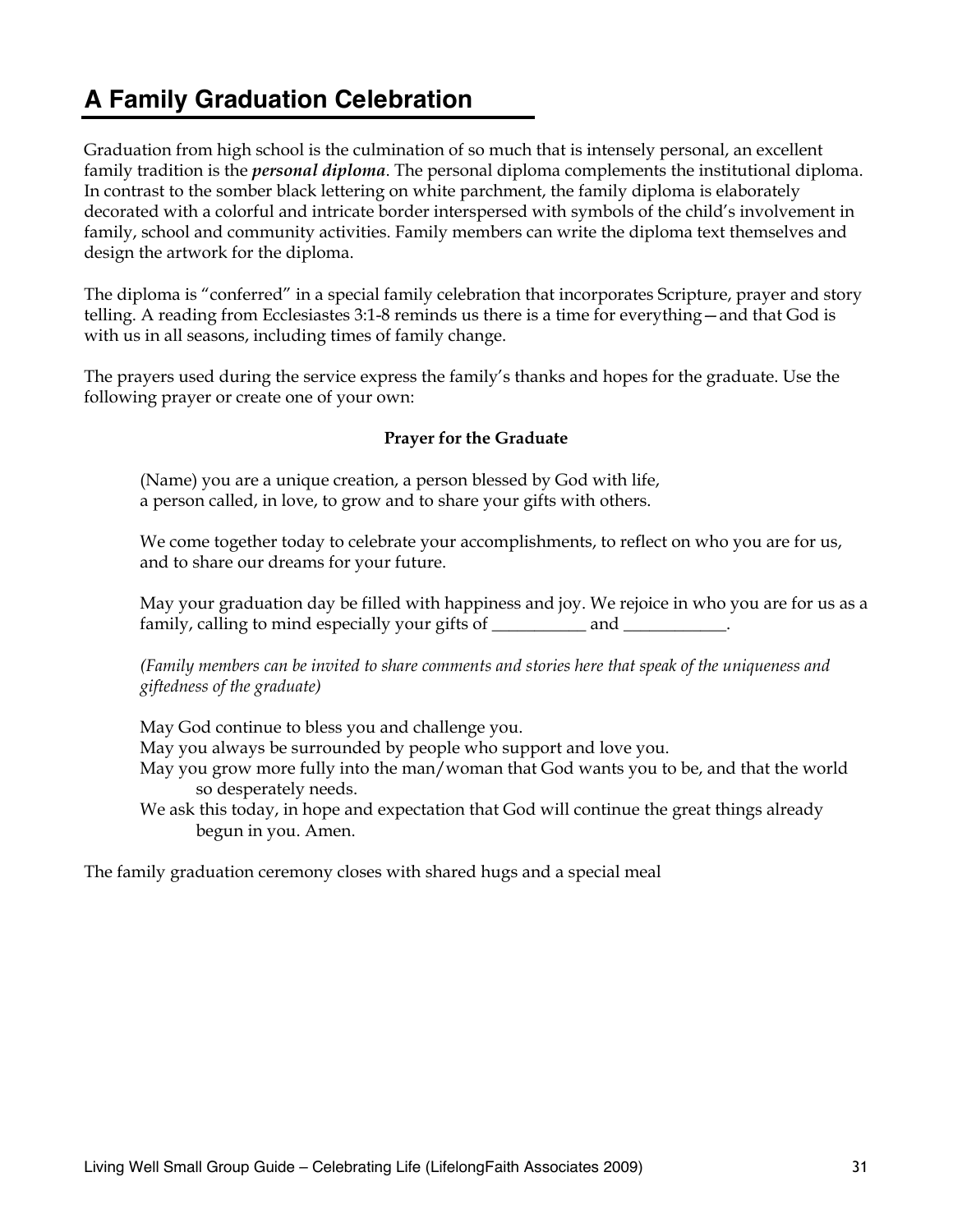# **Young Adult Leaving-Home Ritual**

One of the most critical changes in any family occurs when a child leaves home. During those times, parent and child are both challenged to develop an adult-to-adult relationship with one another. The parents need to learn how to give their children "permission" to leave and the child needs to learn how to leave. Creating a leaving-home ritual can ease this rite of passage for everyone.

Parents could prepare gifts for the young adult to take to his/her new home. These gifts are not to be bought in a store, but rather are to be something that belongs to them that they believe would help their child adjust to the new situation. The young adult is asked to prepare gifts for his/her family members that belong to him or her but believe that they should remain in the family. Allowing a twoweek preparation period to gather these gifts in secret, the gift-giving and receiving ritual is ready to take place. Everyone gathers and family members speak volumes to one another through their gifts.

As an alternative, you might choose to use an album as the central gift, detailing the young person's life and leaving a section blank to be filled in with future life experiences. Or, you may write special leaving-home documents to mark this passage. You could design a "certificate of leaving home" for your young adult, declaring him or her to be "ready for life in the outside world."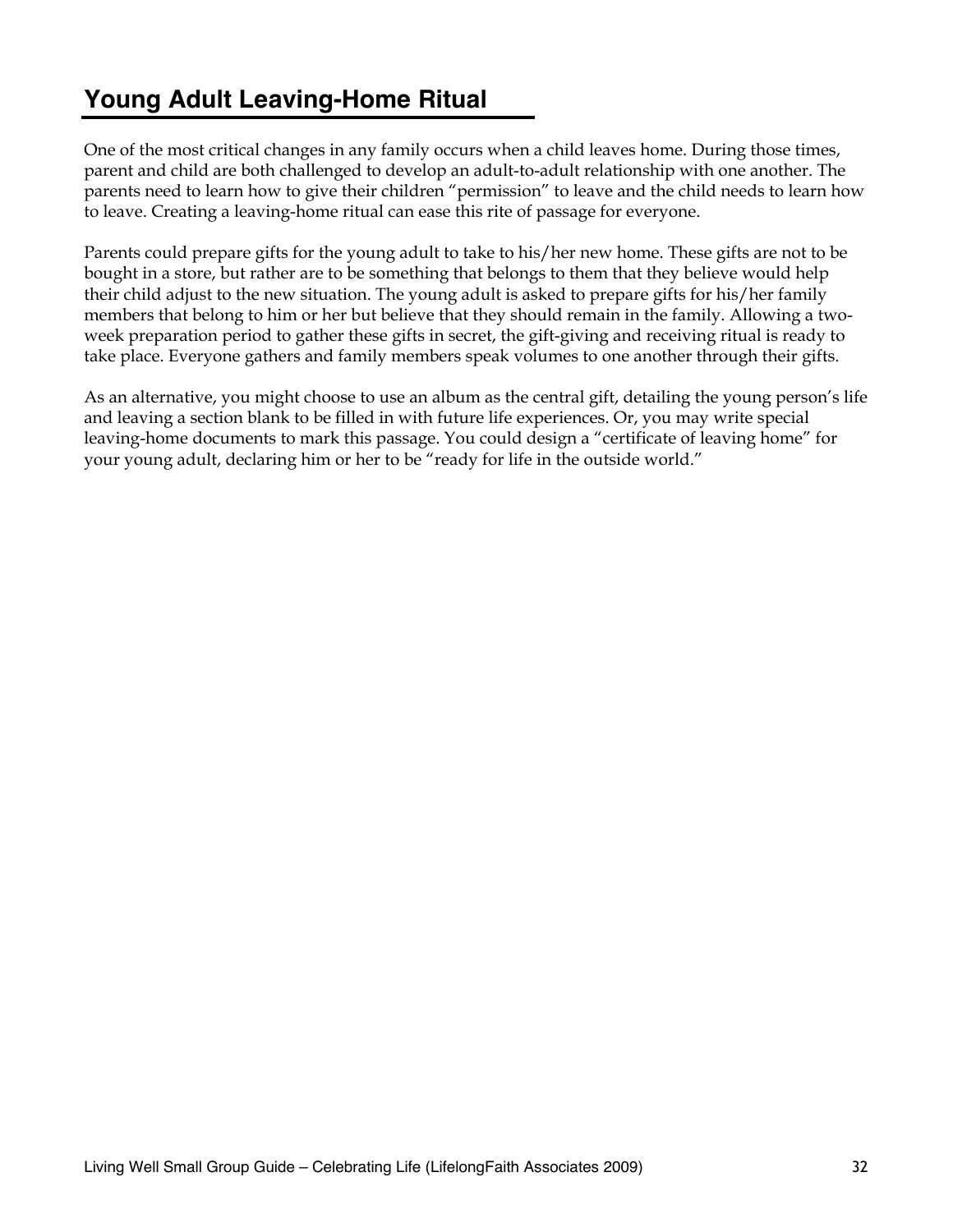# **A Leaving Home Ritual and Blessing**

#### **Family Preparation**

During the two weeks prior to the young adult's departure, parents and other family members prepare gifts for his or her new home or campus. Do not purchase gifts, but find special items that belong to them that they feel will help the family member adjust to the new situation. Meanwhile, the young adult gathers gifts for family members—things that are his or hers that will remain in the family home. Family members gather their respective gifts in secret.

#### **Ritual and Blessing**

Family members bring their gifts to a family gathering at the family table or in the family room, lay their gifts on a table. Place the family Bible on the table, opened to Genesis 12:1-9.

#### **Leader**

Our family gathers here today where we always gather—in this place where we share, celebrate, reconcile and grow together. Today we celebrate (name of person), and (his or her) growth in wisdom and grace as (he or she) prepares to move out of this home and into his or her own. Listen now to how the Lord sent Abraham to a new home.

#### **Reading**

Genesis 12:1-9

#### **Leader**

(Name) has brought many gifts to our life as family, the kind of gifts that (Name) will take from our home to (Place) because these gifts are part of who (Name) is. What are some of these gifts?

Leader asks other family members to name gifts, e.g., laughter, perseverance, wit, creativity, gentleness.

Bless these gifts of (Name). May others you meet experience them as part of the glory of God.

#### **Sharing of the Gifts**

Family members share with the person leaving the gifts they have gathered for him or her to take to the new home. This sharing may include why they chose the gifts. Then, the one leaving home, shares the gifts he or she chose to leave with the family and why.

#### **Blessing**

Wondrous God, Loving God, You have blessed us with so many good times You have seen us through the difficult times. For all of our days together in this home we give you thanks. Amen.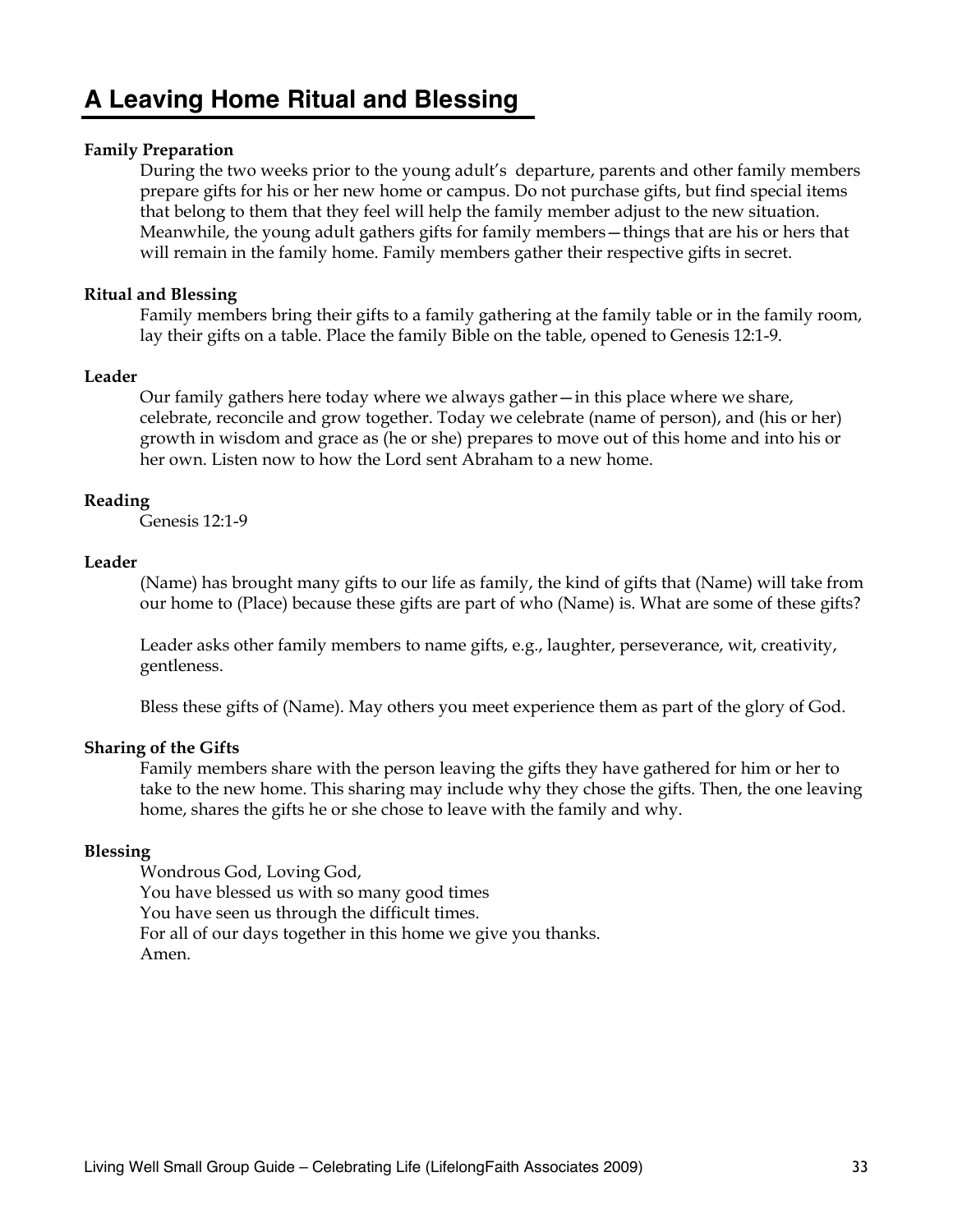# **A Ritual to Celebrate When a Young Adult Leaves Home to Marry**

When a young adult leaves home to start a family of his or her own, a family needs to celebrate this milestone event. Like many life-cycle passages, a child leaving home is an event that carries deeply mixed feelings, including a sense of joy and accomplishment, fear regarding what lies ahead, sadness over the loss of relationships in their present form, and curious anticipation over what life will look like next. What a paradox!

Begin asking yourselves how you intend to mark this transition? What are the necessary symbols and symbolic actions? Who are the people you would like to gather to witness this life-cycle transition? What would you put into a document or a certificate to mark this change?

The following ritual requires preparation. Here is the information you need to have to prepare for the celebration.

- Chose a Scripture Readings. A sibling and/or parents do the reading.
	- Reading 1: Ephesians 3:14-21 or Colossians 3:12-17
	- Reading 2: John 17:20-23 or Matthew 5:13-16
- Prepare a homily. Parents, and if they wish, siblings, write the homily. Homily Suggestions:
	- o Qualities of child being married
	- o Ways this child has impacted the family
	- o Forgiveness for hurts committed and for omissions
	- o Ask for forgiveness of times parents hurt child
	- o Welcome of fiancé(e)
	- o Mention this as a time of transition and change. Support and love will follow them as they form their own family.
- Select leaders for the various prayers and intercessions.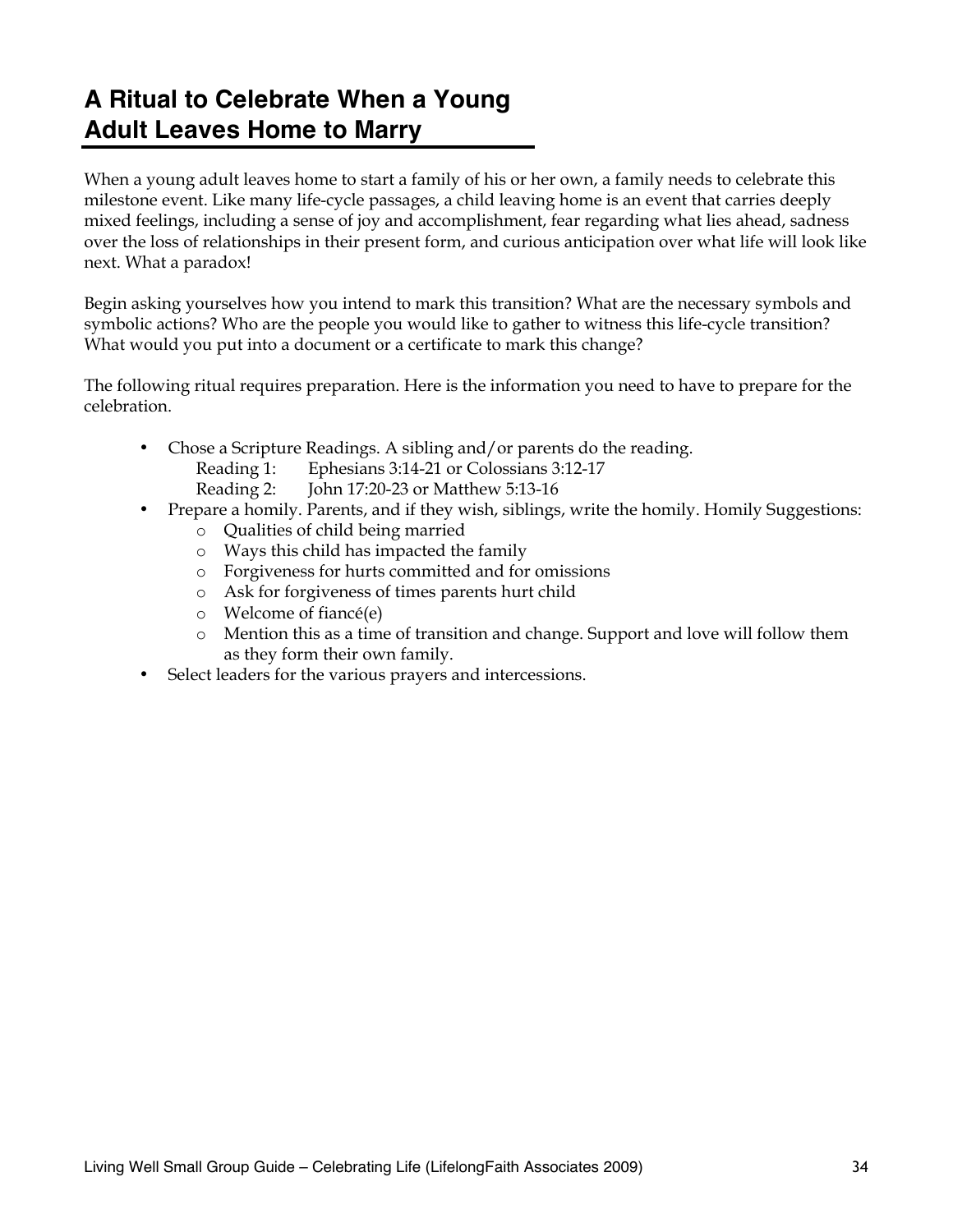# **Celebration When a Child Marries**

#### **Opening Prayer**

Loving God, you understand the hearts of all your children. Look with love upon us as we come before you, not without concern, but with great joy, for (name) is about to leave our home. As a gift to us, he/she came into our family; as a gift to all he/she shall meet, we send him/her in your care to your greater family, to all your children in our world. We thank you, the Giver, for the hours we have shared together, and for the times of still warmer joy, yet unknown, but sure to come. But this, Gracious One, is the time of action, the day of light for his/her forthcoming marriage. Together, then, we pray now for your child, our son/daughter (name).

#### **Scripture Readings**

#### **Homily**

#### **Intercessions**

- For all parents and children, that they may share in the love of God through their love of each other, we pray...
- For all families suffering hurt and rejection, that they may seek forgiveness and once again be connected, we pray...
- For the hungry, the homeless, the sick in heart as well as body, that they may find shelter and warmth, we pray...

For [child and fiancé(e)], that they may grow in wisdom and understanding and experience the friendship of each other and Jesus, we pray...

For [fiancé(e)'s family], that the love they share may reflect the love of God, we pray...

#### **Blessing**

**Father:** Lord our God, be with us now as we pray. Look with favor upon this our son/daughter (name), for whom his/her wedding day will be most special. We, his/her parents, together with all his family, surround him/her with our love and prayer as he/she prepares to marry (name).

**Mother:** My son/daughter and child of my womb, your wedding day indeed will be most special to you, one that you will long remember. We, your family, are grateful that we are able to support you with our prayers and love.

**Father:** Blessed are you, Lord our God, who has graced our son/daughter with life and health so that he/she might reach this day. You have blessed him/her abundantly over the years and have carefully prepared him/her for this important step in his/her life.

**All:** Lord our God, bring together and unite all our prayers, our hopes and love into a single blessing for (child) and [fiancé(e)]. May the love they share today be just a shadow of the love they will share in the days to come.

#### **Wedding Blessing**

Father or Mother: (Name) and (name), we pray...

That you will treat adversity as a common enemy and will not try to bear it alone and silently; That you will not strive to be the strongest but to be strong together;

That you will recognize each other's strengths and nourish them;

That you will know each other's weaknesses and never use them;

That your vows will not bind you but bond you;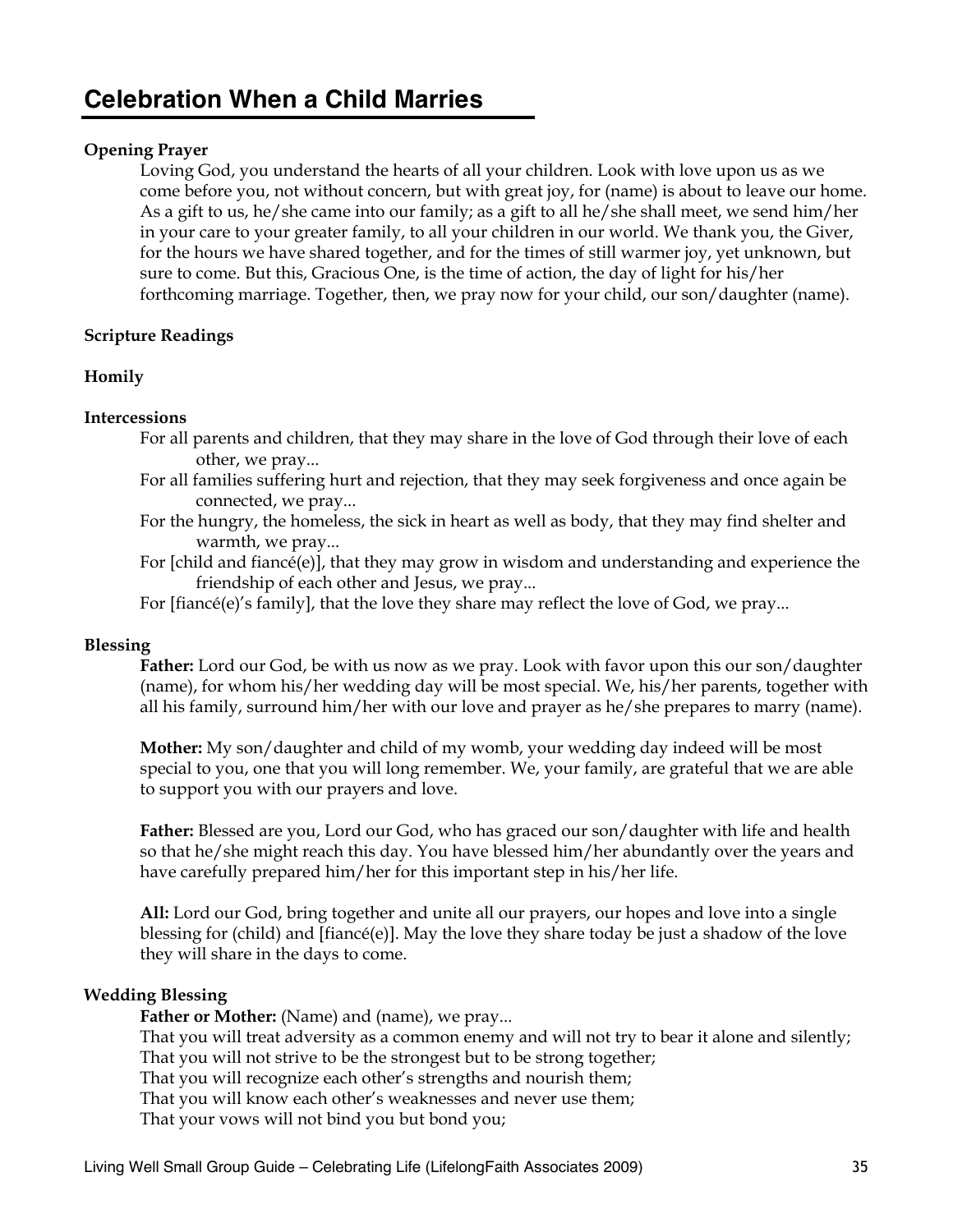That you will love and care for your children;

That in the end, you will have known more joy and happiness than you have known pain and sorrow. May your path be smooth and straight.

**Mother:** As you give this blessing, place your hands on the couple.

(Name of child), may the Lord who gave you into our care and made you a joy to our home, bless and keep you.

[Fiancé(e)'s name], may the Lord, who turns the hearts of parents to their children and the hearts of children to their parents, smile on you and be kind to you.

**Father:** As you give this blessing, place your hands on the couple.

(Name) and (name), may the Lord, who delights in our love for one another, turn toward you and give you peace.

May the God of Love and peace abide in you, guide your steps, and confirm your heart in his love, now and forever. Amen.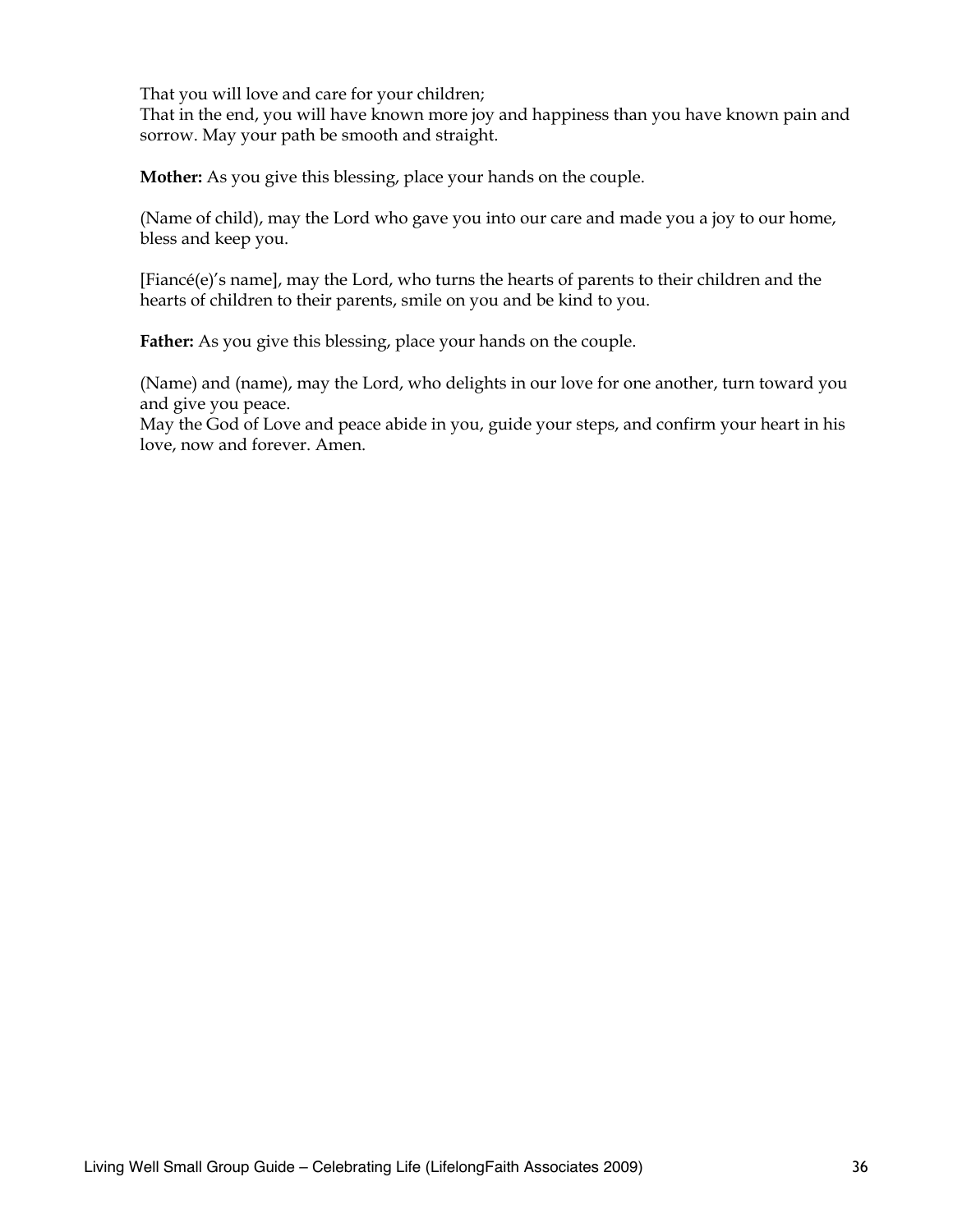## **Celebrating Retirement: A Family Ritual**

Most retirement ceremonies point to the accomplishments of the honoree and look forward to the positive side of retirement. Somewhere -- in the family and/or in the religious community—there need to be rites that anticipate the joys *and* the sorrows of the next phase of life. Rites are needed that celebrate the new relationship with the rest of the family and community and call attention to family and community responsibilities in this new relationship.

As is the case in all passages, more than the individual is involved. Retirement is not only a passage for the individual but for the surrounding family and community as well. The following celebration offers an opportunity for family and friends to join with the retiree in looking back to the accomplishments of the past and forward to the new opportunities provided by retirement.

#### **Preparation**

Prior to the ceremony, invite family and friends of the retiree to gather photos and recall stories (both serious and humorous) that speak of the role he or she has played in the life of his or her family, friends and local community.

#### **Order of Worship**

#### **Leader**

Dear Friends, we gather today (tonight) to recognize (name) and celebrate an important time of passage in his/her life -- a time of passage through retirement to redirection. As we begin our celebration, let us call to mind God's special presence to us in times of celebration:

Dear God, you are mother and father to all; you defend, nurture, and support us as we seek to serve you. You strengthen us in moments of pain and celebrate with us in times of joy. We thank you in a special way today (tonight) for (name). We recognize the many ways he/she has served you and others in his/her business, professional and family lives. We celebrate (name)'s retirement, confident that it will be for him/her a time of continued growth, service and renewal in faith. Be with us, loving God, in our celebration.

#### **Scripture Reading**

Ecclesiastes 3:1-8 (God is with us in all the seasons of our life) 2Corinthians 9:10-15 (your service brings glory to God)

#### **Invitation to Sharing**

#### **Leader**

We come together to recognize (Name) -- to toast, roast and boast of what (Name) has been, and continues to be for us. This is a time for sharing stories, both serious and hilarious. I invite you now to share who (Name) is for you and what you have learned about the values that make him/her who he/she is.

#### **Litany of Blessing**

Ask all gathered to extend their hands in blessing toward (Name) as the following petitions are read by family and friends. Invite them to respond with a resounding Amen! to each prayer of blessing.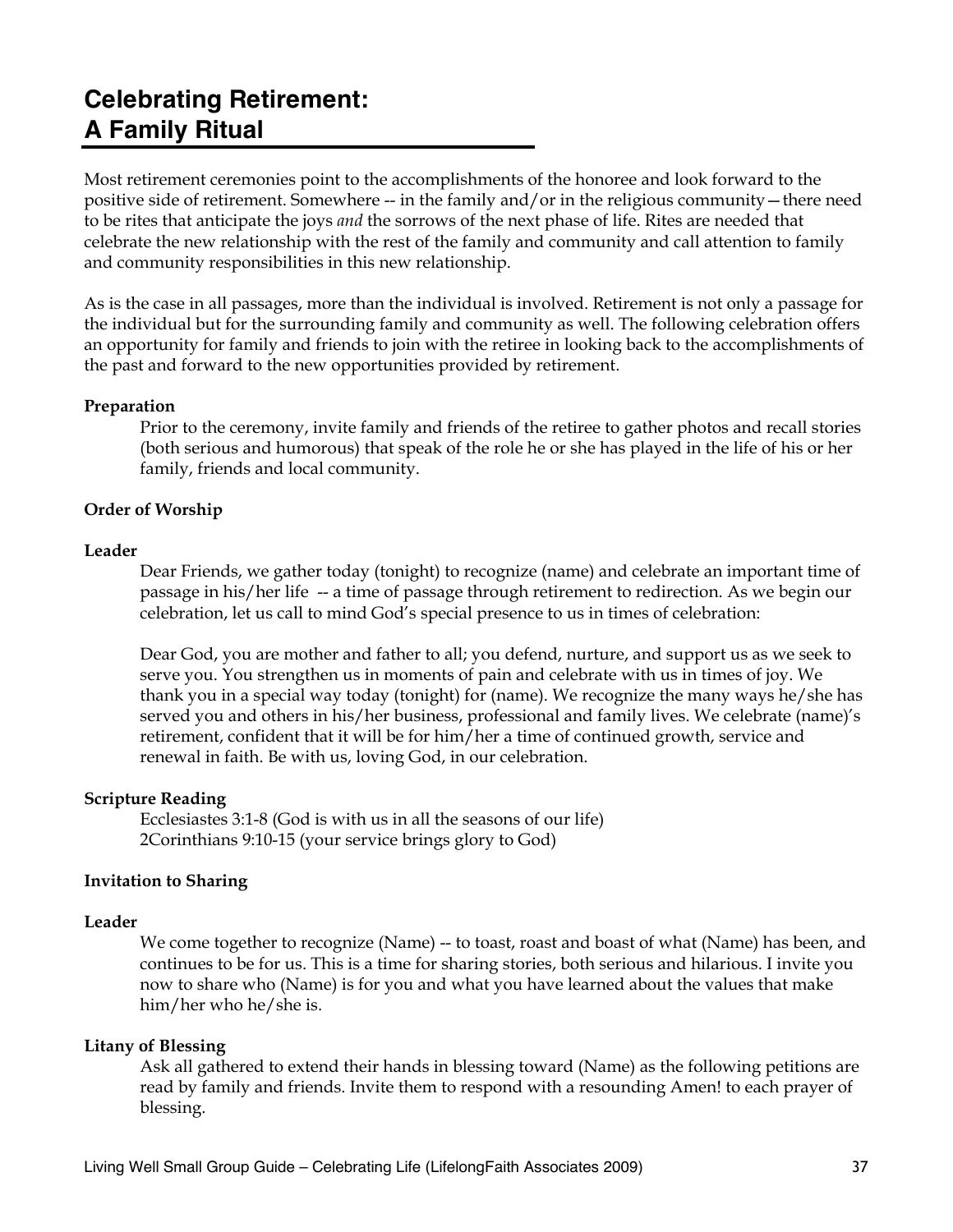- (Name), we thank you for the many ways that you have touched our lives in the past. May your supportive presence be with us for many years to come. **Amen!**
- We thank God for the gift you have been to your family. May you continue to share your faith and love with us, reminding us about of who we are as a family and as children of God. **Amen!**
- We celebrate together your many accomplishments and contributions to our community. May we continue to be enriched by your experience and knowledge. **Amen!**
- We thank God for the direction your life has taken. May God bless you with new directions, new insights, and new opportunities for sharing your gifts with others. **Amen!**
- Finally we pledge to you our continued love and support as you enter this time of change and transition. May your troubles be small and your circle of friends large. May you continue to grow in your friendship with God and share God's love with all you meet. **Amen!**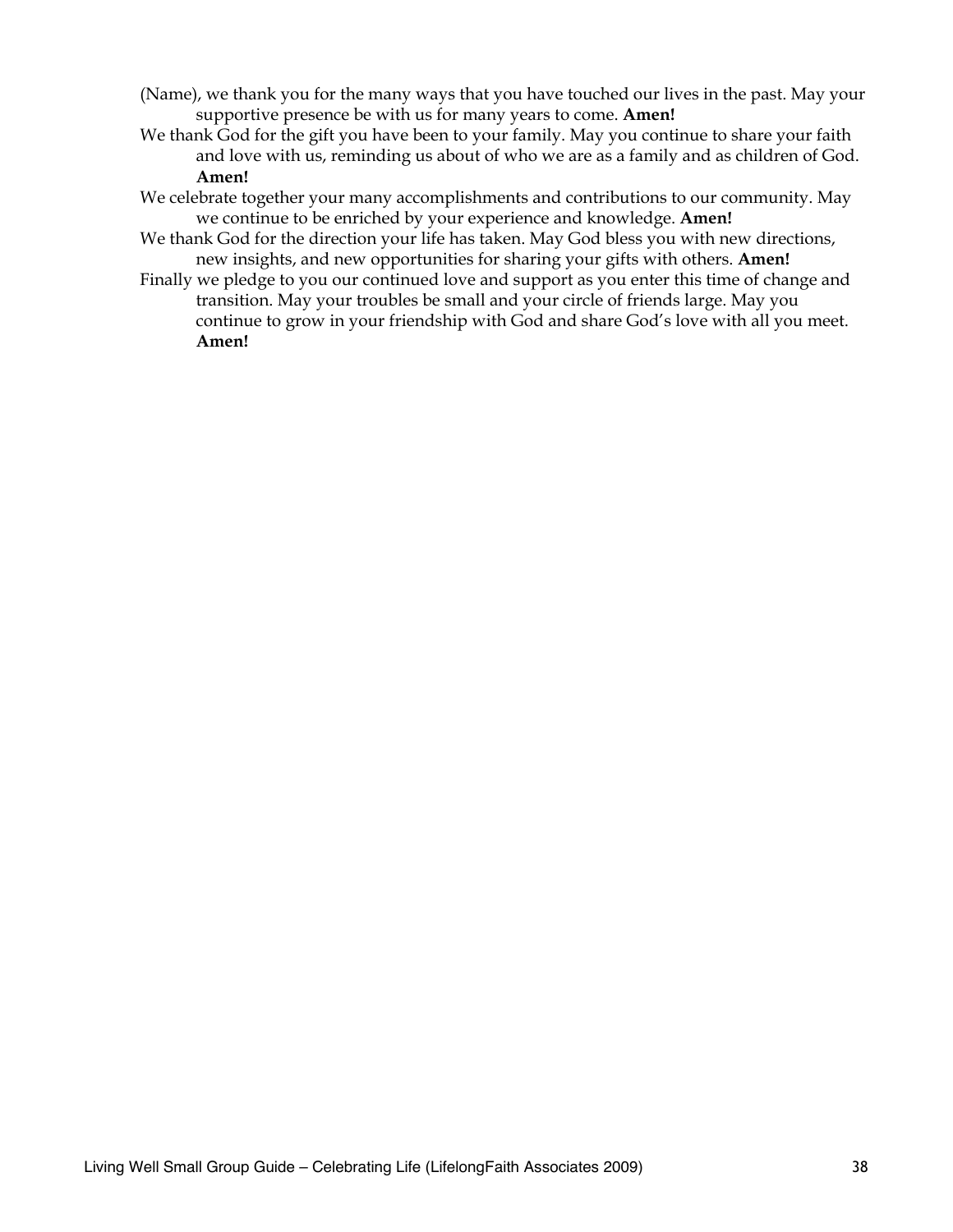# **Celebrating Life Home Activities: Through the Year Rituals**

## **New Year Family Blessing**

New Year's gatherings are a time for new hopes, promises, and successes: a new beginning to share with family and friends. Gather your family and friends around the table or at the Christmas tree/manger scene and pray for peace. (The calendar of the new year may be held during the blessing.)

#### **Leader**

Let us praise the Lord of days and seasons and years, saying: Glory to God in the highest!

#### **All And peace to God's people on earth!**

#### **Leader**

Our lives are made of days and nights, of seasons and years, for we are part of a universe of suns and moons and planets. We mark ends and we make beginnings and, in all, we praise God for the grace and mercy that fill our days.

#### **Scripture Genesis 1:14-19**

After a time of silence, family members offer prayers of thanksgiving for the past year, and of intercession for the year to come.

#### **Leader**

Let us now pray for God's blessing in the new year.

After a short silence, parents may place their hands on their children in blessing as the leader says:

*Remember us, O God; from age to age be our comforter. You have given us the wonder of time, blessings in days and nights, seasons and years. Bless our children at the turning of the year and fill the months ahead with the bright hope that is ours in the coming of Christ. You are our God, for ever and ever. Amen.*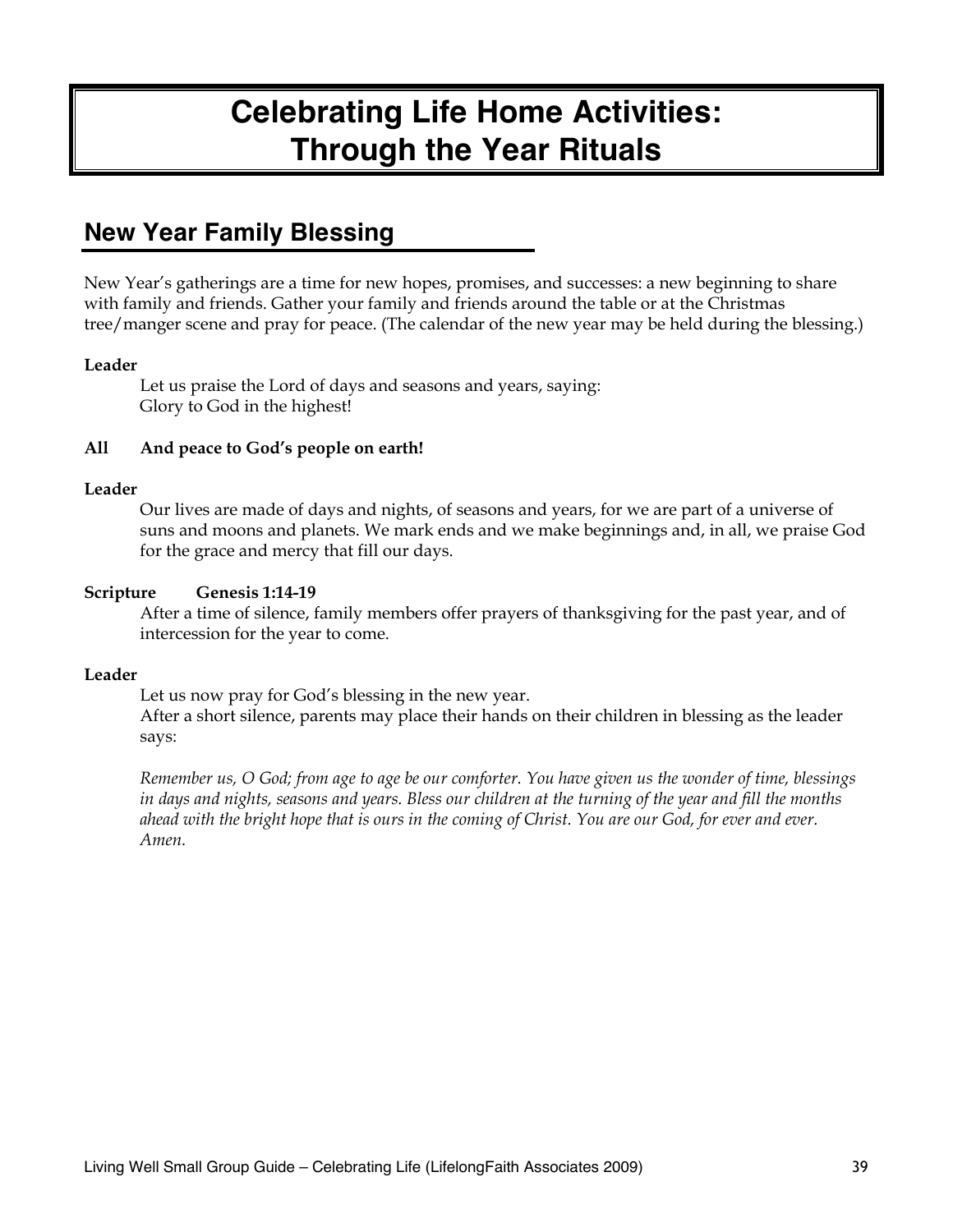## **Epiphany**

The word Epiphany means manifestation or the seeing of Jesus by the three wise men who brought gifts to Jesus in the form of gold (riches), frankincense (incense), and myrrh (sweet-smelling oil).

What gifts can you bring Jesus? The three wise men were guided to Jesus. Afterward they went out to tell the world all that they had seen. As a Christian family, how are you spreading the news of Jesus?

### **Epiphany Party**

An Epiphany Party provides a fun way to celebrate gift giving on epiphany without promoting materialism. An Epiphany Party promotes community sharing and recycling within the context of a fun game. Invite other families to join your family at a particular time. Ask everyone to bring something they no longer want or use that they think someone else might enjoy. Remind them to gift wrap the item.

During the Epiphany Party, place the gifts in the middle of the floor. Invite everyone to form a circle around the gifts. The first person chooses a gift from the center and opens it. The next person may choose any gift from the center or the item already opened. This continues until everyone has had at least three turns (items are often swapped between different people with the person who most wants an item usually ending up with it and everyone ending up with something they like), with the exception that any given item may not be taken away from a person more than twice.

### **Taking Down the Tree**

Make some fun out of this by having a progressive party. Go from one house to the next, un-decorating the tree at each home. Families may agree to have homemade or bought appetizers to offer to their guests. Begin the ritual by gathering around the Christmas tree and thanking God for this tree and all creation.

## **Rituals to Celebrate Epiphany**

One custom for Epiphany in England is to bake a cake into which several symbolic items have been placed. The children may wish to help in the selection of the items. Some suggestions may include a penny (the finder will become rich), a thimble (the finder must work harder), a ring (the finder will be married).

Make a "crown cake" (bundt cake topped with frosting and gum-drop jewels). This will help the family to see that the gifts brought by the Magi (who were astrologers of sorts) were recognizing Christ's kingship.

An evening re-enactment of the story of the Magi can also be a most enjoyable experience, since children love to dramatize things. To begin the enactment, someone can read the scripture account of Jesus' manifestation (Matthew 2:1-12). Then have family members assume the roles of Herod, the Magi (it is not necessary to have exactly three, since there probably were not three; they may have been two, six or any number of them). They meet and talk to Herod and finally reach Bethlehem where Mom, Dad and the baby of the family, or a doll, are playing the roles of Mary, Joseph and Jesus. The gifts presented might be resolutions written on paper in boxes beautifully wrapped as gifts. When the dramatization is over, share the Epiphany cake or the Crown cake together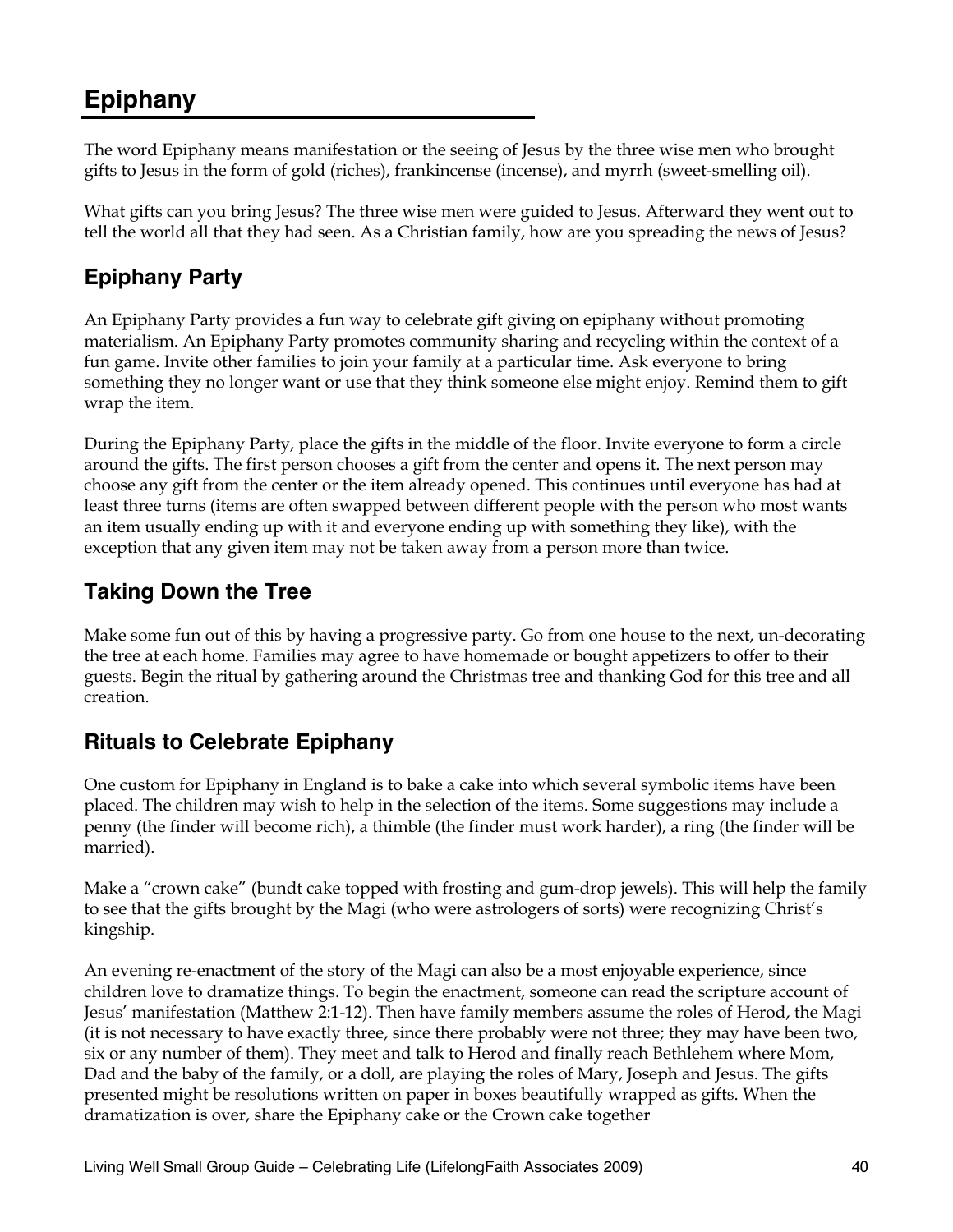### **Dia de los Tres Reyes**

January sixth, the feast of the Epiphany, is a day many nations use to give gifts. For example, in Latin America, Dia de los Tres Reyes, Three Kings Day, is the time when the Magi are said to return and to give presents to children, as they once did to El Nino Jesus.

Just to be sure that they do not escape notice, many children prepare for this night by writing letters to the Magi, listing their good deeds and suggesting gifts that they hope to receive. When children awaken on the morning of the sixth, they find the straw left the night before by their beds gone and gifts delivered in its place. This, they know, is the work of the Magi and their hungry camels.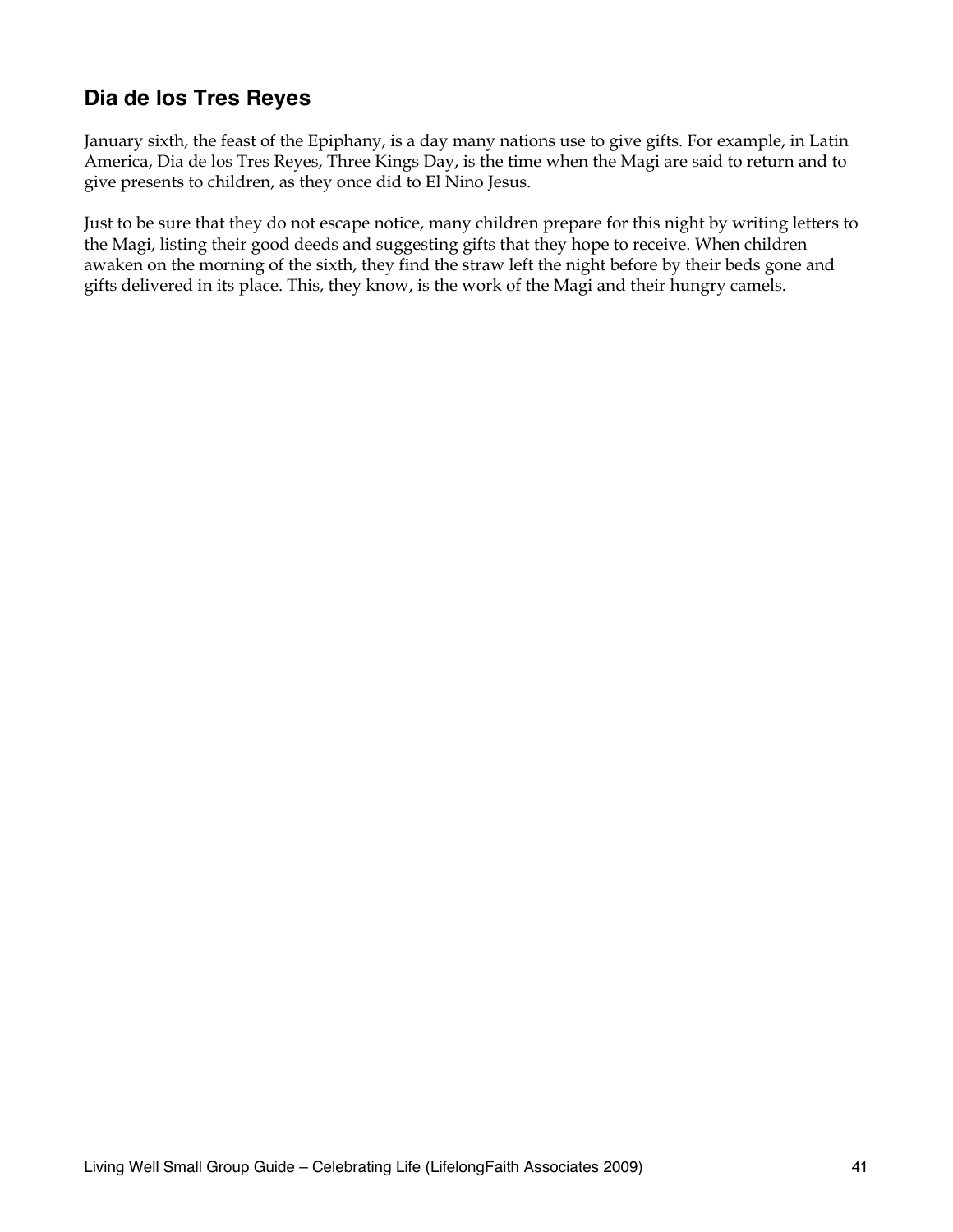## **Valentine's Day**

### **Joy Jar**

Write the name of family members and extended members on small pieces of paper. Put the names in a large jar. Have each person choose a name from the jar. Make a homemade gift for the person whose name you drew from the jar. Exchange gifts on Valentine Day.

### **Tree of Love**

Find a branch outside and put it in a jar, with an inch or so of marbles to stabilize it. Hang hearts from the branch with the name of people and things you love. Mix and match--go right ahead and hang a heart with "Grandma" right next to "strawberry jelly." You might want to start this a week early, and leave paper, pens, scissors, and ribbon out. Your "tree of love" will come into full bloom as family members slowly but surely fill the branches.

### **14 Reasons Why I Love You**

Think of one reason for every day of February leading up to The Day. These can range from the silly to the sublime, for example: "The way you smile at me." "The way you affirm others." "You go to the football games and you don't understand what is going on."

### **Love Gift Messages**

Write notes of "love" to each member of your family. Tell them specifically why you love and appreciate them. Place the notes in their lunch bag, notebook, or briefcase, along with a special valentine treat.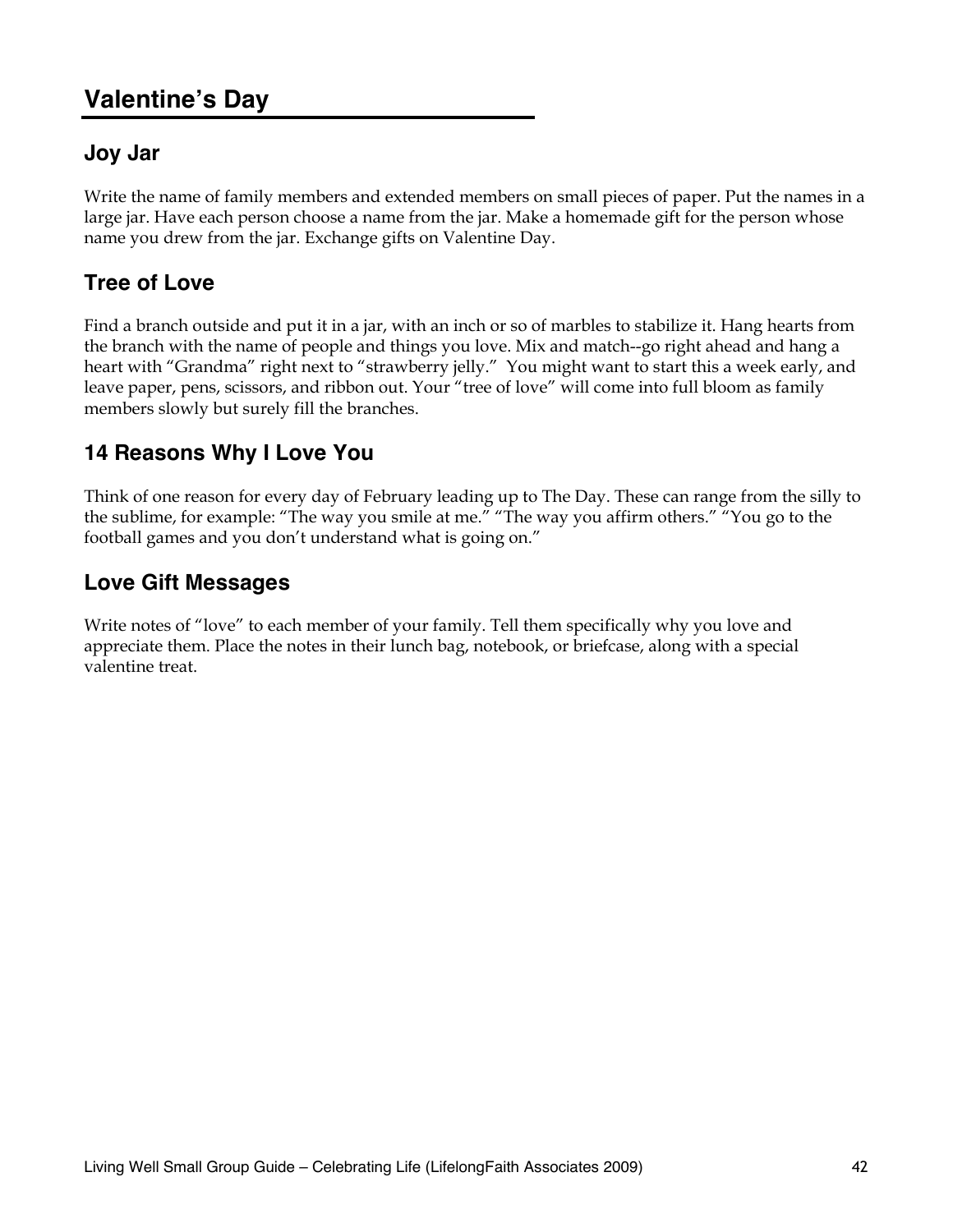## **Mardi Gras—Preparing for Lent**

On Mardi Gras, preferably in the evening, gather as a family around a place designated for the Lenten prayer space. Together create the prayer space using symbols such as the Bible, cross, purple cloth, candle.

### **Talking about Lent**

Spend some time together talking about Lent. Have family members complete the sentence: *Lent is…*  Then share the list below and talk about Lent.

Lent is a season for...

- making time and space to remember what it means to be Christian, by remembering the life, death and resurrection of Jesus in a special way.
- remembering the life and message of Jesus recommitting to living as followers of Jesus in today's world.
- giving up the negative in our lives to make room for more positive.
- being open to change of heart and habit—to deepening our relationship with Jesus and with each other.
- taking time out from the usual daily routine to focus on what is most important in our lives.
- acknowledging the parts of our lives that need forgiveness and changing, and working to make them right again.
- clearing out some space in our lives so God can enter and fill it; and taking time to discover where God has always been.

### **Sharing Stories of Lent**

Share stories of Lenten practices in your family.

- What have you done in the past?
- What are the family's ideas for this Lent?

Our Lenten commitments are not only about sacrifice, but also a way for us to "clear out" some space in our lives that will help us remember what life is really about. It is a season when we focus on` "selfdiscipline" to become better "disciples" in following Jesus. And a time to ask God's forgiveness for the times we have forgotten or failed to live as Christians.

### **Making Family Lenten Commitments**

Materials needed for this activity: pieces of paper and pens for each family member, yarn or ribbon

Your family will make a list of the kinds of things the members of the family could "practice" during Lent that would help them become a better Christian. These might be things one would "give up" in order to make time and space to follow Jesus' example—like giving up a TV show to read the Bible or spend time playing with a younger sibling—or giving up a movie or candy bar in order to donate the money to the rice bowl collection. Or they might be things a person could begin or continue "to do" – such as helping with extra chores without complaining, spending time with an elderly neighbor, welcoming a new student at school, or being more understanding when parents get stressed.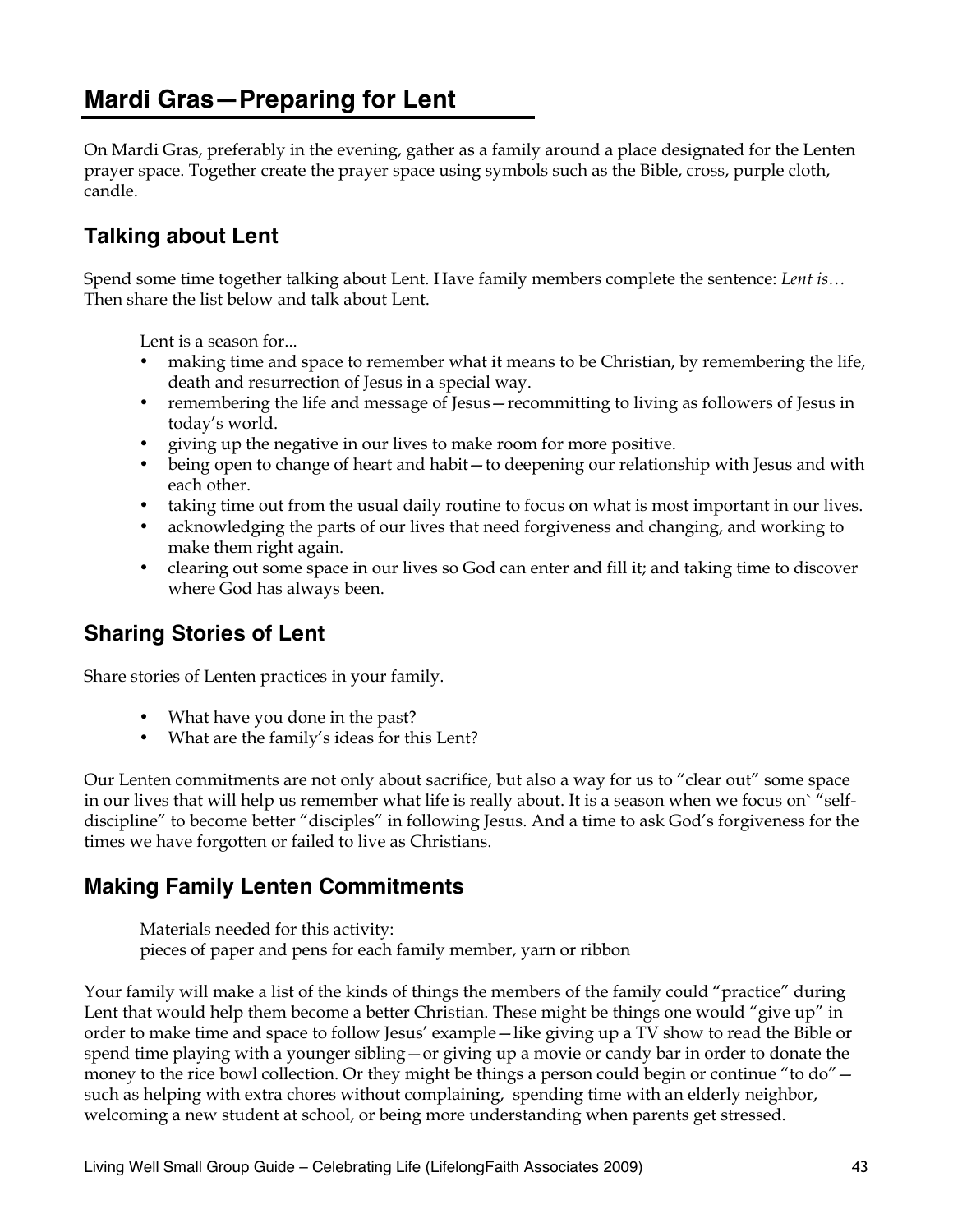Let a family member record the family group ideas on a sheet of paper. Roll this sheet of paper up as a scroll. Tie with ribbon or yarn.

### **Making Personal Commitments**

Materials needed for this activity: pieces of paper and pens for each family member, crayons for the children, yarn or ribbon

There are four major areas in our lives that we could choose to focus on during this Lenten season. The areas are: home, school, church and the surrounding community. We are called to be Christian people in all these places by sharing our gifts and being Jesus to others. Ask family members to identify for themselves which of these four areas they want to focus on during this Lenten season. Then ask them to identify what it is they hope to do during Lent to follow Jesus' example better. It may be something that was listed earlier, or something different. Parents will need to guide younger children through thinking about simple, concrete things the children can do in each of the areas identified.

Next, family members write down or draw symbols related to what they are going to focus on during Lent. If they are written statements, they can begin with *During Lent I will…* Younger children can draw simple pictures. Then have family members roll these sheets of paper up as scrolls. Tie with ribbon or yarn.

### **Family Prayer**

Gather the group near the prayer table. Light the candle on the table.

#### **Leader**

God, you created us out of love. And you sent your son Jesus who lived, suffered and died for us out of that same love. Our family prepares to begin our Lenten journey. We come to you offering our hopes, our failures and our intentions— knowing that through your love and the example of Jesus we can continue to grow as a family of faith who bring your love to those around us.

#### **Reading**

God sent his son to be the savior of the world. We saw his son and are now telling others about him.

We know what love is because Jesus gave his life for us. This is why we must give our lives for each other. If we have all we need and see one of our own people in need, we must have pity on that person, or else we cannot say we love God. Children, you show love for others by truly helping them, and not merely by talking about it. God wants us to have faith in Jesus Christ and to love each other. This is also what Jesus taught us to do. (1 John 4:14, 3:16-18, 23)

#### **Response**

Family members quietly put their scrolls with their Lenten commitments in the basket on the prayer space. Be sure the family commitments are also placed in the basket.

#### **Lenten Petitions**

Pass the petitions around, allowing those who can read to participate. Continue passing the petitions until they have all been read.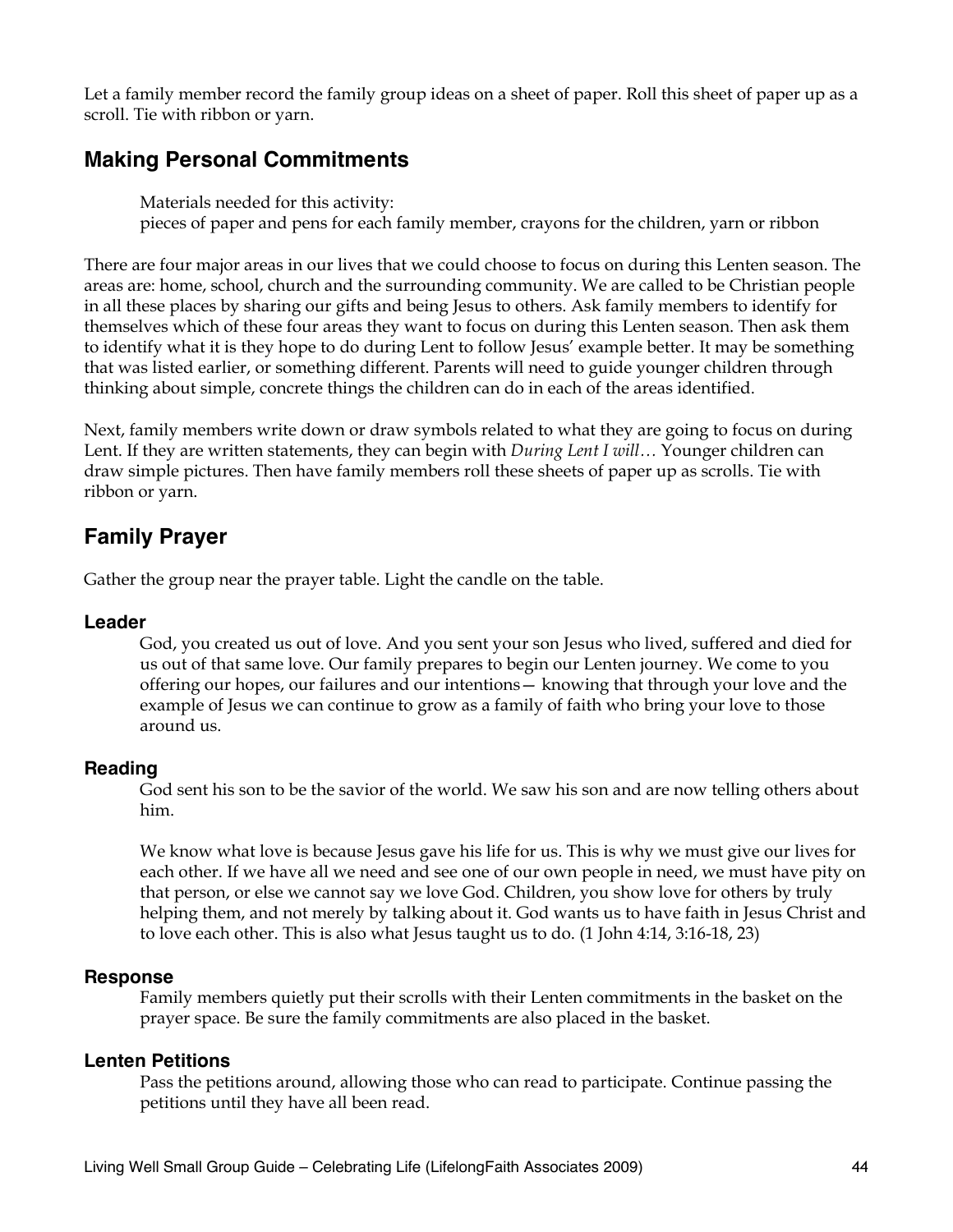Leader: Jesus, we want to follow your example, but sometimes it's not easy. You said you will always be with us, so we ask you now to be with us during this Lenten season and help us to grow in faith and action as Christians.

Response to the prayer petitions: Help us, Lord.

Reader 1. For the times we make fun of others because they seem different than us— please help us to be accepting of all people. We pray...

Reader 2. For the times we are selfish with our time and possessions—please help us to willingly share what we have with others. We pray...

Reader 3. For the times we argue in our family—please help us to appreciate our parents, brothers and sisters in a loving manner. We pray...

Reader 4. For the times when we forget about you Lord, and think we don't need you — please help us to take time to pray and listen for you guidance. We pray…

Reader 5. For the times we give in to what is wrong because we're afraid to say no—please give us the courage to stand up for what we know is right. We pray...

Reader 6. For the times we are hurt by others, our friends and family—please give us the grace to forgive as you do. We pray...

Reader 7. For the times we fail, and feel too tired to go on —please give us the strength to try again. We pray...

Leader: Jesus, You are our model of love. Help us to share your love in our lives through our families, friends and even the strangers we meet. May our lives be a sign of your love in our world today. We ask this in the name of Jesus, our savior and our friend. Amen.

Sign of Peace

Invite family members to offer each other a sign of peace and support for the Lenten journey they are beginning.

#### **Lenten Scripture Reflections**

- Week 1 First Letter of John 3:11-18
- Week 2 Matthew 25:34-35, 40
- Week 3 Luke 6:36-37
- Week 4 Matthew 22:36-39
- Week 5 **John 11:20-27**
- Week 6 **John 13:4-5, 15**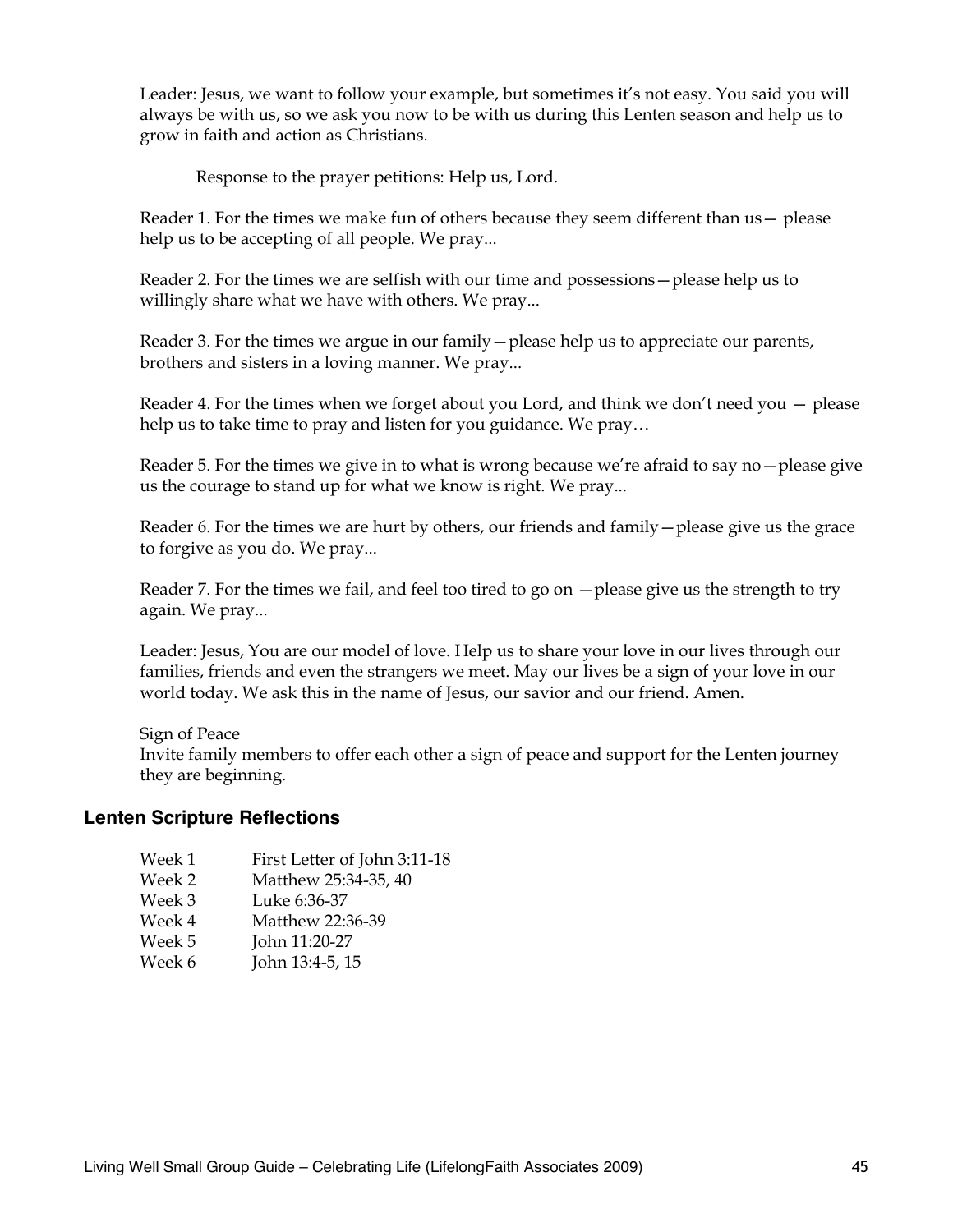## **Family Mardi Gras Celebration**

Mardi Gras is French for "Fat Tuesday." This traditional celebration started as a response to the fasting that Christians do during Lent. As a last fling, therefore, Christians in France, and later in the region around New Orleans, ate freely and partied heartily before beginning their Lenten sacrifices. Today, this custom is celebrated by people in many parts of the world. The three traditional colors of Mardi Gras are green, gold, and purple. Green stands for faith, gold stands for power, and purple stands for justice.

During the week before Ash Wednesday remind the family that we are about to start the important penitential season of Lent. As we start to think of things we might want to do or give up during Lent, however, we might also want to celebrate Mardi Gras. Decide what would be a fun splurge for the family to do together on the Tuesday before Ash Wednesday, i.e. roller skating, ice skating, a party at home, unlimited TV, etc.

#### **Materials**

Party paraphernalia, especially using the Mardi Gras colors of gold, green and purple.

#### **Activity**

Introduce the session by simply explaining the custom of Mardi Gras. Include an explanation of the Mardi Gras colors, green, gold and purple. The Our Father prayer contains reference to the elements of faith, power, and justice that these colors represent. Say the prayer slowly together and try to identify as you go along phrases that connect with each quality.

Carry out your family treat. Music, balloons, streamers, etc. all add to the festivity. Young children especially enjoy the parade aspects of Mardi Gras. Perhaps resurrect some Halloween costumes, dress up, and parade around the house singing "When the Saints Go Marching In" Add rhythm instruments like cymbals and shakers to make it really raucous. (Our own family often has a grand Bingo game with the winners getting strands of Mardi Gras necklaces or pretend coins. This is usually followed by a decadent desert.)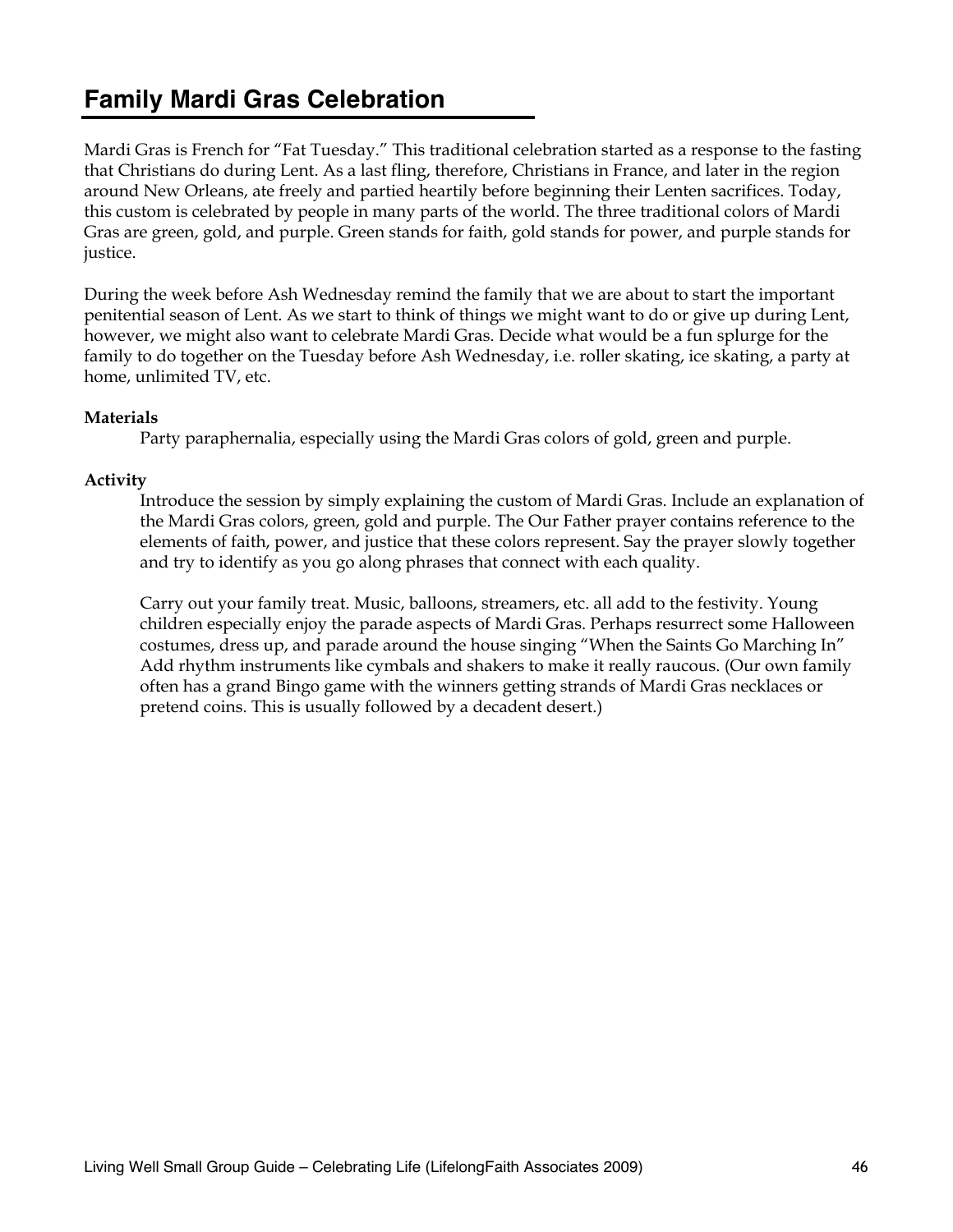## **Ash Wednesday Celebration**

#### **Purpose**

To identify actions that each family member can take to enter into the sacrificial spirit of Lent.

#### **Materials**

Candle, clay or play-doh, and a Bible

#### **Introduction**

Create a prayerful atmosphere. Many families sit around a table and light a candle to remind them of God's presence and sing an opening song, or the leader may offer a simple opening prayer.

#### **Reading: Isaiah 58:6-11**

If possible, have someone other than the leader do the reading. If the reader is a child, or if participants include young children, you may want to rephrase some of the reading to make it more understandable.

#### **Reflection**

Ask the family to take some quiet time to think of two special things each person wants to do during Lent to make themselves a better person and to help them come closer to God. Perhaps one commitment could be something to give up (desserts, TV, video games, an entertainment, etc.) and the other commitment could be something positive to make the world a better place (do a regular favor for a family member, pick up litter daily around the school, donate money to an organization that feeds the hungry, clothes or shelters those in need, do extra praying or spiritual reading, etc.)

**Note to Parent**: It's often helpful during this quiet time to darken the room and ask participants to raise their hand when they have decided their two commitments. This way, after a reasonable time, if a young child is having a difficulty thinking of something, a parent could quietly advise the child.

#### **Activity**

When everyone is ready, the leader explains that commitments are often easy to make but difficult to keep. Bring out the clay. To help us remember out commitments, we're going to form this clay into symbols of our two commitments. Let each person take some clay and gradually form it into symbols of his or her commitments. (For example, if someone is going to give up TV, he or she might mold a TV shape; if someone else plans to say a daily compliment to another family member he or she might make a heart to remind them of the love they are trying to build.)

#### **Discussion**

During the molding time encourage informal discussion such as:

• Which is easier for you -- "giving something up" or "doing something positive?" "Giving up" is not just a method of dieting or gaining time but rather a concrete reminder to us of all the people in the world who do not have the material goods, food, homes, peace, etc. that we enjoy. When we feel the urge to break our commitment, it can be a reminder to pray for or act to help these people.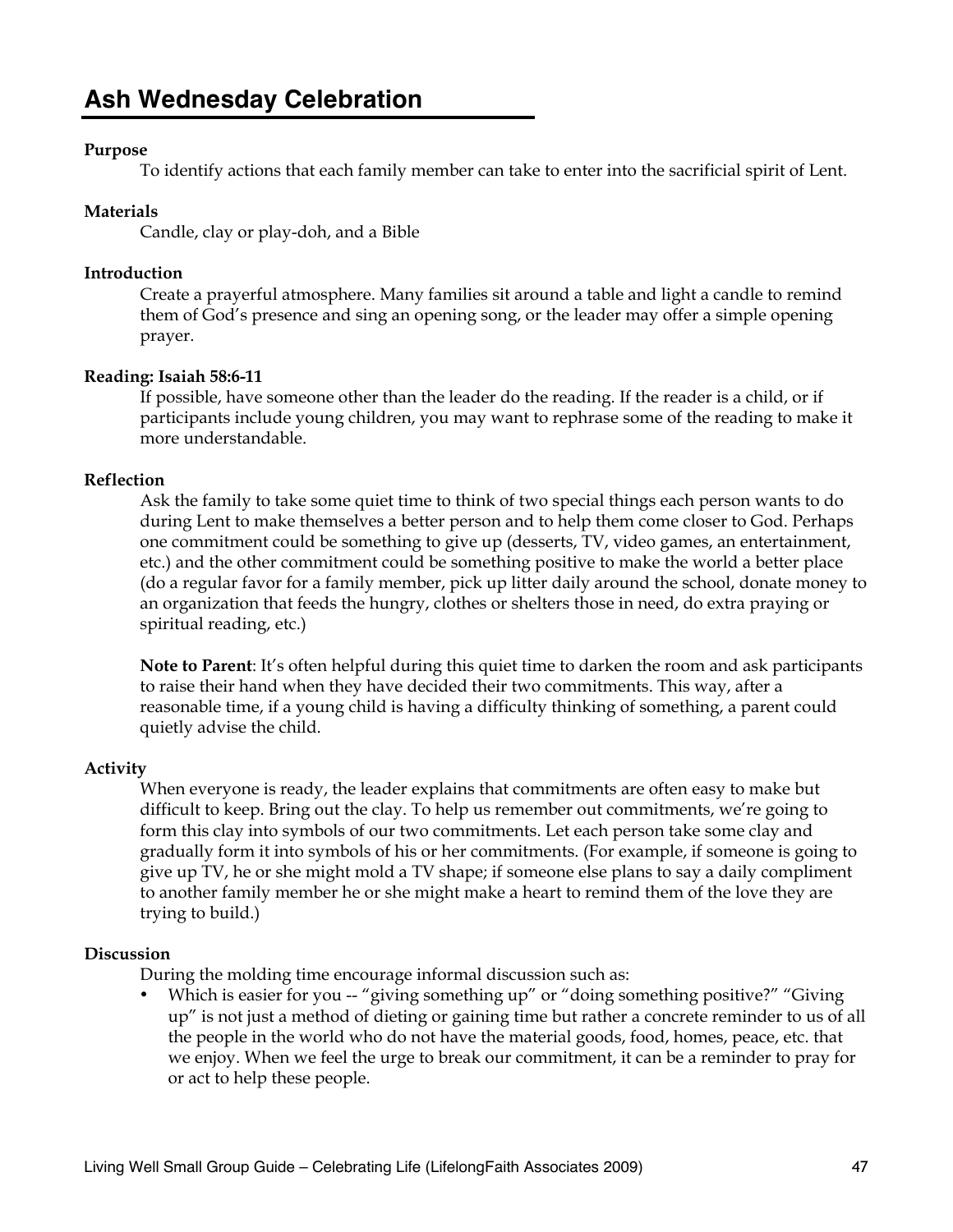- Can we connect a giving up action with a positive action? For example, giving up desserts could be linked with donating the money saved to a hunger fund. Giving up TV could result in using the time saved to play a family game or read to a child.
- Does our family wish to do a common sacrifice or action during Lent? Perhaps a letter to a prisoner, a visit to a nursing home, attending a religious service together, or making a joint contribution to a charity would be possible.

The leader might also comment about how it feels to be able to shape the clay into a new form. Our actions during Lent are ways that we are shaping ourselves into fuller human beings.

As family members finish their molding ask each person to explain what he or she sculpted and how it connects with their Lenten commitments.

#### **Closing**

The leader can offer a spontaneous prayer asking God to help us keep our commitments.

Close by asking each person to find a special place (perhaps a dresser in his or her room) to put their symbol so that it can be seen daily

## **Lenten Home Cross**

Many families have a cross or crucifix which hangs on a wall in their home. On Ash Wednesday, the family can gather to bless this special Home Cross. Place the Home Cross on the table and pray:

*We bless this cross again this Ash Wednesday to remind ourselves that we, as family members, are called to learn more about Jesus, to grow in our love for each other, and to help people who are in need. Let our kissing of this cross give us the courage to keep learning, growing in love and helping others during this special season of Lent.*

On Good Friday the cross can be placed in a position of prominence in the home as a visual reminder of Jesus' great love for the people of our world.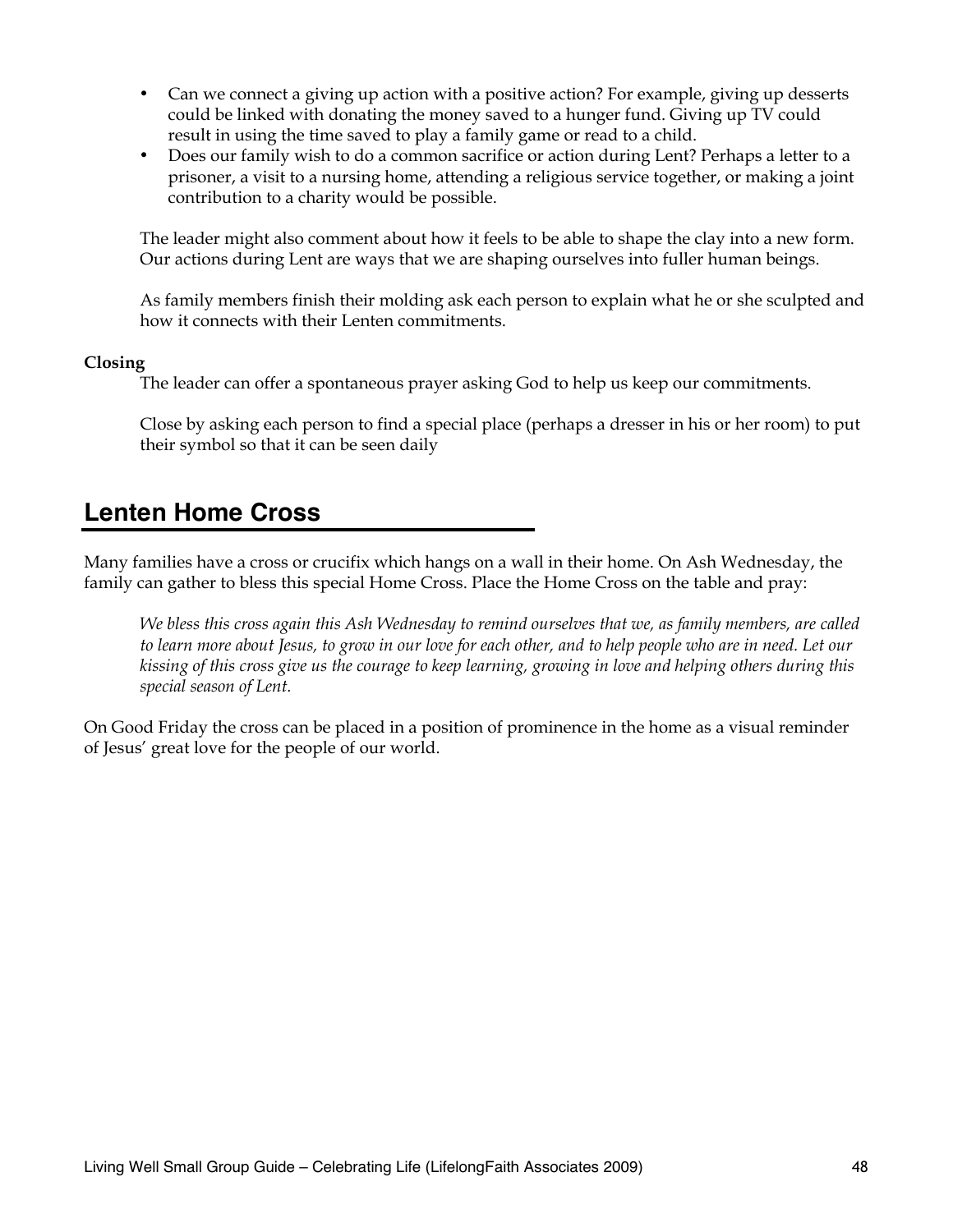## **Lent Table Prayers**

### **Daily Prayers for Lent—Week One**

| Ash Wednesday | It isn't too late, we can still return to the Lord with all our heart. (see Joel<br>2:12)    |
|---------------|----------------------------------------------------------------------------------------------|
| Thursday      | If I want to follow you, Lord, I must forget myself and put others first.<br>(see Luke 9:23) |
| Friday        | "Create pure thoughts in me and make me faithful again." (Psalm 51:10)                       |
| Saturday      | Lord, I hear you say, "Come with me." (see Luke 5:27)                                        |

### **Daily Prayers for Lent—Week Two**

| First Sunday of | We cannot live only on food. We need every word that God has spoken. (see                      |
|-----------------|------------------------------------------------------------------------------------------------|
| Lent            | Matthew 4:4)                                                                                   |
| Monday          | You are the Lord, our God. You are holy, and we must be holy too! (see Leviticus<br>19:2)      |
| Tuesday         | Our Father, in heaven, help us to honor your name. (see Matthew 6:9)                           |
| Wednesday       | "Wash me clean from all of my sin and guilt." (Psalm 51:2)                                     |
| Thursday        | Lord, help me to treat others as I want them to treat me. (see Matthew 7:12)                   |
| Friday          | "With all my heart, I am waiting, Lord, for you! I trust your promises!" (Psalm<br>129:5)      |
| Saturday        | Help me, Lord, to love my enemies and to pray for those who mistreat me. (see<br>Matthew 5:44) |

### **Daily Prayers for Lent—Week Three**

| Second Sunday of "Lord, it is good for us to be here!" (Matthew 17:4)          |
|--------------------------------------------------------------------------------|
|                                                                                |
| "Our God, you keep us safe. Now help us! Rescue us."                           |
| (Psalm 79:9)                                                                   |
| O Lord, help me be the servant of others. (see Matthew 23:11)                  |
| "You are faithful, and I trust you because you rescued me." (Psalm 31:5)       |
| Lord, you bless those who trust in you. (see Jeremiah 17:7)                    |
| I trust you, O Lord, and I remember your miracles and wonders in my life! (see |
| Psalm 105:5)                                                                   |
| "With all my heart I praise the Lord, and with all that I am I praise his holy |
| name!" (Psalm 103:1)                                                           |
|                                                                                |

## **Daily Prayers for Lent—Week Four**

| Third Sunday of | O Lord, we have heard you ourselves, and we are certain that you are the Savior |
|-----------------|---------------------------------------------------------------------------------|
| Lent            | of the world! (see John 4:42)                                                   |
| Monday          | "In my heart, I am thirsty for you the living God. When will I see your face?"  |
|                 | (Psalm 42:2)                                                                    |
| Tuesday         | "Show me your paths and teach me to follow; guide me by your truth and          |
|                 | instruct me." (Psalm 25:4)                                                      |
| Wednesday       | Help me, oh Lord, to follow your commands, to teach them to my children and     |
|                 | to my children's children. (see Deuteronomy 4:9)                                |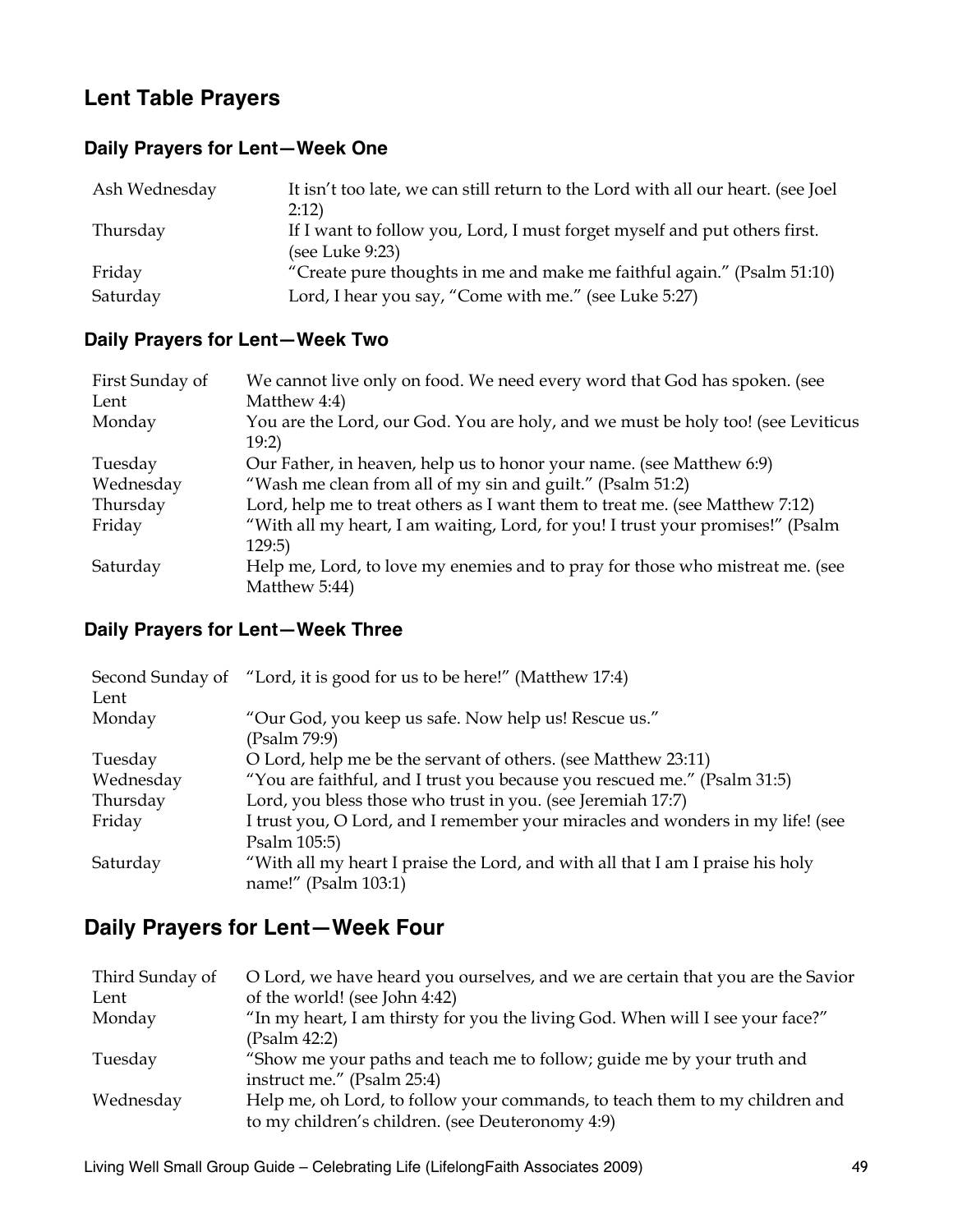| Thursday                                    | We worship the Lord with thankful hearts and songs of praise. (see Psalm 95:2)                                |
|---------------------------------------------|---------------------------------------------------------------------------------------------------------------|
| Friday                                      | Lord, that I may love you with all my heart, soul, mind, and strength. (see Mark                              |
|                                             | 12:30)                                                                                                        |
| $C_2$ $\mu$ $\mu$ $\lambda$ $\sigma$ $\tau$ | $L_{\alpha}$ and $L_{\alpha}$ are $L_{\alpha}$ is that we may do one hast to league way today (see Hasse 6.2) |

### Saturday Lord, our prayer is that we may do our best to know you today. (see Hosea 6:3)

### **Daily Prayers for Lent—Week Five**

| Fourth Sunday of | "You, Lord, are my shepherd. I will never be in need." (Psalm 23:1)                                 |
|------------------|-----------------------------------------------------------------------------------------------------|
| Lent             |                                                                                                     |
| Monday           | "I prayed to you, Lord God, and you healed me, saving me from death and the<br>grave." (Psalm 29:2) |
| Tuesday          | "The Lord all-powerful is with us. The God of Jacob is our fortress." (Psalm<br>46:11)              |
| Wednesday        | Lord, you will never forget me. (see Isaiah 49:15)                                                  |
| Thursday         | "Remember me, Lord, when you show kindness by saving your people!" (Psalm<br>106:4)                 |
| Friday           | Lord, you are there to rescue all who are discouraged and have given up hope.<br>(see Psalm 34:18)  |
| Saturday         | "You, God, are my shield, the protector of everyone whose heart is right."<br>(Psalm 7:10)          |

### **Daily Prayers for Lent—Week Six**

| Fifth Sunday of | Lord, you are the resurrection and the life. (see John 11:25)                    |
|-----------------|----------------------------------------------------------------------------------|
| Lent            |                                                                                  |
| Monday          | "Lord, your kindness and love will always be with me each day of my life."       |
|                 | (Psalm 23:6)                                                                     |
| Tuesday         | Lord, help me to have faith in you for who you are. (see John 8:24)              |
| Wednesday       | Lord, I pray to know the truth, the truth that will set me free. (see John 8:31) |
| Thursday        | "The Lord is our God, bringing justice everywhere on earth." (Psalm 105:7)       |
| Friday          | "I sing praises to you Lord. You rescue the oppressed from the wicked."          |
|                 | (Jeremiah 20:13)                                                                 |
| Saturday        | You, O Lord, are our God. We are your people. (see Ezekiel 37:27)                |

### **Daily Prayers for Lent—Holy Week**

| Hosanna! Blessed be the one who comes in the name of the Lord! (see Mark 11:9-<br>10)                       |
|-------------------------------------------------------------------------------------------------------------|
| You, Lord, have called me for the victory of justice. You have grasped me by the<br>hand. (see Isaiah 42:5) |
| The Lord chose me and gave me a name before I was born. (see Isaiah 49:1)                                   |
| "I didn't turn aside when they insulted me and spit in my face." (Isaiah 50:6)                              |
| Lord, help me to understand what you have done for me. (see John 13:1-15)                                   |
| Father, I put my life in your hands. (see Psalm 31)                                                         |
| And God saw that it was good. (see Genesis 1)                                                               |
| I rejoice in this day that the Lord has made! (see Psalm 118)                                               |
|                                                                                                             |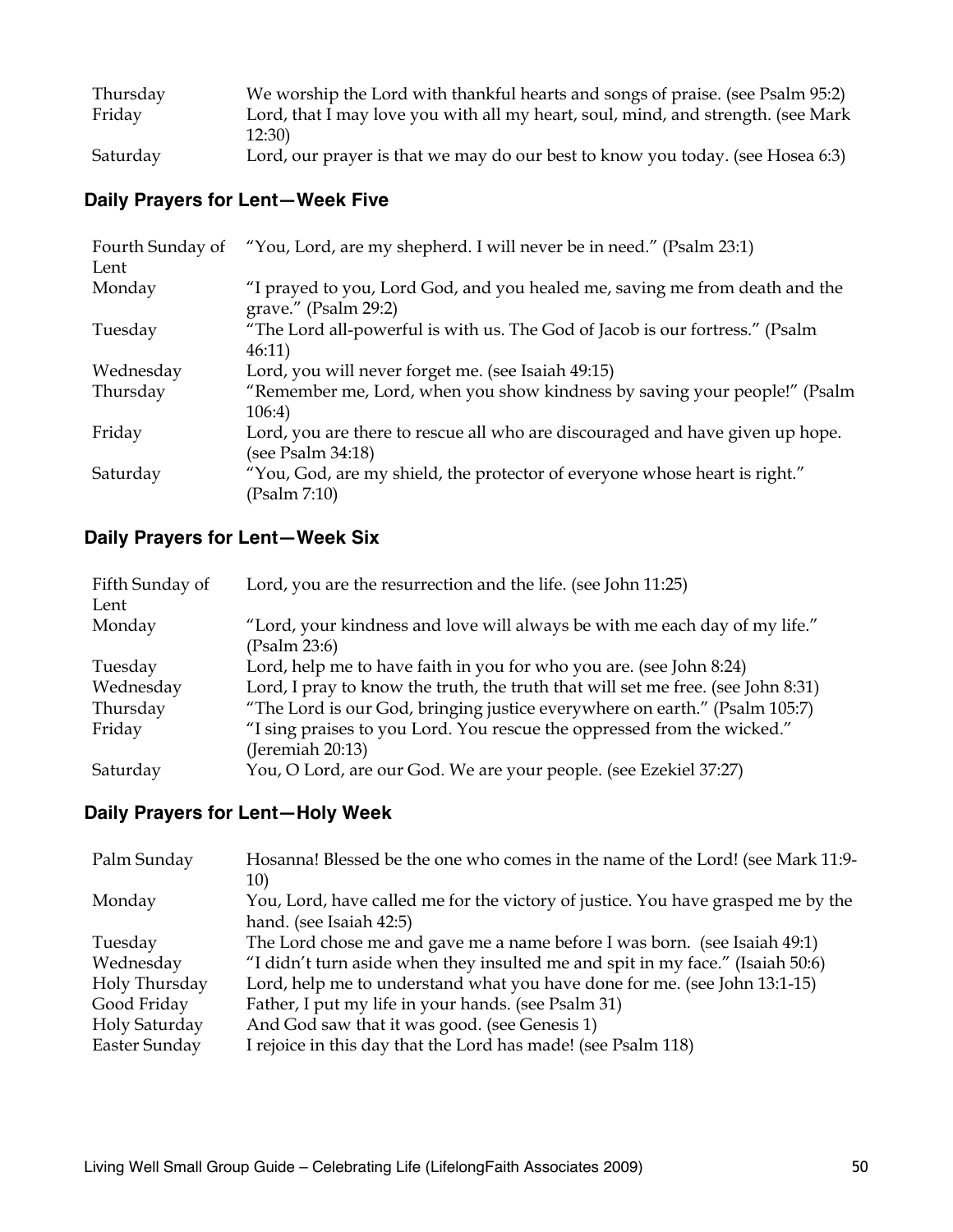## **Lenten Reflections**

### **John 2:13-25: Jesus knows what is in our hearts.**

In Jerusalem during Passover many people put their faith in Jesus, because they saw him work miracles. But Jesus knew what was in their hearts, and he would not let them have power over him.

Do you know anybody who can look right through you, into your heart? Parents sometimes seem to have this uncanny ability: they can read the honesty (or lack of) on a child's face or see through the puton cheerfulness to the hurt within. Husbands and wives, or best friends have this ability too. Jesus knows us even better than parents, husbands, wives or friends. He knows us inside and out. He knows what is in our hearts.

- $\blacksquare$  Jesus knows what is in our hearts. How do we feel about that today? Is there anything we need to do to set our hearts right with Jesus?
- Each family member can create a simple prayer symbol a heart with the words "Jesus, you know what is in my heart." Individuals place their hearts where they will see them regularly.
- Using the prayer symbols created above, pause during the day to say, "Jesus, you know what is in my heart."

### **Luke 13:1-9: Turning back to God.**

We can really make a mess of things sometimes, can't we? Hurt happens. Feelings of love and harmony and all those good things can be in short supply. Jesus has a solution for us sinners. "Turn back to God." We need to become more God-focused. This might require forgiveness, being sorry, changing our behavior, willing to love when there is no feeling of love.

- See if your family can come up with Scripture stories of people who turned away from God but then turned back to God (the prodigal son). How about people you know or have heard about, who were walking away from God but then returned to God? Share a story.
- Ask for forgiveness from someone who you have turned away from.
- **F** Forgiving God, we are grateful that there is always the opportunity to turn back to you, when we lose our way and drift apart from you, you wait for us to come back to your love. Give us the strength to let go of our pride when we sin, and to turn back to you. Amen.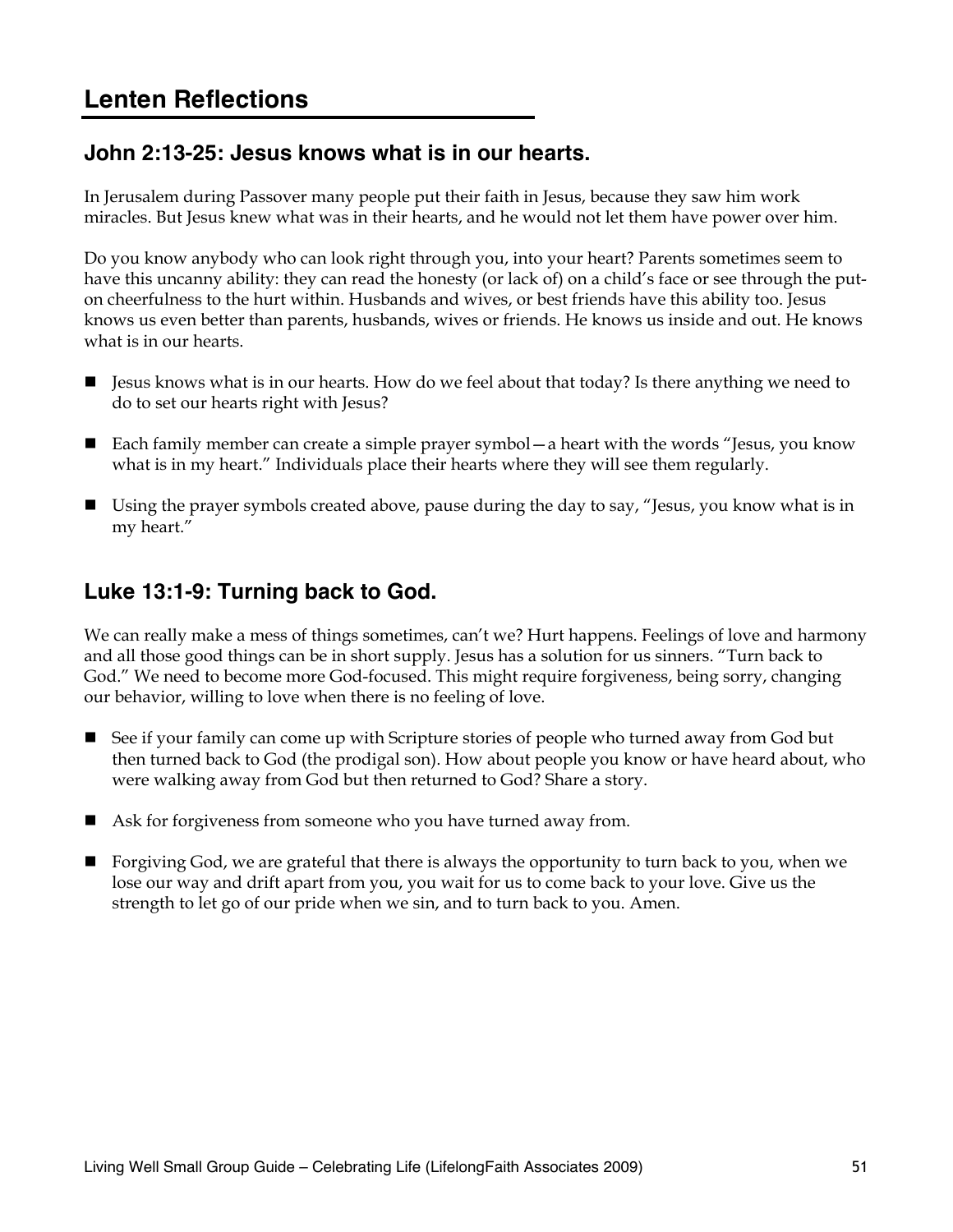### **2 Corinthians 5:20-6:2: Be reconciled through Christ.**

What if…. the solicitor on the phone or at the door offered you "peace and forgiveness, no strings attached." We'd probably hesitate before hanging up or shutting the door—or we might think, "Yeah, right." The fact is, Jesus is at the door, he's on the phone, he's offering us peace and forgiveness. Do we hang up, do we shut the door?

- Check the schedule at your parish to see when the Sacrament of Reconciliation is celebrated. Put it on your family calendar.
- Reach out in forgiveness and reconciliation to a family member.
- Take some quiet moments to examine the areas of your life where you need Jesus' peace and forgiveness.

### **Matthew 6:1-6, 16-18: Lenten Practices**

Show-offs can be really annoying, can't they? And we think, "Oh, how foolish they are." Of course it's not possible that we flaunt our good deeds, is it? No, only other people do that. Well, apparently, the Jesus who knows us so well also knows that our tendency might be to show off—to make sure everyone knows how holy and righteous we are. He assures us that this is really a lousy use of our energy, that quiet devotion and sacrifice are more pleasing to God than showy demonstrations.

- Which Lenten practices is your family observing? How are you being faithful to these practices?
- Do a quiet act of kindness for another person today.
- Lord, may we be steadfast and faithful in our Lenten practice. (Family members name things they are doing for Lent.) Through the grace of your son, and the power of your Spirit, give us the energy and the perseverance to stick with our Lenten commitments. Amen.

### **Luke 9:22-25: Take Up Your Cross**

How hard it is to forget about ourselves! Particularly in a culture which screams the opposite in so many ways. We being to feel entitled to what we want, to the detriment of others. Jesus preaches about losing ourselves, becoming as nothing. It takes this gutsy kind of living to carry the cross with him.

- What does Jesus mean when he says we have to forget about ourselves? What does he mean when he says we have to take up our crosses each day and follow him? What cross do we carry?
- A person in your family, at school, at work or in your community might be carrying a particularly heavy cross right now. Figure out a way you can help.
- Place a family cross in a prayer place in the center of your home. Every time you notice the cross today pray, "Jesus, be with me as I carry my cross and as I help others carry theirs. Amen."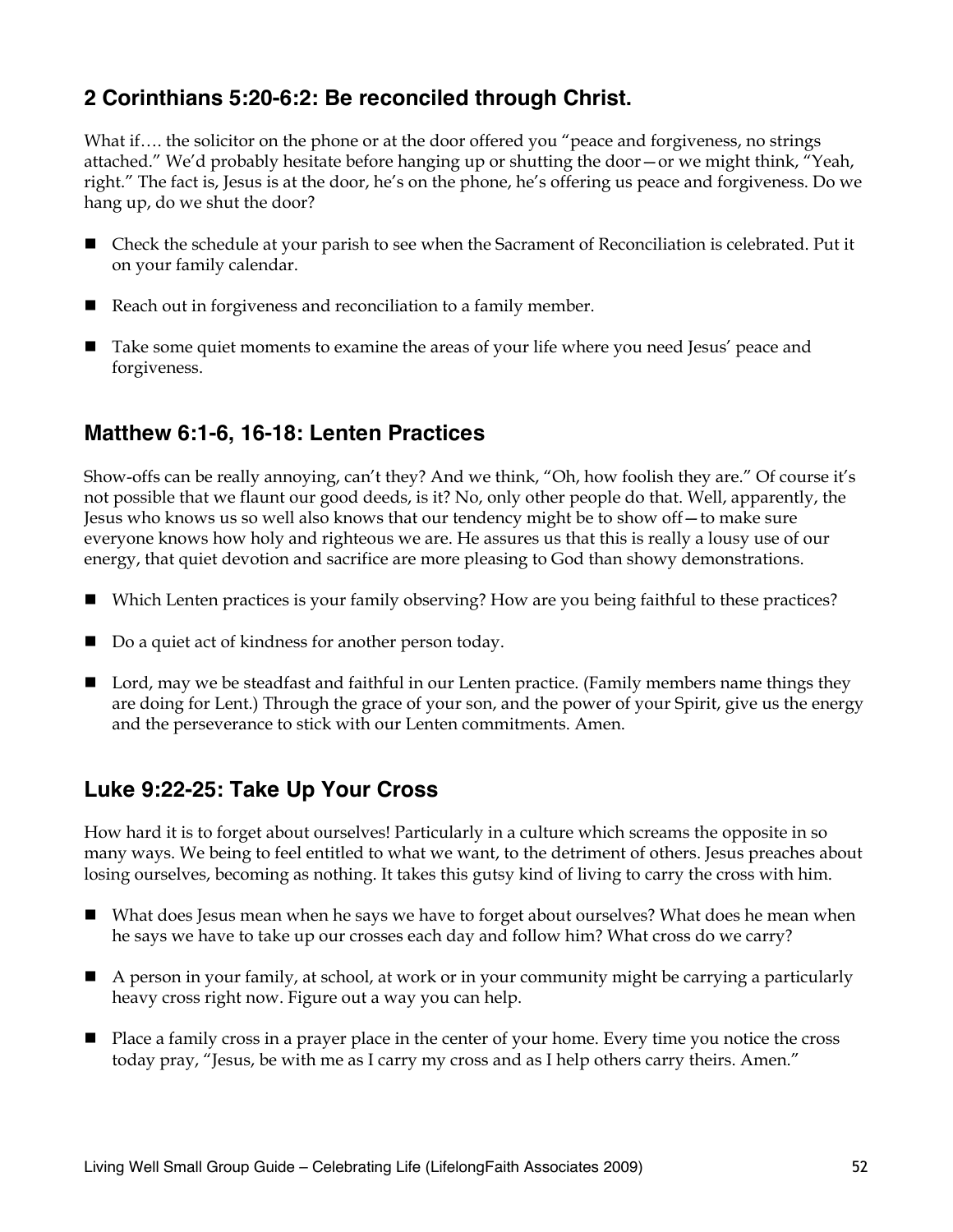### **Isaiah 58:1-9: Fasting that Pleases God**

In the Scripture reading, Isaiah is clear that the Lord has little time for acts of worship that are empty. Why fast for a day if you're only going to think about yourself? Why give alms if you're going to abuse your workers? If our worship is real, we can't help but be in the business of removing chains of oppression, feeding the hungry, clothing the naked.

- How well does our family worship the Lord?
- Re-read Isaiah 58:6-7. Choose a way to do one of the things which Isaiah suggests.
- $\blacksquare$  Lord, teach us what it really means to worship you. Help this family's light shine like the dawning sun because of how we reach out to those in need. Amen.

### **Matthew 25:31-46: For the Least Among Us**

Jesus tells us that he is in the faces of the hungry, the thirsty, the naked, the imprisoned. The least loveable among us—that is where Jesus is. And he is rather clear—"feed me, clothe me, visit me. . . and the reign of God will be yours."

- In our community, where are the hungry, the naked, the most forgotten? How can we reach out to them?
- Choose one simple way your family will reach out to a forgotten person today (i.e., pack a lunch and give it to the homeless person who stands at the intersection, purchase a children's game and drop it off at the nearest family shelter).
- Lord, today we lift up to you the lonely and most forgotten people in our community. Through our actions and our prayers may they experience your love and care. We ask this in Jesus' name. Amen.

### **Leviticus 19:1-2, 11-18: Letting Go of Hatred**

So much of how we are supposed to live is easier said than done, isn't it? We really want to hold onto that grudge sometimes. We really want to hang onto our anger and return hurt for hurt. Yet when we hold on to grudges, to anger, when our energy is focused on revenge, our hearts cannot be at peace in Jesus. He pulls us towards him. He says, "Let go."

- What is a grudge? Why do we hold grudges? How does it feel?
- Choose to let go of a grudge today, to let go of anger, or to abandon a plan for revenge.
- Dear Jesus, we offer to you all of our struggles in trying to love each other well. Help us to let go of hurts and of anger, and to hold onto the pace and forgiveness you offer. Amen.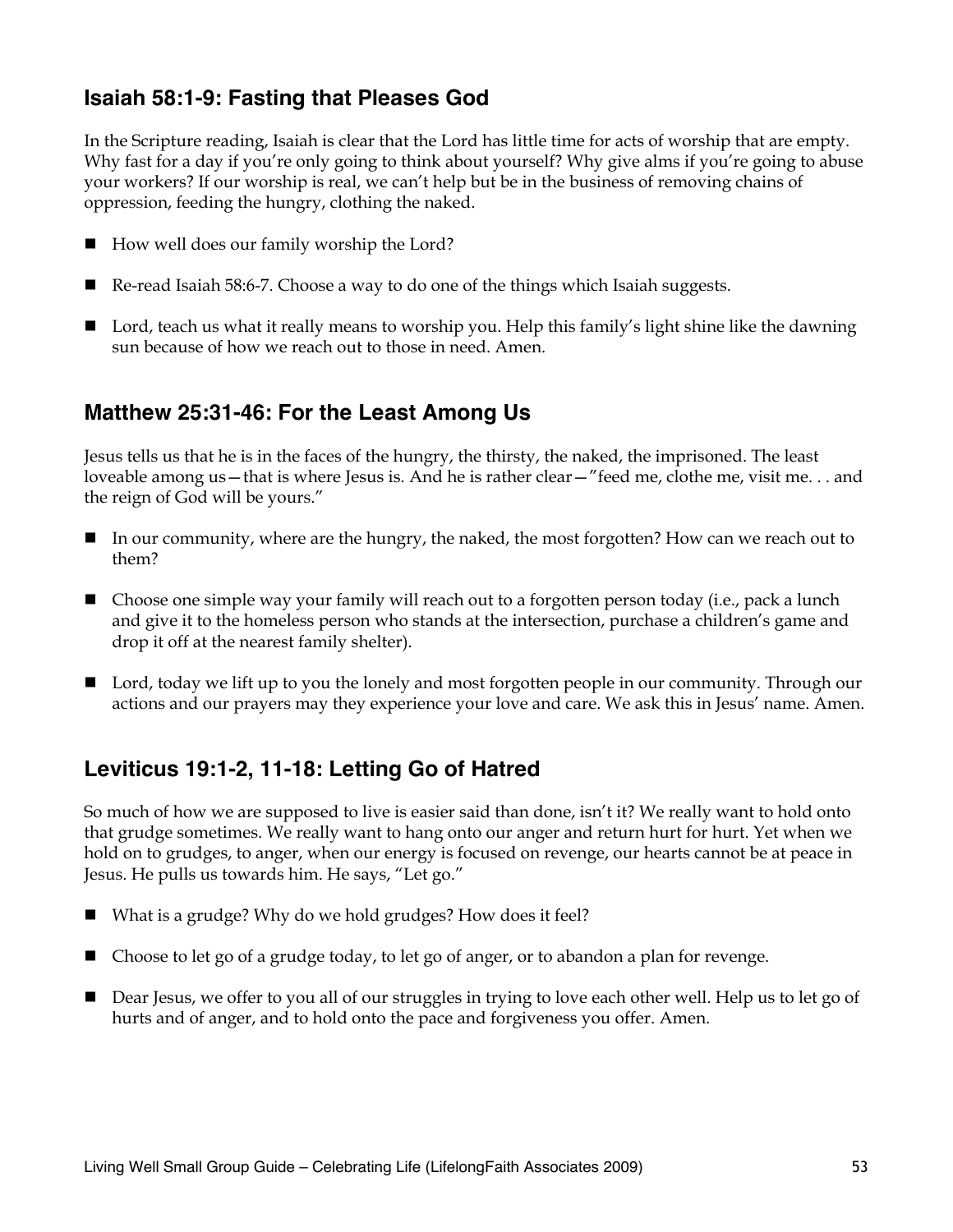### **Matthew 6:7-15: Prayer**

The Christian family is the first place of education in prayer. The home is where children learn to pray, where they learn to persevere in prayer. At home, prayer awakens the family to Christ's presence.

- What is our family's definition of prayer? Based on this definition, how good are we at being pray-ers?
- Choose a time to pray together as a family every day. Try to persevere with your prayer time in the home.
- Light a candle. Slowing pray the Our Father. Offer each other God's peace.

### **Matthew 7:7-12: Are We Guilty of Meager Expectations?**

Do we have meager expectations of what Jesus can do in our lives? What if we truly believed and trusted in these verses of Scripture? Do we believe in a Lord who wants everything that is good for us? Do we believe in a Lord who waits for us to ask, who hopes that we will seek him, who stands at the door to open it if only we would knock?

- What have we asked the Lord for recently? How has Jesus answered our prayers? What doors can Jesus open for us today?
- Write a family prayer based on this formula: Lord, we ask for (name what family members ask for), Lord, we seek (name what family members seek), Lord, open the door of (name a virtue such as love, peace, forgiveness) for us. Amen.
- **Pray the prayer your family wrote.**

### **Matthew 5:12: Treating Others Well**

This advice: "Treat others as you want them to treat you" is so simple, so rationale, so right. Then why is it so hard? If only these words could be before us always—such as when we are yelling angry words, losing our patience, gossiping, posed in stony silence . . . all the times when we dish out what we ourselves hate to take.

- Talk about some ways the family can concentrate on "treating others as you want them to treat you."
- Determine a code word or phrase with which family members can gently and with kindness remind each other about the way we should treat each other. What changes do we notice around our home?
- In silence, recall the experiences of your day, particularly your actions and attitudes towards others. Ask Jesus' forgiveness for the time you did not treat others well today.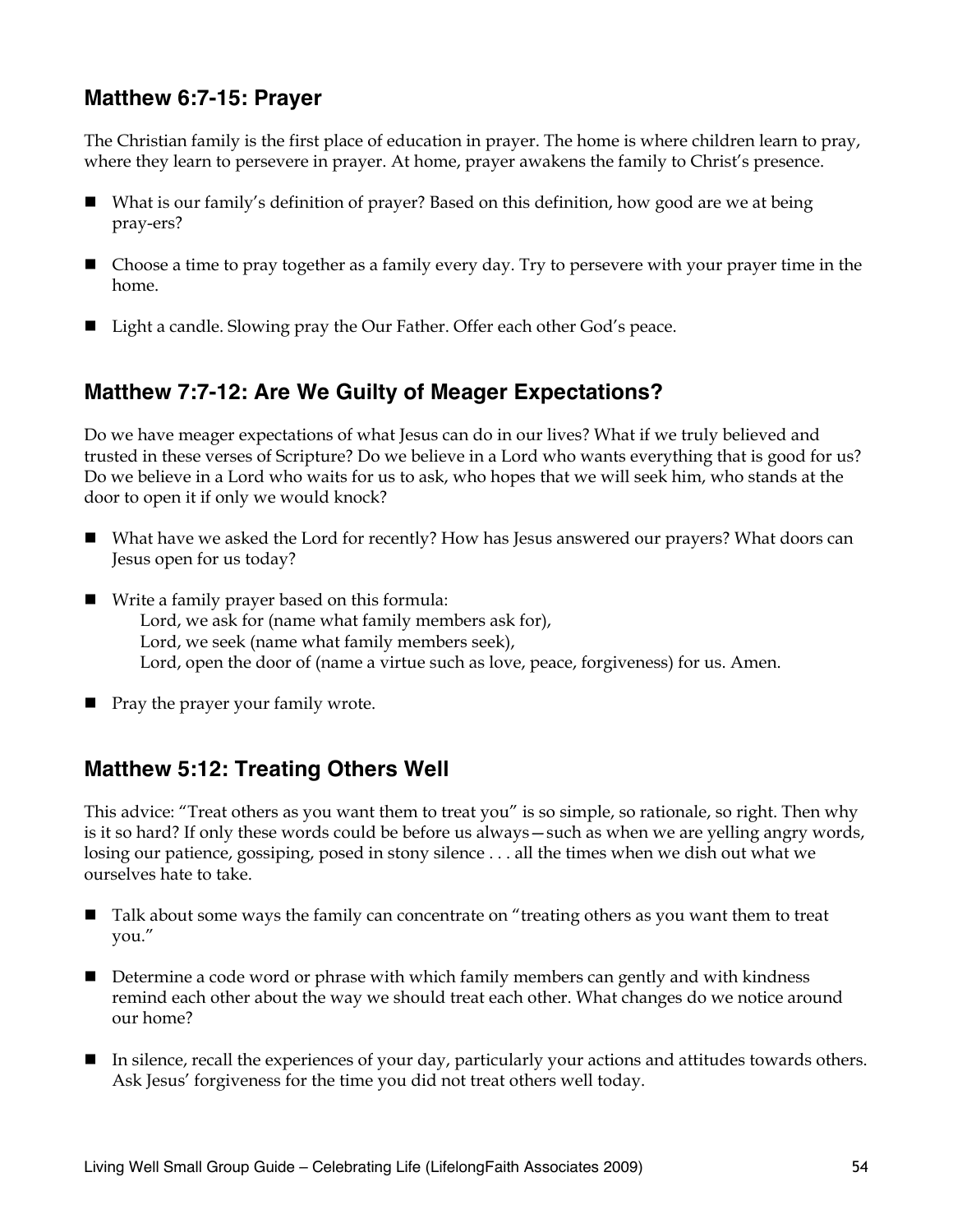### **Matthew 5:20-26: Making Things Right with People in Your Life**

Lent is a time of spiritual housecleaning. A part of this cleaning is setting things right with the people in our lives.

- Describe what it is like in your family when you are all getting along well with each other. Who do you need to make peace with in your family?
- $\blacksquare$  Today, make peace with the person or persons in your family who you haven't been getting along with well lately.
- Lord, make me a channel of your peace. Where there is division and hatred, may I sow love, where there is injury, help me to forgive, where I cause pain, help me to be truly sorry. I look to you, merciful Jesus, for strength and compassion as I set things right with the people in my life. Amen.

### **Matthew 5:43-48: Love My Enemies?**

Who are my enemies? The list, long or short, demands my attention. Love is what Jesus requires of me—love for those on that list. Love and prayer for those who mistreat me.

- Why does Jesus want us to love our enemies? What is difficult about what he asks us to  $do$  that is, love our enemies and pray for those who mistreat us?
- Make a commitment to reach out to the one person who you haven't been getting along with well lately. Say a prayer for someone who has hurt you.
- Holy God, help us to re-build the bridges of peace and love between each other, even our enemies. May our home be a model of reconciliation, of compassion, of mercy. We ask this through Jesus, our model. Amen.

### **Luke 15:1-3, 11-32: Celebrating Reconciliation**

Notice the reaction of the father when the prodigal son returns. He orders party supplies immediately! Once the preparations have started, he waits with open arms to welcome his son to the celebration. How Jesus celebrates when we return to him!

- Share stories of reconciliation and forgiveness. Focus on the celebration. How has your family celebrated reconciliation lately?
- Forgiveness is something to celebrate! Participate in the Sacrament of Reconciliation together. Mark the occasion with a special meal or time of family togetherness.
- Jesus, for your gift of forgiveness, I am always grateful. May this gift be a big part of my life. I celebrate in your arms. Amen.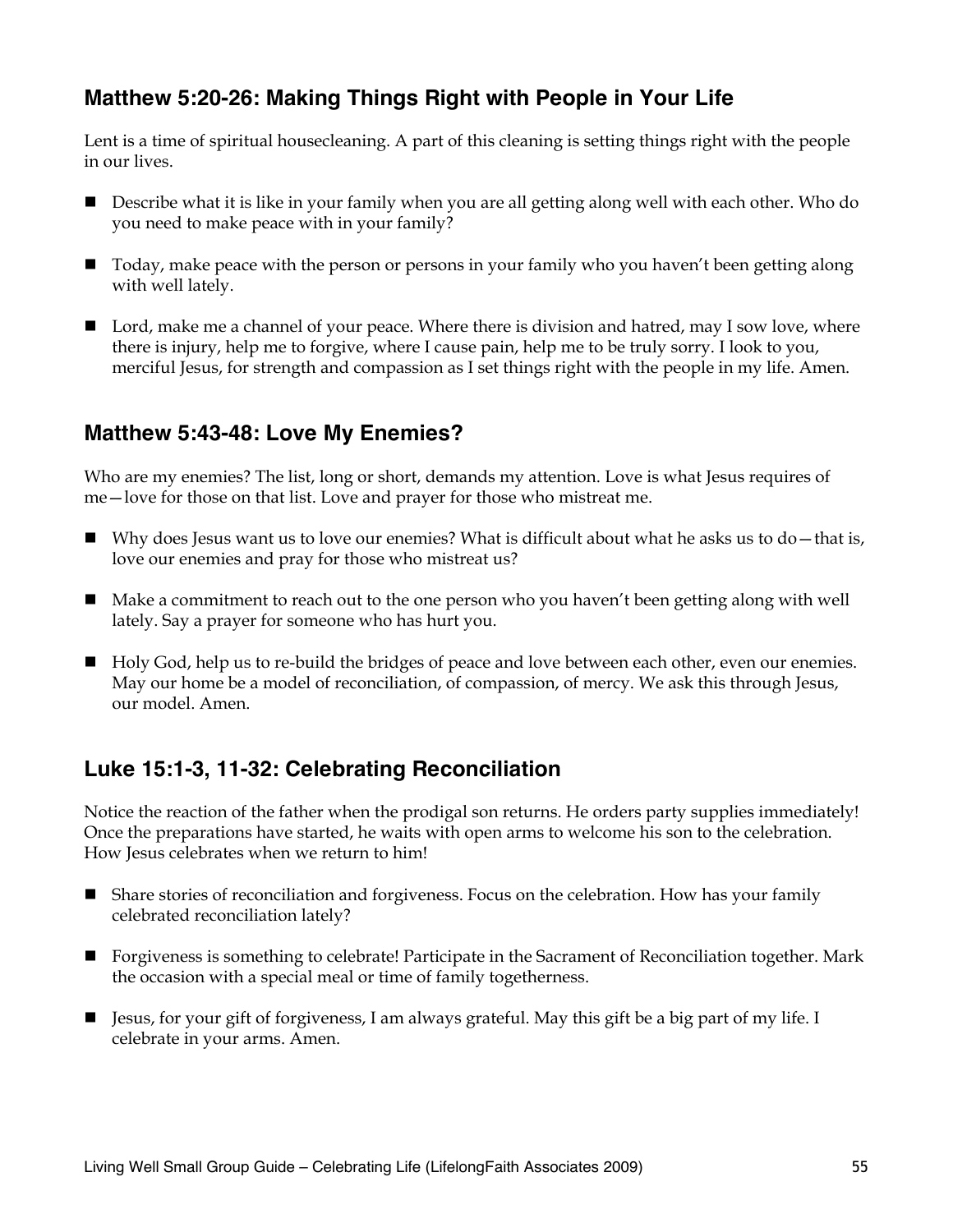### **John 4:5-42: Lord, Show Myself to Me**

A lot of Samaritans in that town put their faith in Jesus because the woman had said, "This man told me everything I have ever done." The story of the woman at the well is one of the most awesome teachings about faith and discipleship. Watch what Jesus does—he draws the woman out of herself, looks into her soul, and he shows the woman who she really is and who she can be. Once she tastes the living water Jesus offers, she can't help but share her discovery with others.

- Talk about the symbol of water. How is water used in your home?
- $\blacksquare$  Name what would happen if the water was turned off for a day, a week, a month. How is Jesus "living water?" Is this "living water" a part of your home? Is it turned on?
- Quench the "thirst" of someone you know. Choose an action that will bring Jesus to him or her.
- Pray for people and situations thirsting for the love of Jesus. After each prayer respond with: "Jesus, who gives us living water, hear our prayer."

### **Mark 12:28-34: Love of God and Love of Neighbor**

These two commandments are our framework for living. They are a criteria for the choices we make, an assessment tool for our actions and attitudes. They are the two habits of highly effective Christians.

- Using a sheet of paper divided into two columns, brainstorm two lists. Title one column: "Love God." In this column name lots of ways to love God. Title the other column "Love Neighbor as Self." In this column, name lots of ways to love our neighbor.
- Circle several ideas from each column. Turn these ideas into action this week.
- Lord, grant that today I may love you and my neighbor a little more fully than yesterday. Amen.

### **Luke 18:9-14: Humility**

Humility isn't about wallowing in our inadequacies and putting ourselves down. It is about knowing the truth about ourselves, knowing both the gifts with which the Lord has blessed us, and knowing that these gifts are not ours but God's.

- Talk about what humility is. When was the last time you publicly recognized someone else for something he or she did well?
- How is Jesus a model of humility? Find a passage in the Gospels when he recognizes his father.
- Jesus always points us to God, his father. He put God first and died on the cross for us. Decide on a way to put Jesus first in your life this week.
- Jesus, give us a humble Spirit, to always acknowledge you as our Lord and our God. Amen.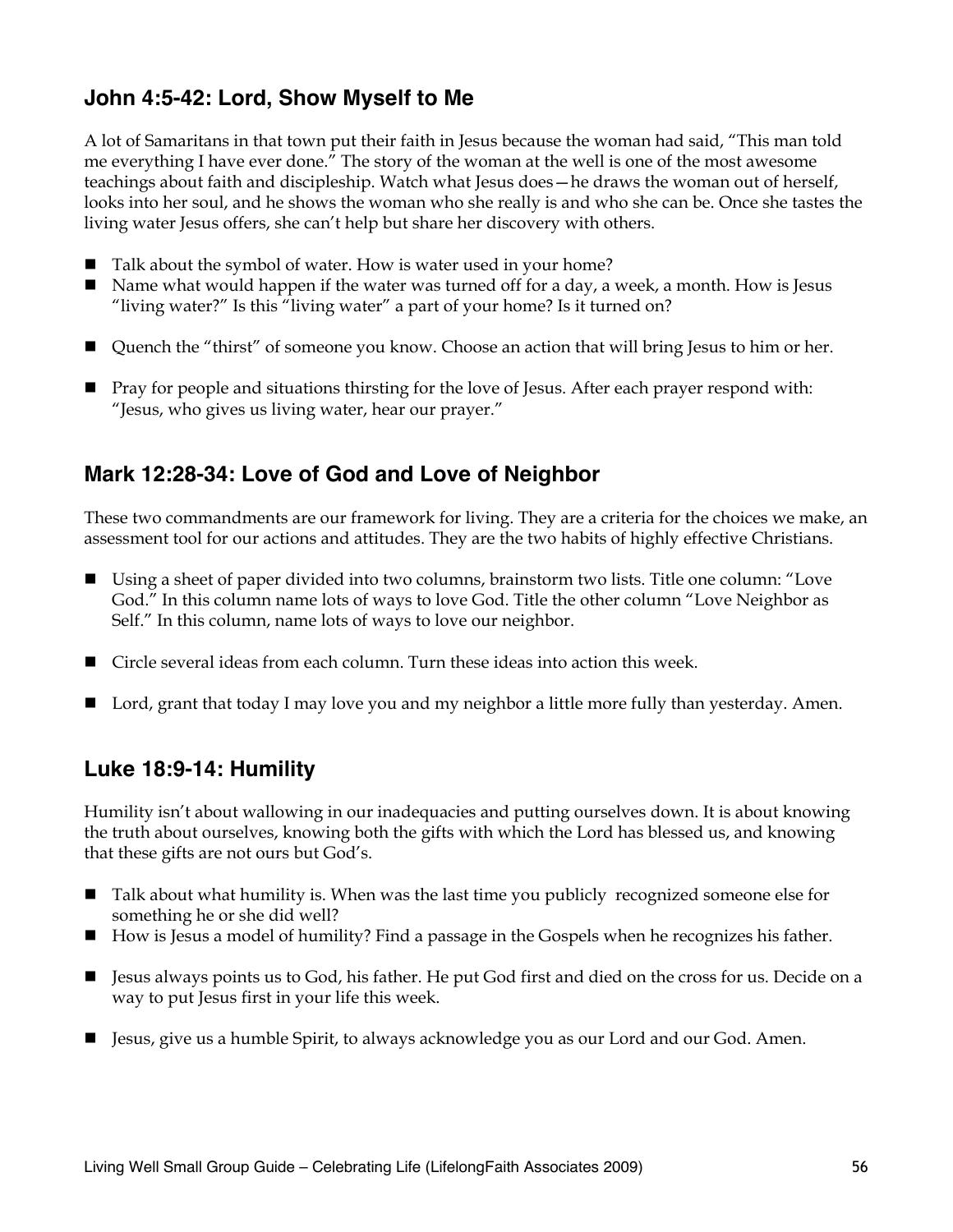### **John 9:1-41: The Light of Faith**

A little spit and sand to make mud, and Jesus cures a man of his blindness. So now this man can see, physically see. But this Gospel is about a lot more than 20/20 vision. It is about faith, and Jesus as the light…it is about the spiritual ability to see Jesus for who he is—to see with the eyes of faith.

- Who wears glasses in your family? What is it like for those with poor eyesight when they don't have their glasses or contacts on? Can they see well? How and what does Jesus want us to see? What kind of blindness does he want to cure in us?
- Eyes of faith can see the need for Jesus in the world. Put on the eyes of faith. What do you see? What need can you take care of today, for Jesus?
- Spend five to ten minutes in reflection: Light a candle. Play quiet instrumental music. Repeat: "Jesus, you bring light where there is darkness."

### **John 11:1-45: Resurrection**

Lazarus was dead, and through the power of Jesus he walked out of his own tomb. Imagine that. But Lazarus would die again someday. His resurrection wasn't forever…yet. In other words, he was resurrected back to life as we know it. What Jesus did with Lazarus was a preview of coming attractions—resurrection of the body to life everlasting, to life in eternity with God. Lazarus' resurrection was a sign that eternity with God would be an option.

- What is Jesus showing us by how he brought Lazarus back to life? What does Jesus promise us, if we choose him?
- Write a note to a family member or a friend who has experienced the death of a loved one recently. Share the message of eternal life through pictures and words.
- "I am the resurrection and the life. Those who come to me, even though they die, shall live."

### **John 8:12-20: Jesus Is the Light of the World**

It's bad enough to be walking in the dark, literally. It's hard to get from one place to another without being able to see where we are going. The same principle applies to the spiritual journey. And Jesus lights up that journey for us. With him, we don't have to walk in the dark.

- Take turns blindfolding each other and challenging each other to get from one end of the room to the other. Talk about the images of darkness and light. How does the light of Jesus guide us everyday? What does his light make possible in our lives? How does his light make a difference?
- Take a moment to complete this one sentence for each member of your family, "You show me the light of Jesus by . . . ."
- Light of Christ, shine! Enter all of the dark areas of my life. May your light lead me to God. Amen.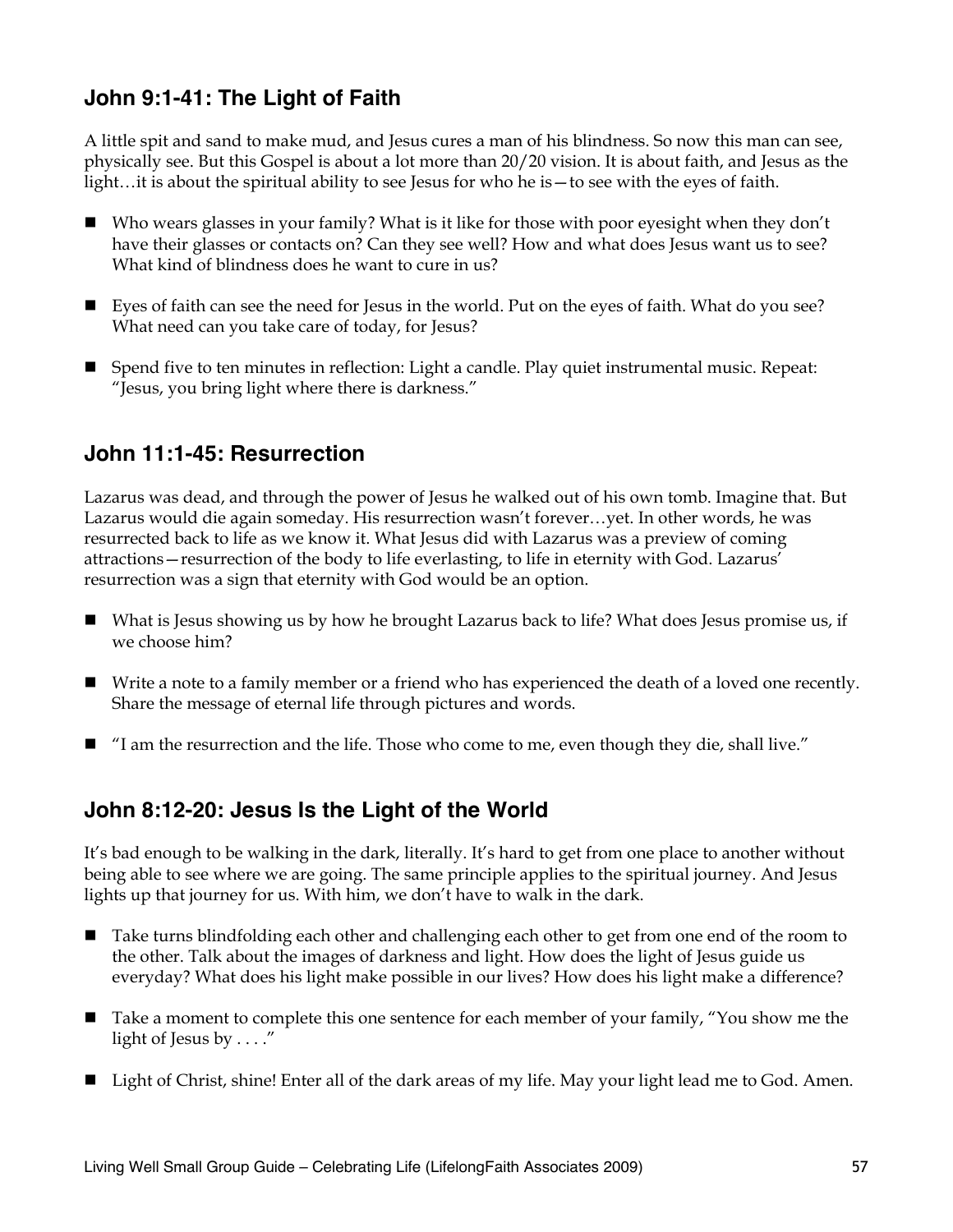### **John 8:51-59: "I am."**

We use the verb "to be" all the time. "I am, you are, we will be" and so forth. Our "to be's" are always followed by something else like "I am tired" or "you are lovely." God's "to be" requires nothing else, no descriptor—because God "is." Try thinking about that…try praying about that.

- Ask each family member to describe himself or herself by filling in the blank: "I am..." Then ask family members to describe each other by filling in the blank: "You are…" Finally, together, fill in the blank for your family: "We are …" How would God respond if we asked God to fill in the blank: "I am…" Do you think God would fill in the blank? Did God fill in the blank for Abraham?
- **Look for an opportunity to share something about who God is with someone else. Tell someone** about God's all encompassing kind of love.
- Let God's words, "I am," be the focus of your prayer and reflection today.

### **John 13:21-33, 36-38: Betrayal**

We have a problem with Judas. He turned Jesus in, after all! Our righteous indignation screams "How could he have done that? What was he thinking? What a loser!" So we judge Judas rather than consider our own failures to be faithful and trustworthy…because if we did examine our own motives and actions, we might seem too much like him.

- What does it mean to betray someone? How does this happen?
- What are some examples of betrayal in our lives, in our world?
- Do we ever betray Jesus? How?
- Set out to repair a relationship in your life which has been damaged by betrayal.
- **Jesus, help me to be honest in my relationships, help me to be true to you. Amen.**

### **John 12:20-33: Dying to Self**

Seeds are hard. They feel hard. Especially seeds such as a grain of wheat. The grain must fall to the ground and enter the darkness of the soil in order for its hard shell to break, and for the seed to become more than just a seed. We can hardly see the grain of wheat, it is as nothing, that is until the wheat bursts forth.

- Buy a few grains of wheat at a health food store. Pass them around. Feel them. What do they feel like? Jesus compares us to a grain of wheat. What does he mean?
- Do something today that requires real sacrifice, that requires you to die to yourself.
- Place the grains of wheat at your family table today. Pray together: Help us, Lord Jesus, to be as these grains of wheat which fall to the ground, die and burst forth with abundant life. May we allow you to break through our shells so that we will bear much fruit for you in this world. Amen.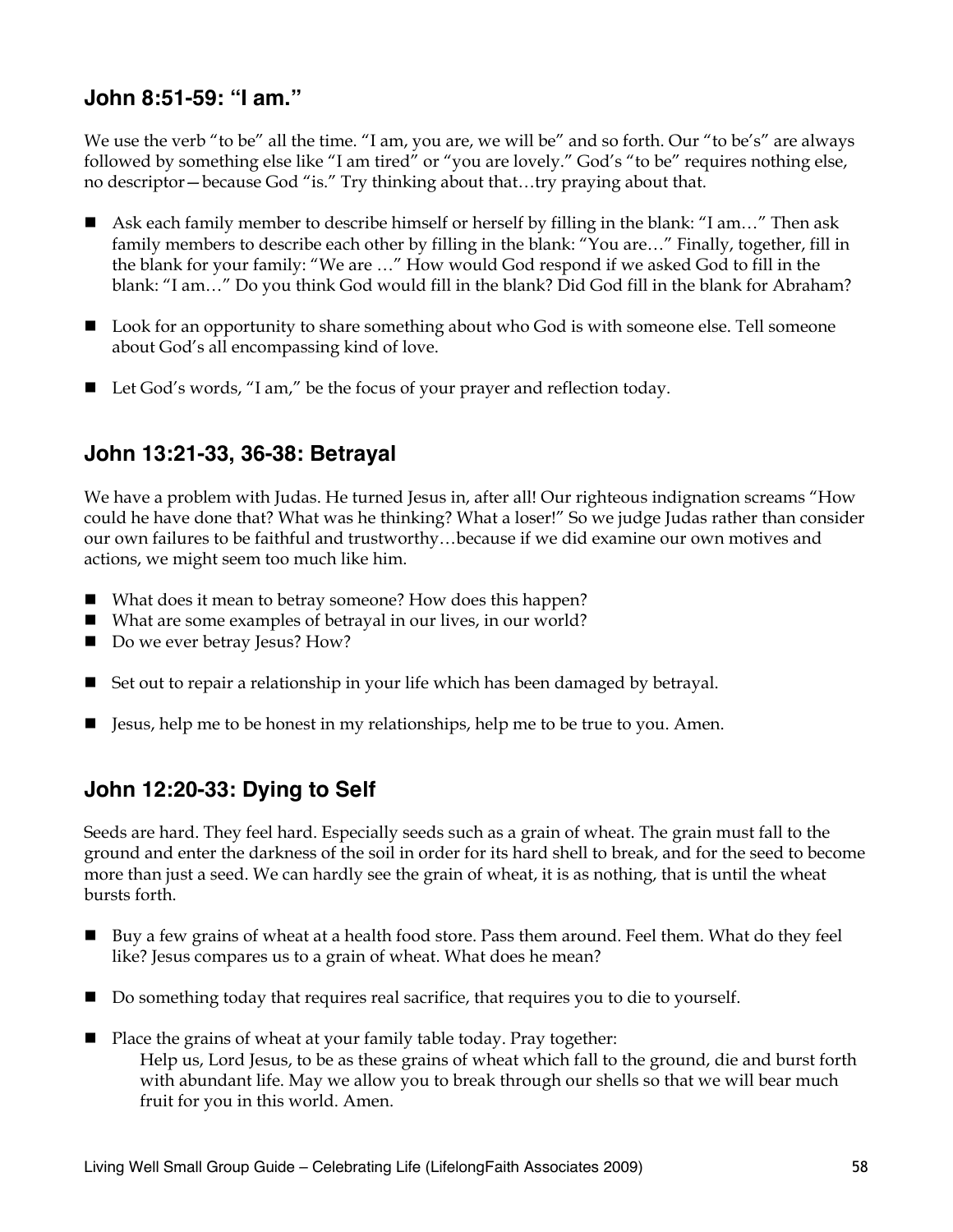### **Philippians 3:8-14: Our Resurrection from the Dead**

Knowing Christ and following in his footsteps is a tall order. Suffering and death are a part of the package. But the return for our investment into a life focused on Jesus Christ is our own resurrection from the dead.

- Every time we do something which is Christ-like, we make a sort of deposit into the "eternal life bank." What kind of deposits have we made lately?
- Suffer for Christ today. Hold your tongue when someone ridicules you. Stand up for what you believe in even if you are the only one.
- Shut your eyes and see Christ's footsteps in front of you. What is your next step?

### **John 8:1-11: Accusations and Judgments**

We are not unlike the people in this Gospel — we stand ready to hurl stones at others, accusing and judging them, many times without knowing the full story, and certainly most of the time without considering our own faults and failings. Once again, Jesus goes straight to the heart of the matter: "Go ahead, throw the first stone!"

- Talk about the Gospel passage. When are we like the people in the Gospel? When do we try to hurt people by pointing our fingers at all the things they do wrong?
- Ask someone you have hurt by judging or accusing them for their forgiveness. Share with another person your struggles to be faithful to the Gospel.
- $\blacksquare$  Find a stone the size of your fist. Place it where you will see it today. Pray, "Lord, I am sorry for my sins."

### **Matthew 18:21-35: Forgiving—Over and Over and Over Again**

Another toughie. One-time forgiveness just isn't going to do it. What this means is that if someone hurts me, not just once but over and over and over again, my only response (or at least the right response) is forgiveness—again and again and again and again. Whoa.

- Talk about the things that we do over and over and over again that hurt each other. Talk about what it takes for us to forgive each other over and over and over again. What keeps us from forgiving this much?
- Write 70 x 7 on a piece of paper. Post it on the refrigerator. Let it remind us to keep forgiving, over and over and over again.
- Pray the Our Father together. Pay particular attention to the words about forgiveness.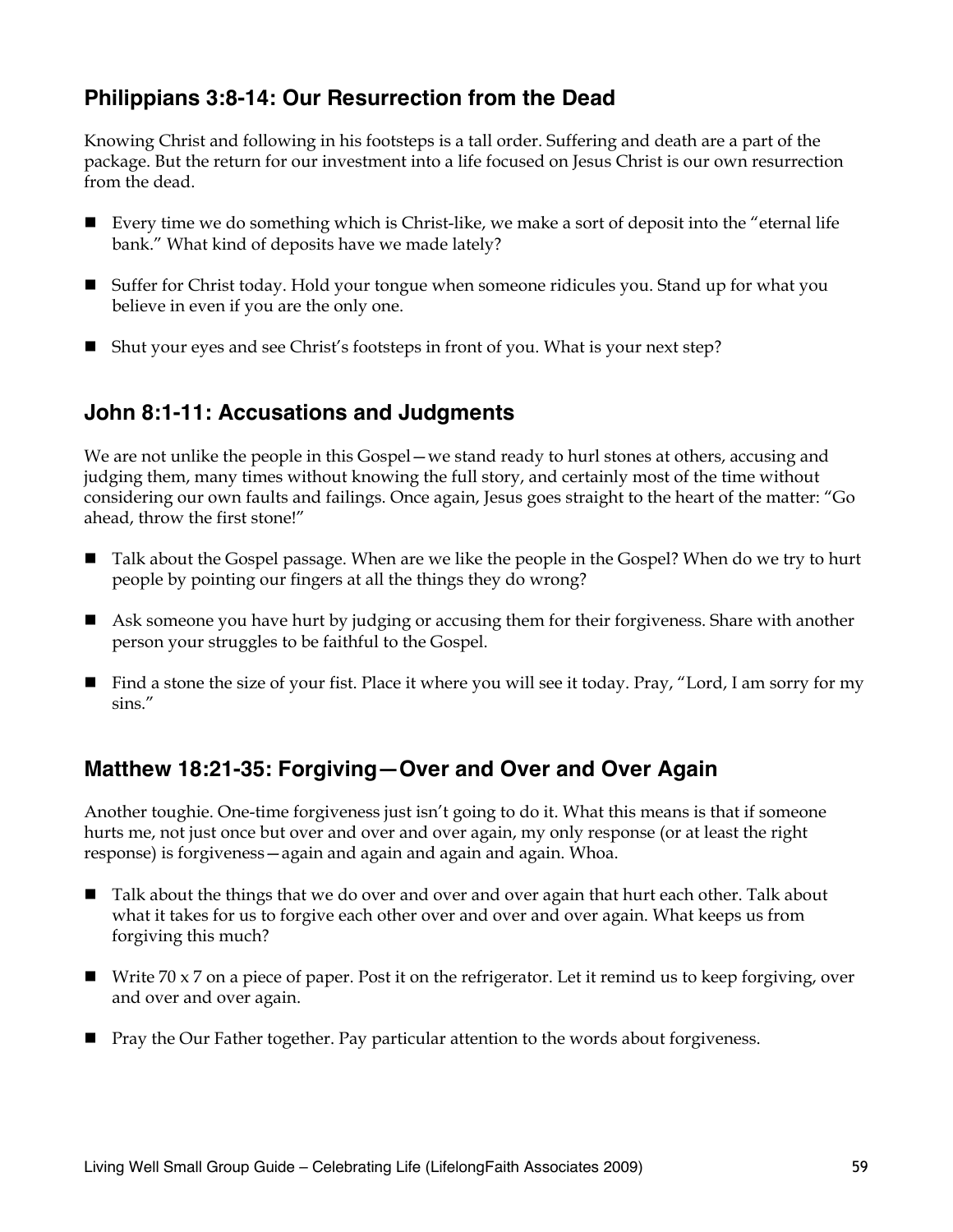### **Luke 23:1-49: To Be with Jesus**

Imagine being there and watching this scene—the exchange between the penitent thief and Jesus. What an awesome witness of one whose desire is to be with Jesus. Jesus responds to the thief's desire: "Come—paradise is for you!" And isn't that our destiny as well? Is it our desire?

- Take on the roles of the people at the foot of the cross. You hear the exchange between Jesus and the "good" thief hanging next to him. What are you and those around you talking about?
- Find someone to share with or write in a journal. Talk or write about your desire to be with Jesus. Decide on something you can do to be a person not only heading for Jesus, but leading others to him as well.
- Lord Jesus, give me the desire, everyday, to be with you. Amen.

### **John 13:1-15: The One Who Serves.**

He knelt down on the floor, rolled up his sleeves and washed a lot of what must have been very dirty feet. The apostles didn't wear sneakers, or loafers …Hollywood portrays them in sandals. Their feet could not have been very clean—enough to convince me that Jesus' action was one of service.

- Do you think the apostles understood what Jesus did for them when he washed their feet? How do we follow Jesus' example to serve one another?
- Decide on an ongoing family service project and participate in it together.
- $\blacksquare$  Lord, when you washed your apostles feet, you were showing us what we should do  $-\rho$  place ourselves in service to each other. Help us find ways to reach out to those who can benefit from the gifts of service this family has to offer others. Amen.

### **John 18:1-19:42: The Passion**

One of the soldiers stuck his spear into Jesus' side, and blood and water came out. We know this is true because it was told by someone who saw it happen. Now you can have faith too.

We watch, we listen, we touch, we feel. Are we bit players, "extras" in this high drama, or are we the main characters? Do we see ourselves among the mobs in Jerusalem…in the Garden of Gethsemene… in the temple precincts…in the Roman procurator's palace…on the road to Calvary…at the foot of the cross. Do we see ourselves in Jesus' eyes as he dies for us?

- Read the Passion of Jesus together as a family. With which part or person can you relate today?
- Identify the places in your community and in the world where suffering and death is a common scene. How can your family help?
- Dear Jesus, by your most holy cross, you have redeemed the world. Amen.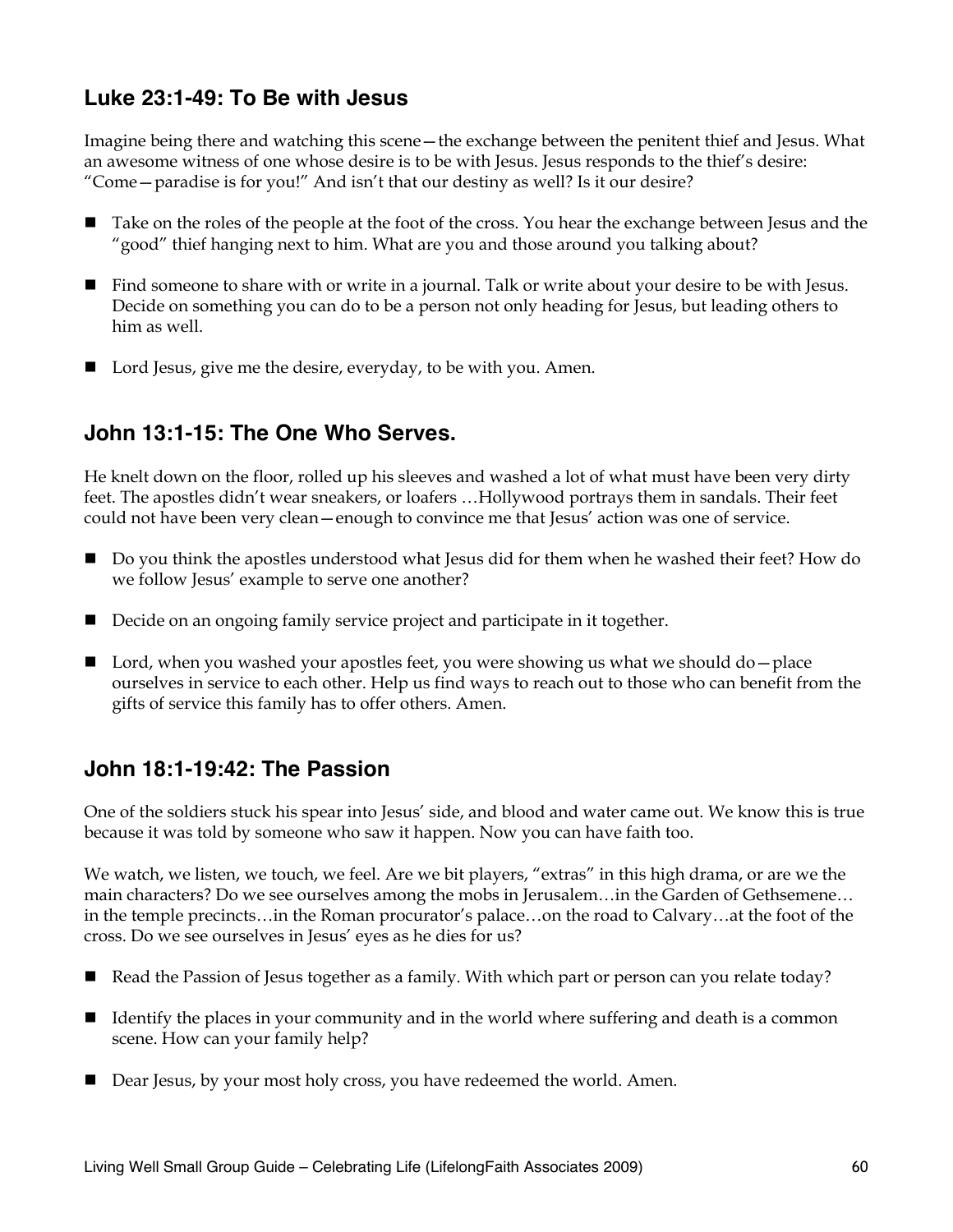### **Easter**

### **Easter Eggs**

Jesus, who is the source of new life for Christians, burst forth from the seemingly lifeless tomb on Easter morning. As a way of proclaiming their belief in Jesus' resurrection, Christians began the practice of giving one another eggs on Easter Sunday.

To convey the joy and beauty of Easter, they carefully painted and decorated the eggs they shared. In fact, in some ethnic cultures decorating eggs has become a prized art form, passed on from generation to generation. Decorating eggs on Holy Saturday is a wonderful Easter tradition in which even young children can take part.

Before the egg-decorating process begins:

- Read the Gospel account of Jesus' resurrection from your family bible or a children's Bible.
- Explain the beliefs that underlie the practice of egg decorating: Jesus rose from the dead; Jesus is new life for us and for our world.
- Note that the bright colors and designs on the egg show our joy in Jesus' resurrection.

After the eggs have been decorated, bless them for use by your family and friends:

- Place the eggs in a decorative basket or bowl.
- Put them on the table with a lighted candle and a Bible opened to the account of Jesus' resurrection.
- All extend their hands over the eggs as one member of the household prays the blessing: *We praise you, O God, for these signs of life, our Easter eggs. We thank you for the bright, bursting forth of Christ our Lord. Amen. Alleluia!*

### **Family Easter Water**

In the liturgy of Holy Saturday night, the presider solemnly blesses the Easter water, which will be used during the service for baptisms. Families can take home a small container of this holy water to be used during the Easter season and the year for family blessings on persons, house and rooms, and on Easter symbols such as eggs, pastry, baskets, meals. Each sprinkling signifies that all of our life is being baptized or being made holy by the presence of Christ to us. During the year, parents can sign their children with a blessing using the holy water before tucking them into bed.

### **Family Paschal Candle**

Burn a large white candle in your home at Eastertime, just as the Easter candle lights the sanctuary at church during Eastertime. Decorate it with the traditional symbols that are on the Paschal Candle, or any Christian or springtime symbols the family would like to have on their candle. The Paschal Candle is inscribed with an alpha (the first letter of the Greek alphabet) and an omega (the last letter) with a cross in between. The four quarters of the cross are identified with the numerals of the current year.

Put your candle in a prominent place and you will have your very own Paschal Candle to remind you that Christ is our light.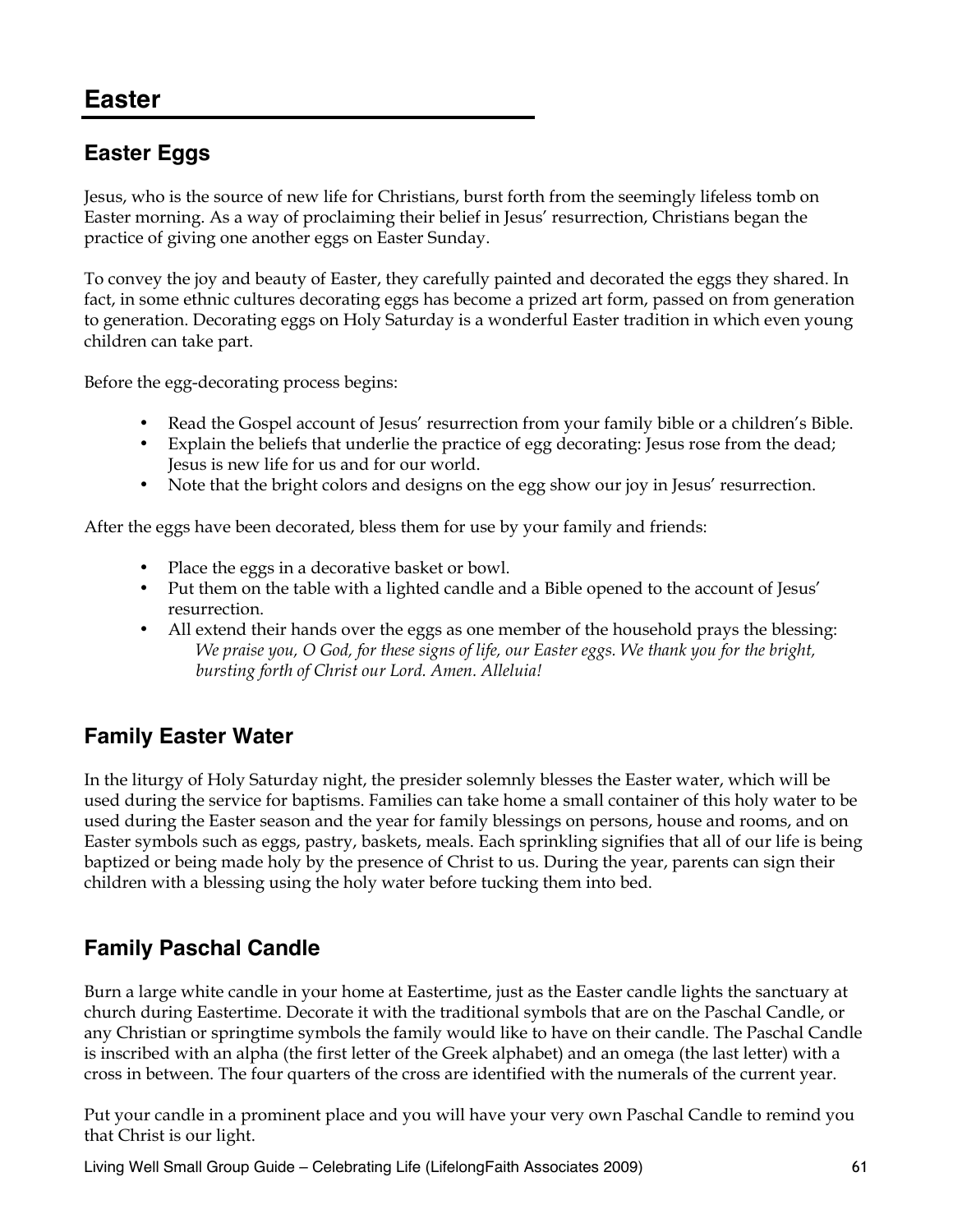#### **Blessing**

After the candle is decorated and put in place, the following blessing can be prayed while all family members extend their hands over the candle:

*Loving God, we ask your blessing on this symbol of Christ our Light. May it be a constant reminder to all of us that we, too, are to bring the Light of Christ to others by our lives of justice and kindness. Amen*

#### **During Easter Season**

During the seven weeks of Easter, the Pascal candle will be lit in Church to remind the community that the Risen Lord is in their midst. The family may also light the Christ candle (used during the Christmas season) as a reminder of this mystery. The family lights the candle whenever members gather for meals as a reminder that we come to know Jesus in the breaking of the bread (see Luke 24:13-35).

Place the Christ candle in the center of the table. As a family member lights the candle, all members of the family say:

*Dying you destroyed our death. Rising you restored our life. Lord Jesus, come to this home so that we may continue to grow in our love for each other.*

Using the Easter water, family members bless each other on the forehead with the sign of the Cross. This water is a sign of our baptismal covenant with God and each other. Through the waters of baptism, we are reminded that we have been given God's Spirit and through the Spirit have the power to love as the Lord has loved us.

For the next seven weeks, invite family members to select a phrase from scripture that will be said each day. Each week a new phrase will be selected and used for the week. Say this phrase together around the candle.

Peace be with you. (John. 20: 19)

Know that I am with you always. (Mt. 28: 20)

As the Father has sent me, so I send you. (John. 20: 21)

Do not persist in your unbelief but believe. (John. 20: 27)

Follow me. (John. 21: 19)

. . . what I have I give to you. (Acts 3: 6)

We are of one heart and one mind. (Acts 4: 32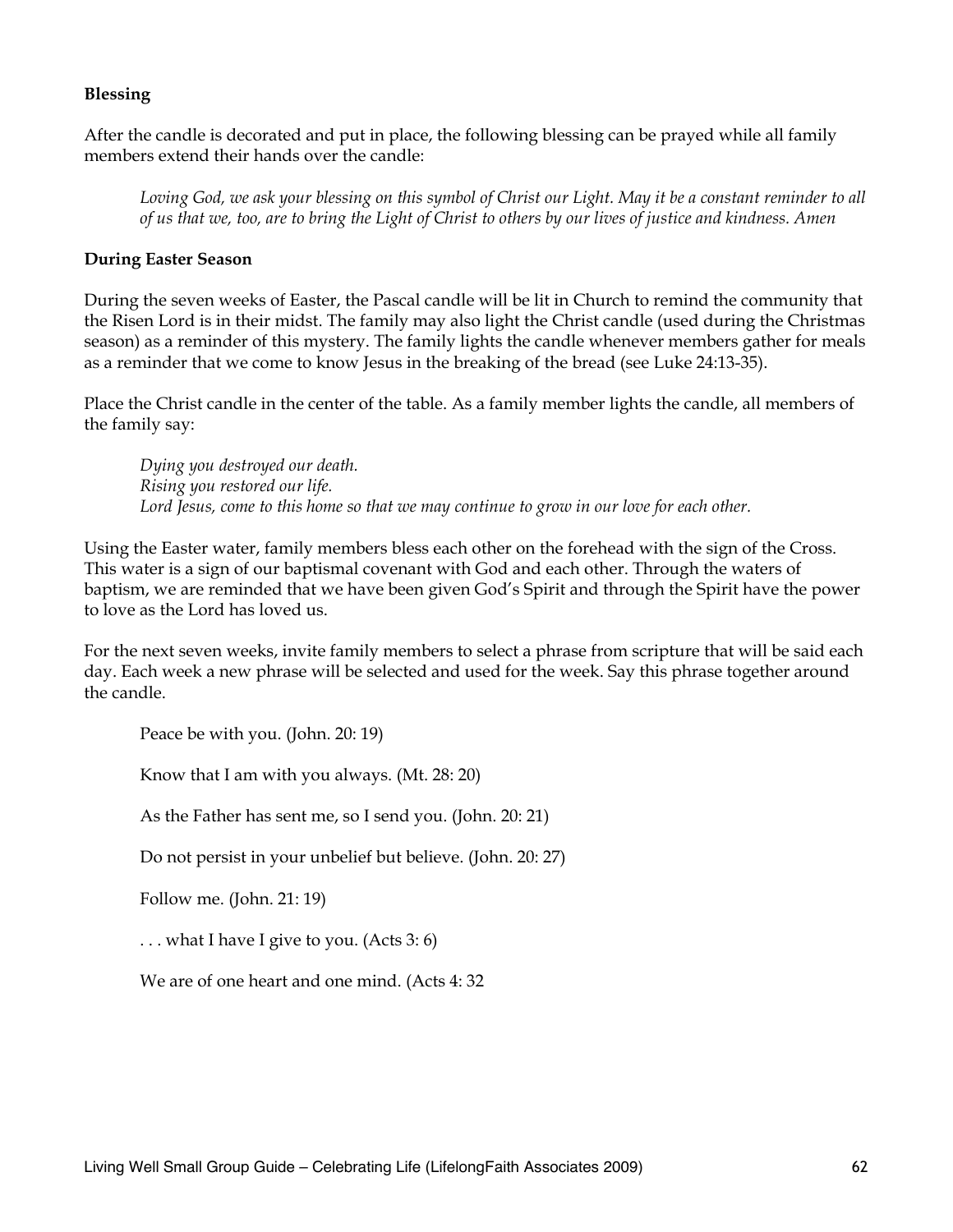### **Table Prayers for the Easter Season**

#### **Easter**

| Leader | We bless ourselves with the sign of our faith.                                     |
|--------|------------------------------------------------------------------------------------|
| All    | In the name of the Father, and of the Son, and of the Holy Spirit.                 |
|        | A family member lights the candle.                                                 |
| All    | Dying you destroyed our death. Rising you restored our life.                       |
|        | Lord Jesus, come to this home so that we may continue to grow in our love for each |
|        | other.                                                                             |

#### **First Week of Easter**

| Reader | "Praise God, the Father of our Lord Jesus Christ. God is so good, and by raising Jesus |
|--------|----------------------------------------------------------------------------------------|
|        | from death, he has given us new life and a hope that lives on." (1Peter 1:3)           |
| Leader | Glorious God, the darkness of Lent is over, and the light of Easter shines on us. We   |
|        | praise you because you have shown us your power in the resurrection. We rejoice in you |
|        | because you have refreshed us in the waters of baptism. We glorify you because you     |
|        | have given us hope for eternal life. We love you because you have loved us.            |

Blessing over

the Food Loving God, bless those who gather around this table. Help us to spread the light of your son, Jesus, to those who are hungry today. Amen.

#### **Second Week of Easter**

Reader You are my Lord and my God!" (John 20:28)

Leader Reassuring God, When we hear about the Resurrection, we are like the disciples. We believe. But when we feel pain and when we see suffering, we are like Thomas. We have doubts, we wonder where you are. Give new life to our faith. Help this family to trust in you. Help us to hear those who give witness to your love. Help us to believe in the Resurrection and become your presence for others.

Blessing over

the Food Loving God, bless those who gather around this table. Help us to reach out to the pain and suffering we see around us. Amen.

# **Third Week of Easter**<br>Reader **After Iesus**

After Jesus sat down to eat, he took some bread. He blessed it and broke it. Then he gave it to them. At once they knew who he was, but he disappeared." (Luke 24:30-31) Leader Dear God, the disciples did not recognize Jesus when they walked with him. How could they be so blind? They knew him. They had seen him with their own eyes. Sometimes I am blind. I know Jesus, but I fail to see him. Help me to see with the eyes of faith. Help me to recognize Jesus in my friends, my family, my co-workers. Blessing over

the Food Loving God, bless us that we may recognize you. Bless too, this food that it may nourish us to recognize you in the stranger, in the lonely, in the forgotten. May we reach out to them in love and service. Amen.

#### **Fourth Week of Easter**

Reader "I came so that everyone would have life, and have it in its fullest." (John 10:10)<br>Leader Dear Jesus, you are the gate and you are the shepherd What does that mean? It Dear Jesus, you are the gate and you are the shepherd. What does that mean? It means that we come to new life through you. You are the one that we must follow. Find us when we are lost. Help us to hear your voice and to follow you. Help us to understand how much you love us. Bring us to new life.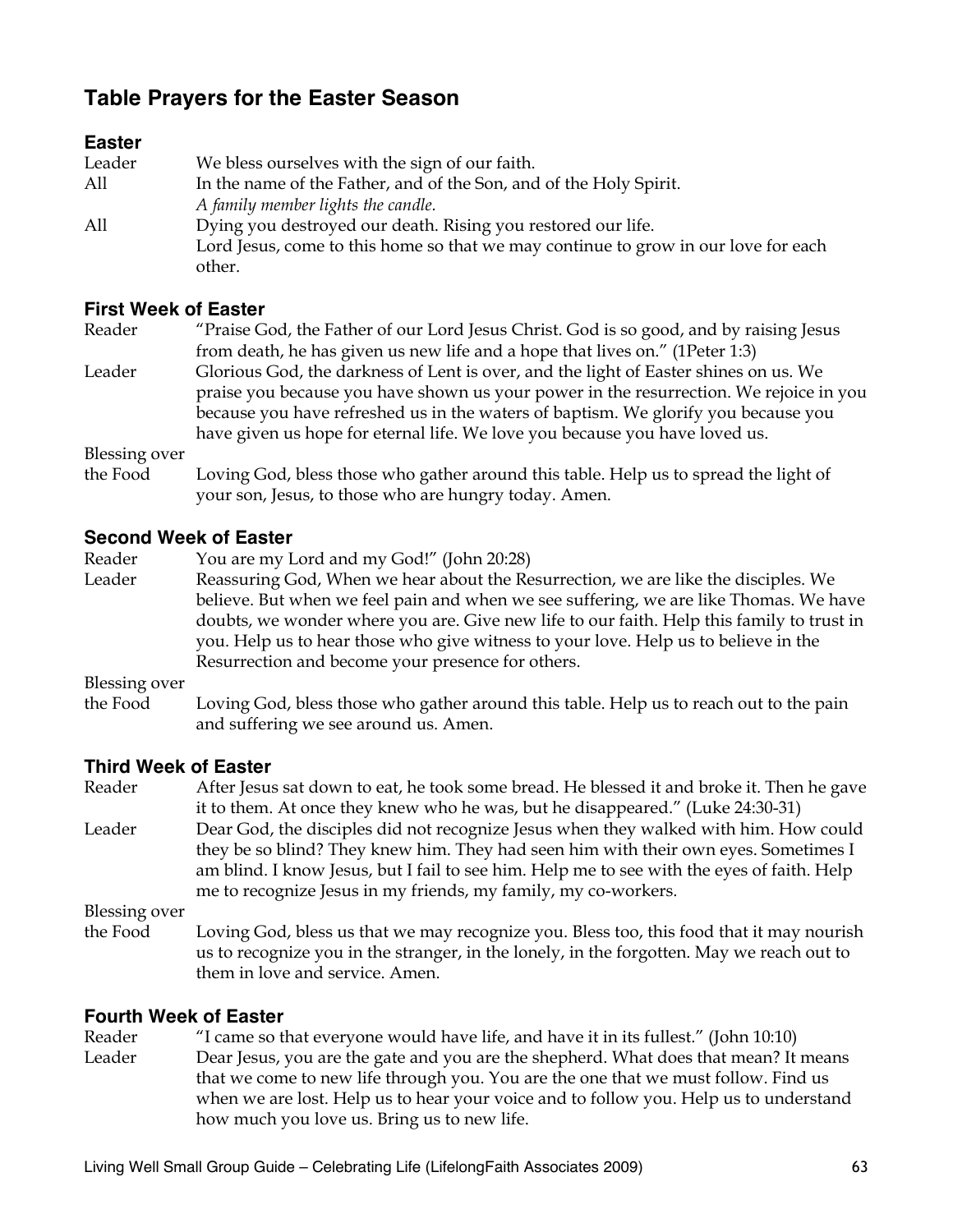#### Blessing over

the Food Wondrous God, you guide us always in the ways of love. You gently care for us and encourage us to follow your son, Jesus. Bless those who gather around our table. Help each one of us hear your voice and follow you. Help us too, to hear your voice in the hungry people of our community and world, and to reach out to them in love and service. Bring us all to new life. Amen.

#### **Fifth Week of Easter**

Reader "Have faith in me when I say that the Father is one with me and that I am one with the Father. Or else have faith in me simply because of the things I do. I tell you for certain that if you have faith in me, you will do the same things that I am doing." (John 14:11-12) Leader Dear Jesus, you tell us that you are "the way, the truth, and the life." Help us to choose the roads in our lives that will lead to you. Help us to pursue truthfulness, help us to do

all that is life-giving. Bless our faith in you. Oh, how we want to do as you do! Blessing over

the Food Dear Jesus, you say that if we have faith in you we will do the same things that you do. You forgave, you reached out to the lonely, the poor, the forgotten, the hungry. You brought peace to people's lives. Bless us that we too may do as you do. Bless this food that it strengthen us to be your presence in the world. Amen.

### **Sixth Week of Easter**

- Reader "If you love me, you will do as I command. Then I will ask the Father to send you the Holy Spirit who will help you and always be with you. The Spirit will show you what is true." (John 14:15-17)
- Leader Dear Jesus, you prepared the disciples for the day you would leave. You promised to send them a helper. All you asked of them was that they remain faithful to you. All you ask of us is to remain faithful to you. Help us to understand all of what that means. Help us to be faithful in our work and our play. Help us to be faithful when we are with others and when we are alone. Let us never doubt your love for us.

Blessing over

the Food Holy God, your Spirit brings light to our world. Your Spirit renews and energizes us to carry on the work of your son in our family, in our neighborhood and in our world. Bless us as we gather to share food and companionship. Bless us for the work we continue to do in our faithfulness to your Son, Jesus. Amen.

#### **Seventh Week of Easter**

Reader "Eternal life is to know you, the one true God, and to know Jesus Christ, the one you sent." (John 17:3) Leader Dear Jesus, you are one with your Father, and you tell us that we are one in you and the Father. You point us to the type of relationship we are to have with each other—"then they will be one with each other, just as you and I are one." Help us to bring glory to you by the life our family lives, together.

Blessing over

the Food Loving Lord, we belong to you. Bless our efforts to be a family of faith, bless our efforts to love as you love. Bless this food to strengthen us to live as one. Amen.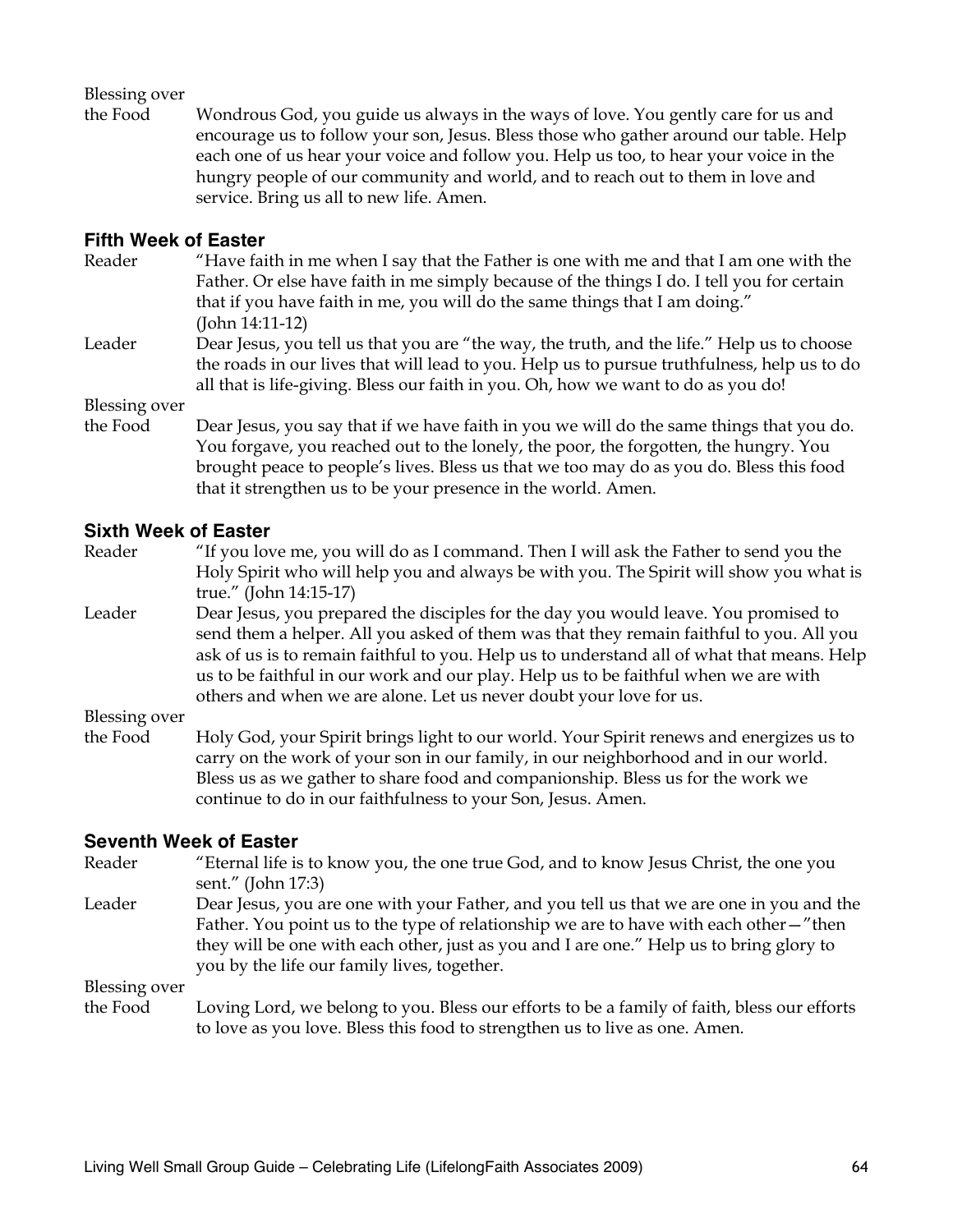### **Week of Pentecost Sunday**

- Reader "On the day of Pentecost all the Lord's followers were together in one place. Suddenly there was a noise from heaven like the sound of a mighty wind! It filled the house where they were meeting." (Acts 2:1-2) Leader Dear God, you promised to send the world a savior, and you sent Jesus. Jesus promised to send the disciples a helper, and he sent the Holy Spirit. The Holy Spirit continues to be with us today. Thank you for keeping your promises. Help us to keep our promise to be faithful to you. Let us be open to the work of the Holy Spirit working within us. Help us to recognize our gifts and to use them to serve you. Blessing over
- the Food Come, Holy Spirit, and kindle in us the fire of your love. Holy God, send the blessing of your Spirit upon us as we break bread together. Strengthen and empower us to go forth from this table ready to praise and serve your Son, Jesus. Amen.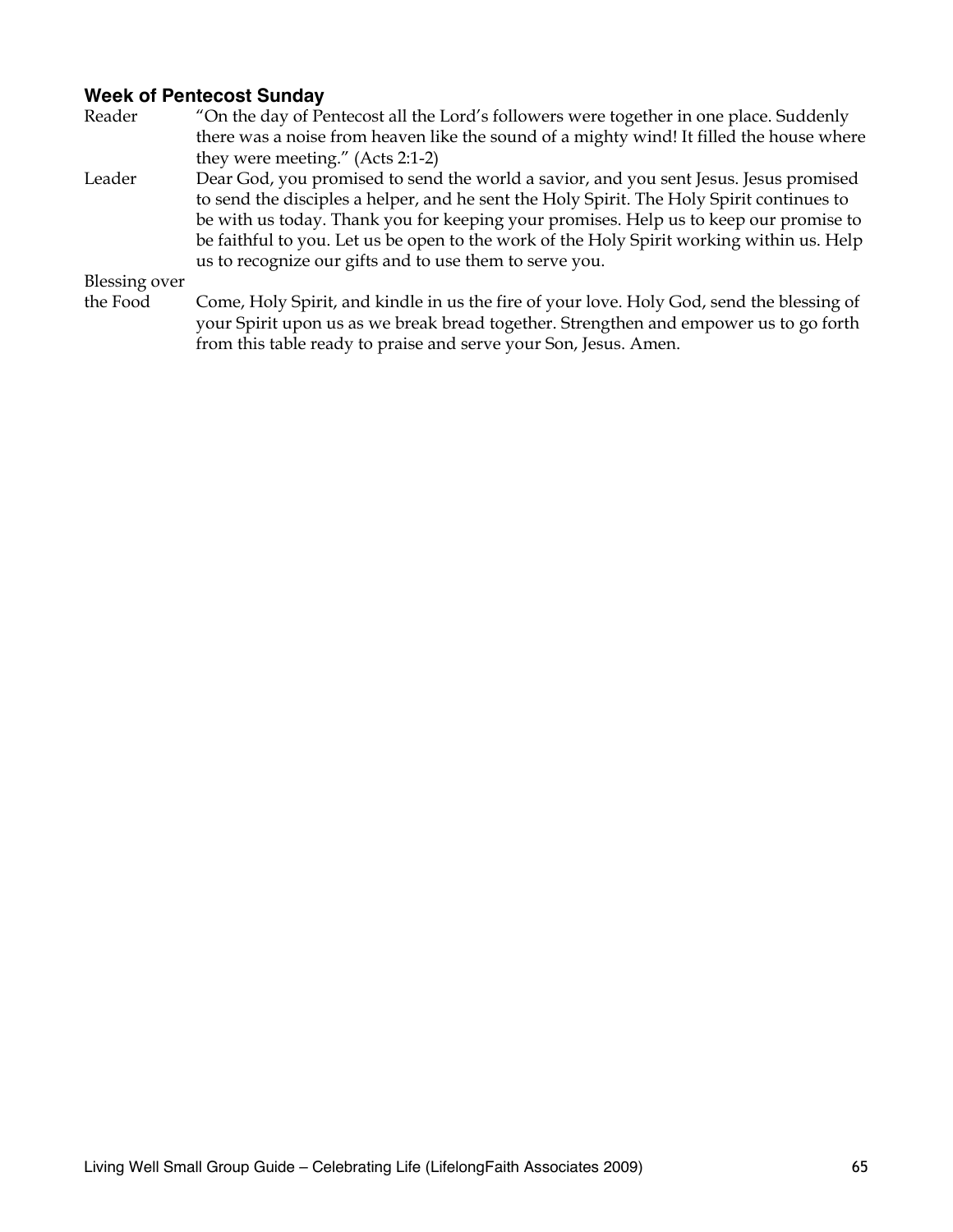## **Blessing for Mothers**

### **Thanksgiving**

*A son or daughter leads the family in the following litany. The children respond to each prayer with* **I say thank you***.*

Dearest mother, for saying yes to my life and for offering me the chance to live and grow… For the times when I just needed someone to talk to, and you were there… For the times when no one believed in me, and you stood firmly by me… For the times when you did so much for me, and expected so little or nothing in return… For the times when I messed up, and you graciously embraced and forgave me… For the times when I was sick, and you gave me your special, loving and motherly care…

#### **Affirmation**

*Take a moment to tell your mother about one of her qualities which you admire.*

### **Blessing**

#### **Leader** (*son or daughter*)

Lord God, bless our mother this day with all good things: health, joy, love, and laughter. Keep her in your care and protect her from all which is harmful. And grant her peace and justice all her days.

#### **All** Amen.

*Offer your mother your blessing by signing her with the sign of the cross on her forehead. You may also ask her to bless you in the same way.*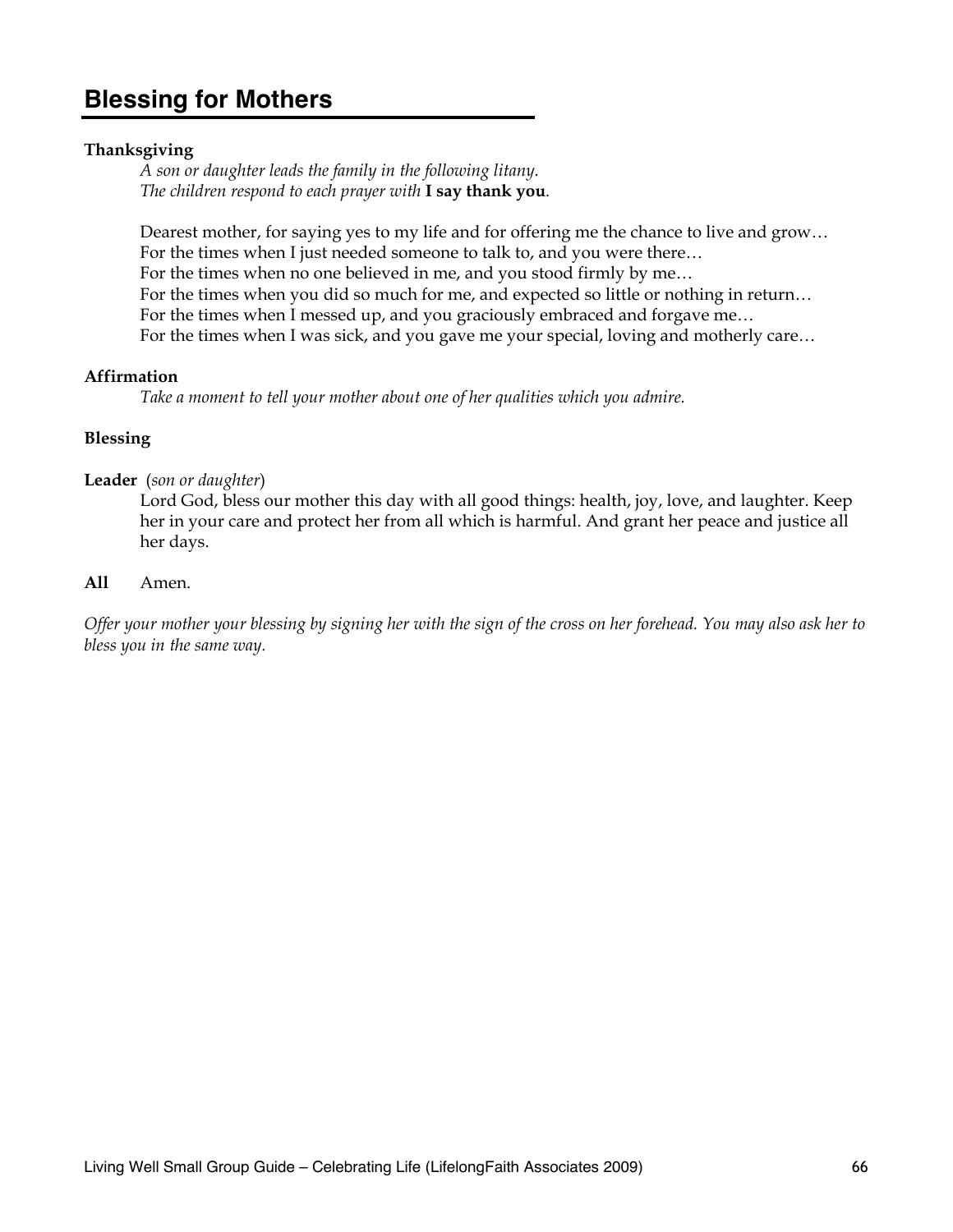## **Blessing for Fathers**

#### **Thanksgiving**

*A son or daughter leads the family in the following litany. The children respond to each prayer with* **Hear us God, our Father.**

Lord, may our dad experience your love for him in new and deeper ways this Father's Day… May he always be aware of how deeply his children love him…

May we always have memories of shared love with dad…

May we always give thanks for the times when we needed someone to talk to and he was there…

May we always give thanks for the times he stood firmly by us when no one believed in us... May we always walk proudly with our father in times of prosperity and in times of need, and humbly support him as he has supported us…

#### **Affirmation**

*Take a moment to tell your father about one of his qualities which you admire.*

#### **Blessing**

#### **Leader** (*son or daughter*)

Lord God, bless our father this day with all good things: health, joy, love, and laughter. Keep him in your care and protect him from all which is harmful. This Father's Day may we give thanks for all he has done for us. May we learn to love and appreciate our father more and more each day.

#### **All** Amen.

*Offer your father your blessing by signing him with the sign of the cross on his forehead. You may also ask your father to bless you in the same way.*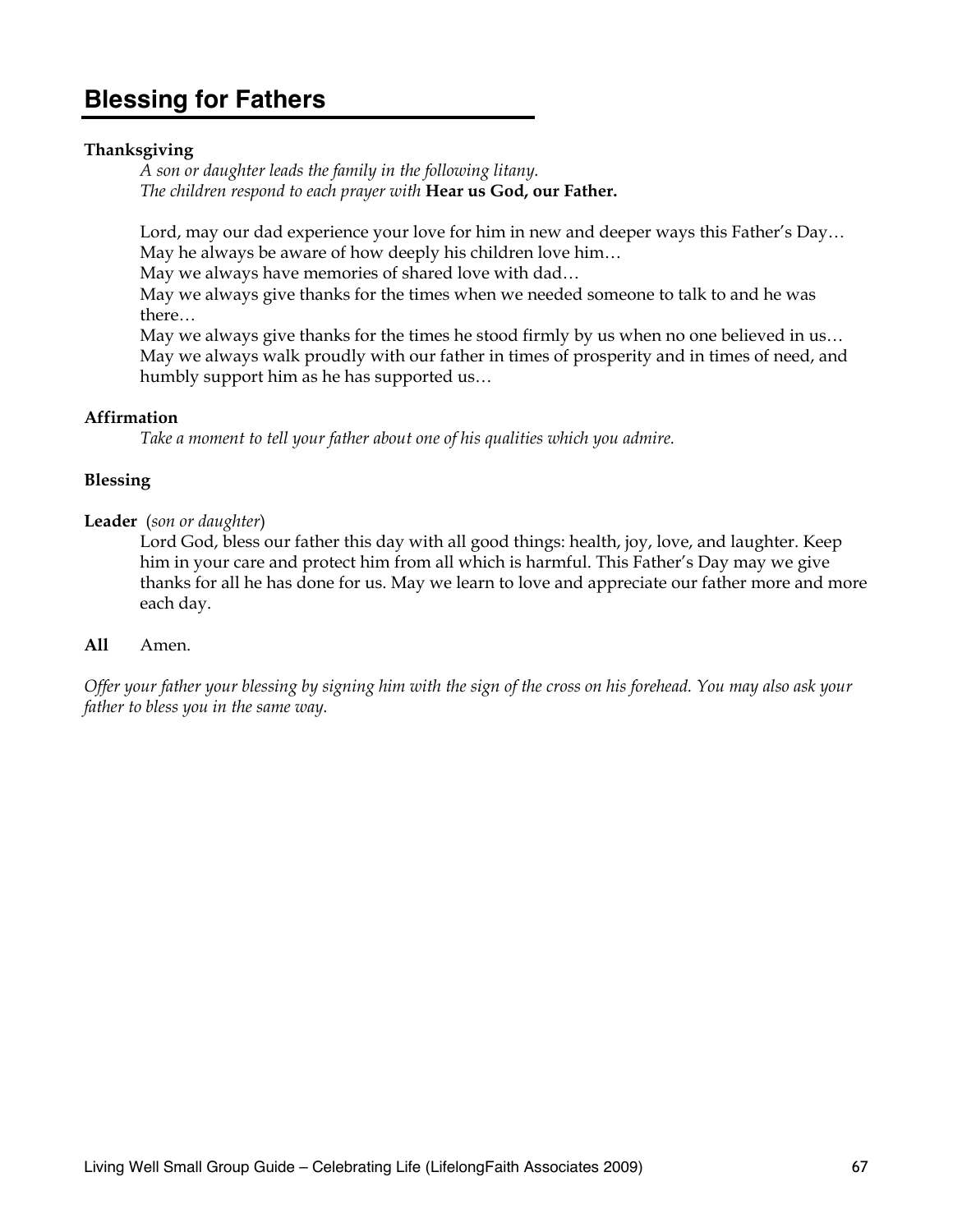## **Thanksgiving Dinner Place Cards**

Before the meal, place cards are made with each person's name on the front of a folded card that is blank on the inside. Additional decorations or meaning of the name may be used to make each one special. After the meal, while people are still seated, the place cards are passed around and everyone writes one sentence expressing thankfulness for each person except their own. After all the writing is done, a leader reads the writing on each card (covering the name) and the group tries to guess who the card belongs to. This creates not only great affirmation for one another, but lots of fun, especially for the children.

## **Blessings Basket**

Start the tradition of the "Blessings Basket." At the conclusion of the Thanksgiving meal, set a large basket in the middle of the table. From then on until Christmas, add gifts to the Blessings Basket for a needy family.

## **The Thanksgiving Box**

A cardboard box is decorated with words of thanksgiving ("Thank you, Lord," "The \_\_\_\_\_\_ Family Thanksgiving Box," etc.). A slot is cut out in the top big enough to slip index cards or note paper through. On Thanksgiving day after the traditional meal, while still gathered, time is spent sharing what each person is most thankful for. The box is shown to the family members and placed in a special place. Throughout the year, anyone may write what they are thankful for and slip it into the box. The next Thanksgiving, after the meal, the box is opened and the cards are passed out to be read. Everyone is given the opportunity to guess who wrote it and when. Close the time together giving thanks for the past year.

## **Thanksgiving Ideas**

The purpose of Thanksgiving Day is to *giving thanks*. Thanksgiving is not about things. It's about God's presence within our lives. We have been blessed with a faith that assures us that God's love for us is unconditional, ever-present, ever-faithful. Now if that isn't enough to be thankful for... That is the message for adults and children. So we might ask "When have I most recently felt God's presence?" If God is goodness, then when was the last time one of your children felt a sense of joy, comfort, goodness.

When we reflect on the pain of personal tragedies, community and national disasters, some may feel it even meaningless to talk about giving thanks. But we have all experienced the hope and cooperation that comes out of disaster. Neighbors helping neighbors is an example of the God acting deep within the hearts of His creation.

We celebrate thanksgiving not only to praise a God who is ever present but because as a people we need to. Thanksgiving is a value that gives us the opportunity to nurture a healthy attitude towards life and others. We "do thanksgiving" to help us focus on the meaning of a giftedness, love and family. It creates within us and our children grateful hearts. We focus on what we have rather than what we don't have. And in our consumer-age what a refreshing thought for adults and children alike. So how might we choose to slow the pace and truly give thanks?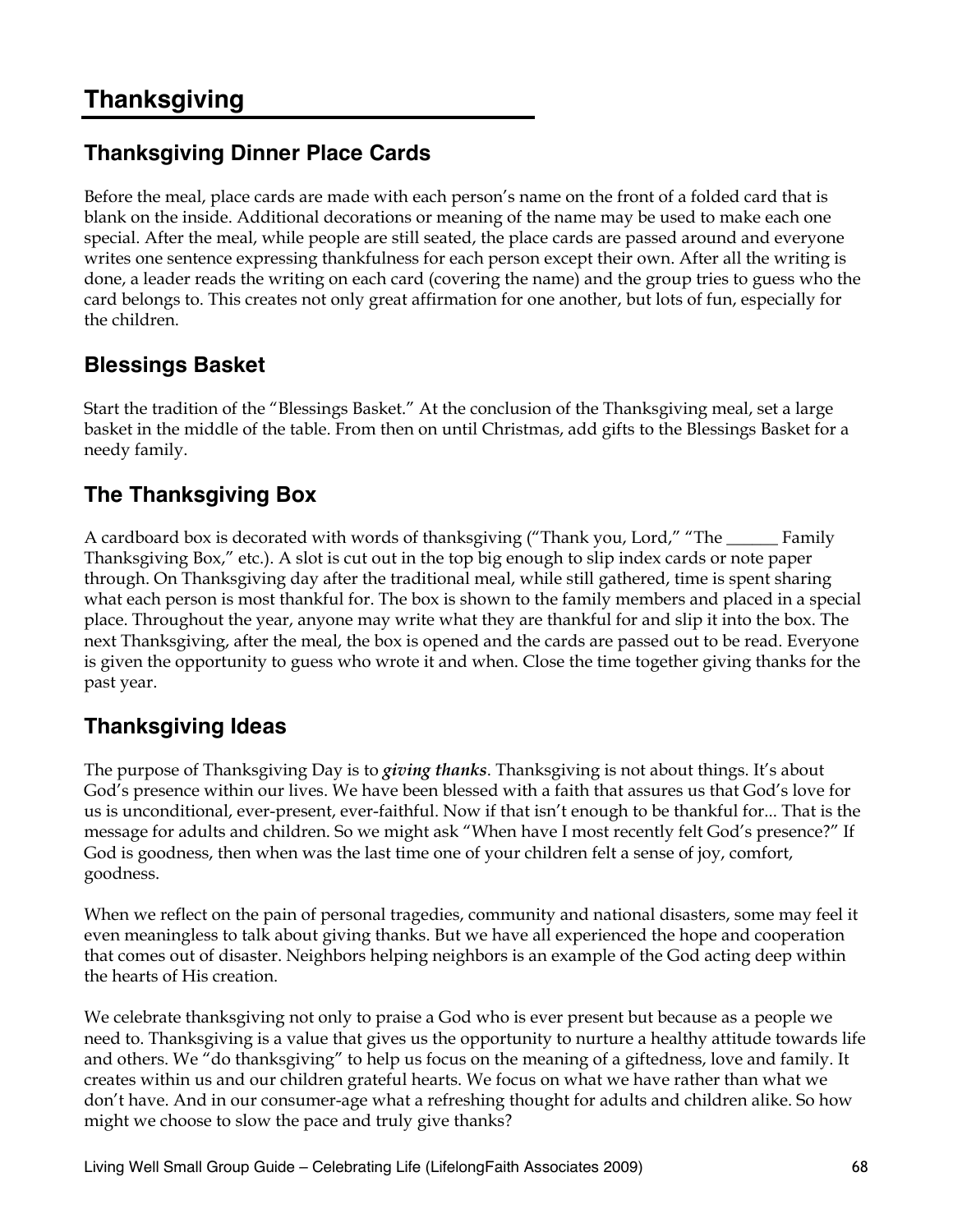#### • **Set the family table.**

If your family is like many American families, it may be a rare experience for the family to even gather at a table at the same time. Let this table be dressed with a sense of celebration. Let the setting time, itself, be a ritual. Use this opportunity to teach older family members how to set for a special setting. Your actions are already saying to them that this meal truly is significant.

#### • **Have the little ones create the center piece.**

Some are already coming home with wonderful turkeys, and the like, that have been made at pre-school. What an honor for them if it becomes the center of the family's gathering.

#### • **Pray a special blessing on each other.**

Begin with something like... "May God Bless you, \_\_\_\_\_\_, for the laughter you bring to our home..."

- **Include in your meal preparation, a dish that could be taken to a soup kitchen.**  Be sure that the family members are in on its preparation and delivery.
- **Invite a neighbor, without family, to share in your family celebration.**  Have the kids do the inviting.
- **Consider a Thanksgiving Prayer that would require a slip of paper for each family member.**

Write your name on the top of the paper. Pass it to the next person that he or she could write a sentence or two as to why he or she is thankful for them. Fold the paper in such a way to cover the sentence, but leaving the name exposed. Pass it on to the next family member. This would continue until the paper come back to its owner. Allow time for each person to read his/her own, and then share that with the family. You may even want to consider a slip of paper with God's name on it. Or just go around the table identifying people in their lives each is thankful for. And end it with a big Amen.

• **Pray a Psalm before your meal.** 

The Psalms contain some wonderful prayers of thanks and praise. You may want to look them over. Take a close look at Psalm 66 or 138 for starters.

#### • **Be sure that the nightly prayer includes a prayer of praise and thanksgiving.**

By our nature, we seem to always ask for help, patience, and things from God. Perhaps this thanksgiving we will remember to thank and model that for our children. Thanksgiving, then is not one day in our calendar year but becomes for us a way of life.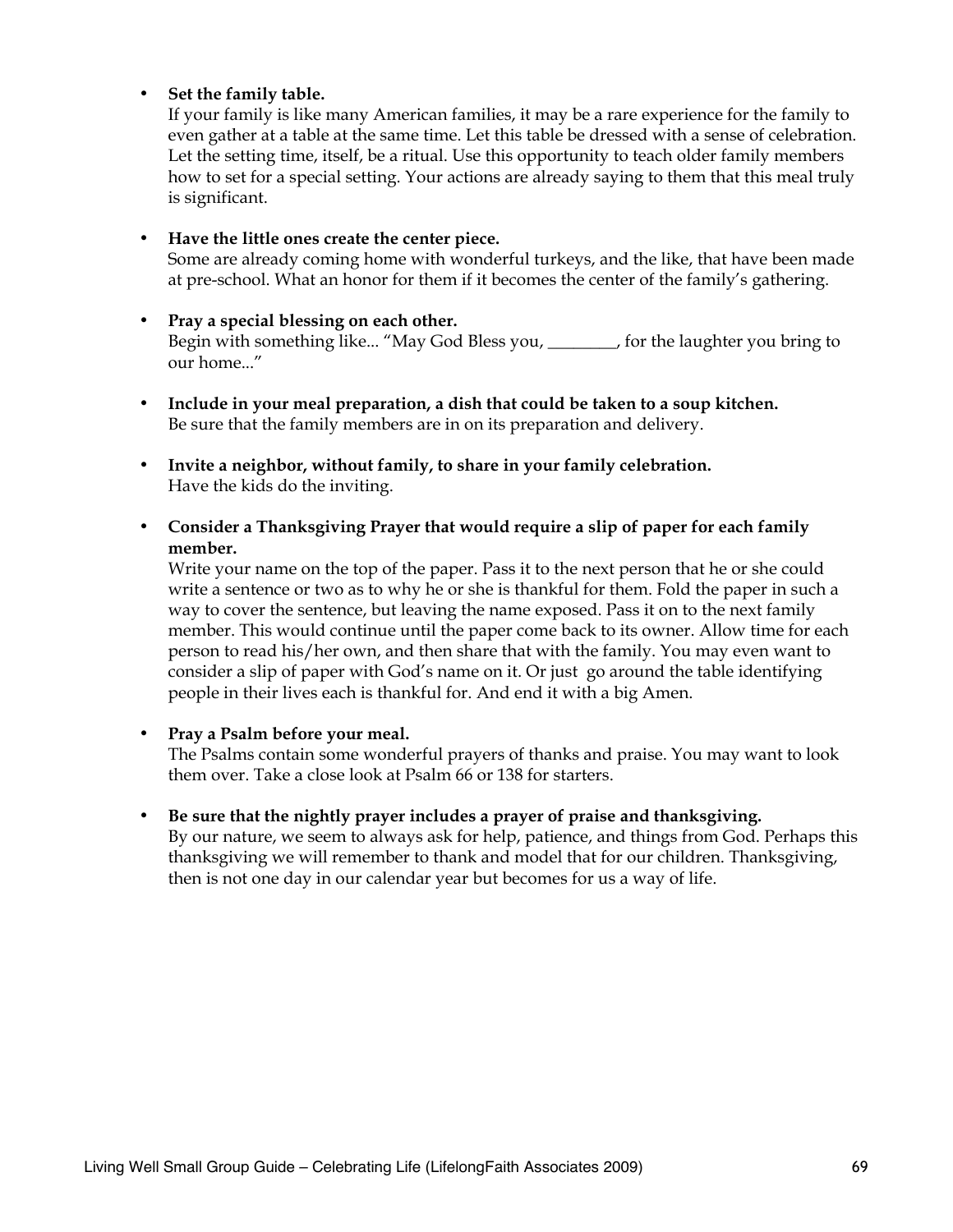## **A Thanksgiving Prayer**

The family and guests stand or sit around the table upon which there is an unlighted candle.

#### **Opening Prayer**

We come to our table to welcome this feast of Thanksgiving with joy and with gladness. We have prepared this feast with good food and drink. We have gathered together and come around this table to feast and to celebrate the many things for which we are grateful.

*Light the candle.*

#### **Giving Thanks**

*Each person is asked to state one thing that he or she is thankful for this Thanksgiving.*

"I am thankful for  $\overline{\phantom{a}}$ 

#### **Blessing**

*The final prayer is read by family members -- each reading one paragraph until the prayer is completed.*

Lord of all blessings, from you has come a full harvest of gifts to us. With our uplifted hearts, we come today around this table to give thanks to you.

We are grateful for the gifts of our lives. We are grateful for the family and friends you have given us. We remember and give thanks for all of them today.

On this Thanksgiving Day, we thank you for showing us how to return thanks by lives of service, by acts of hospitality, by kindness to others, and by concern for each other.

We are most grateful, today, for the way you, our loving God, have become visible to us -- in one another, in our families, in our friends, and in the marvels of creation itself.

Come, Lord of Gifts. Bless our table and all the food of this feast. Let us thank the Lord today and all days. Amen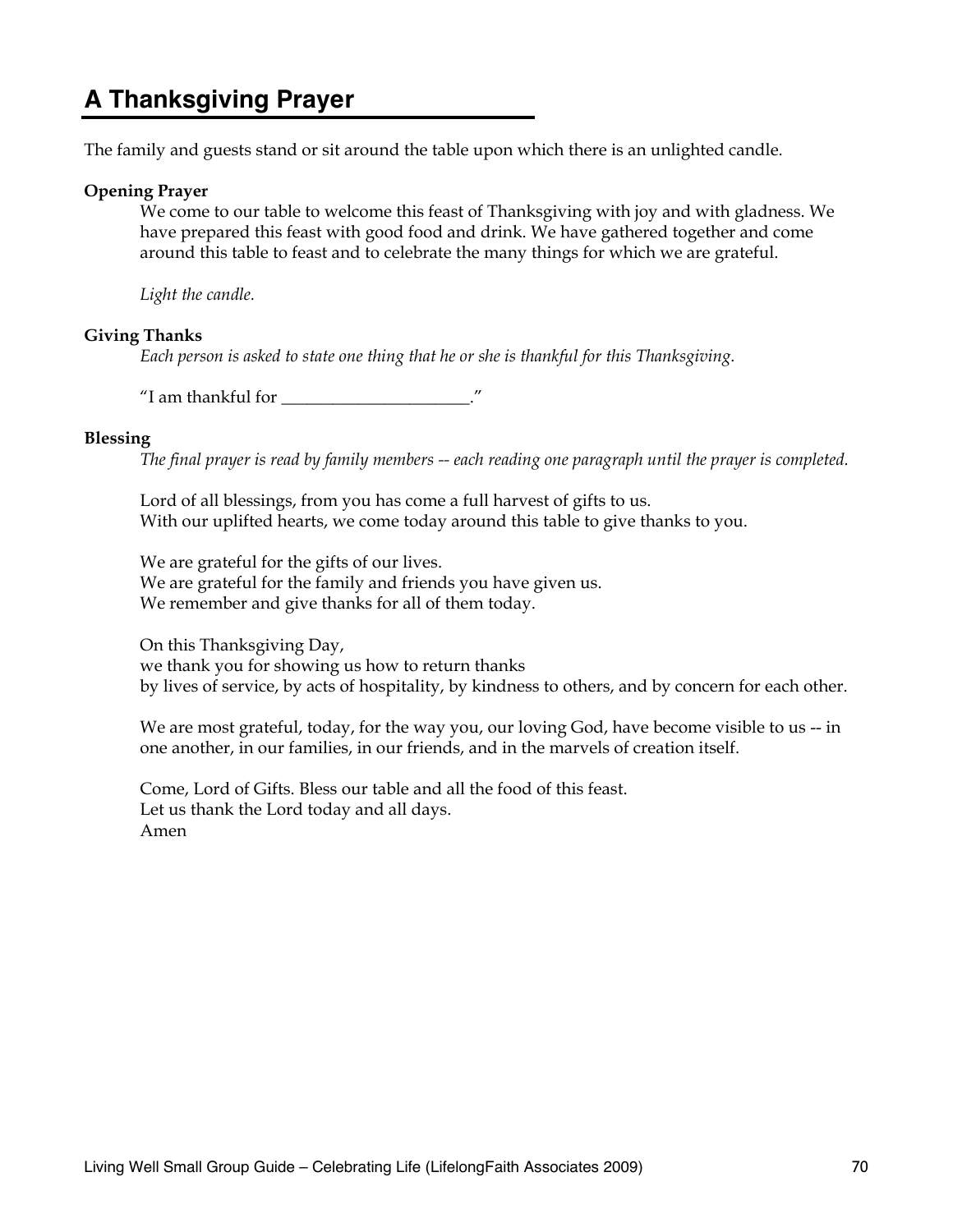### **Your Coming was Special!**

Children enjoy listening to stories about themselves. This Advent, tell them about their advent, their coming. Bring out some of the tiny clothes and toys you had for each of your children. Talk about how you made them or who gave them to you, how everybody cared about the baby and looked forward to the new boy or girl.

Share their baby books, the photos taken in the hospital and during the first months. Remember all the details! This time spent together will remind the child how big a part of your lives he/she was and is today. Remember to tell them how Mary and Joseph must have looked forward to the coming of Jesus.

### **Sharing Your Light**

Light is often used as a symbol of hope. Place a candle in a special place in your home. Each day, light it and tell about a special person in your life who has brought or brings you happiness and hope. Conclude with the following prayer or one of your own:

*Lord, God, we look forward to the coming of Your Son. We rejoice in His peace. We rejoice in His justice. We rejoice in His love. He will lead us out of darkness into the light. May we live our lives in His light and love. AMEN.*

Sing an appropriate Christmas carol that has special meaning for your family.

### **Table Prayer During Advent**

Light the Advent Candle(s) and pray:

*Blessed are you, Lord, God, of all creation: in the darkness and in the light. Blessed are you in this food and in our sharing. Blessed are you as we wait in joyful hope for the coming of our savior, Jesus Christ. Come Lord, Jesus!*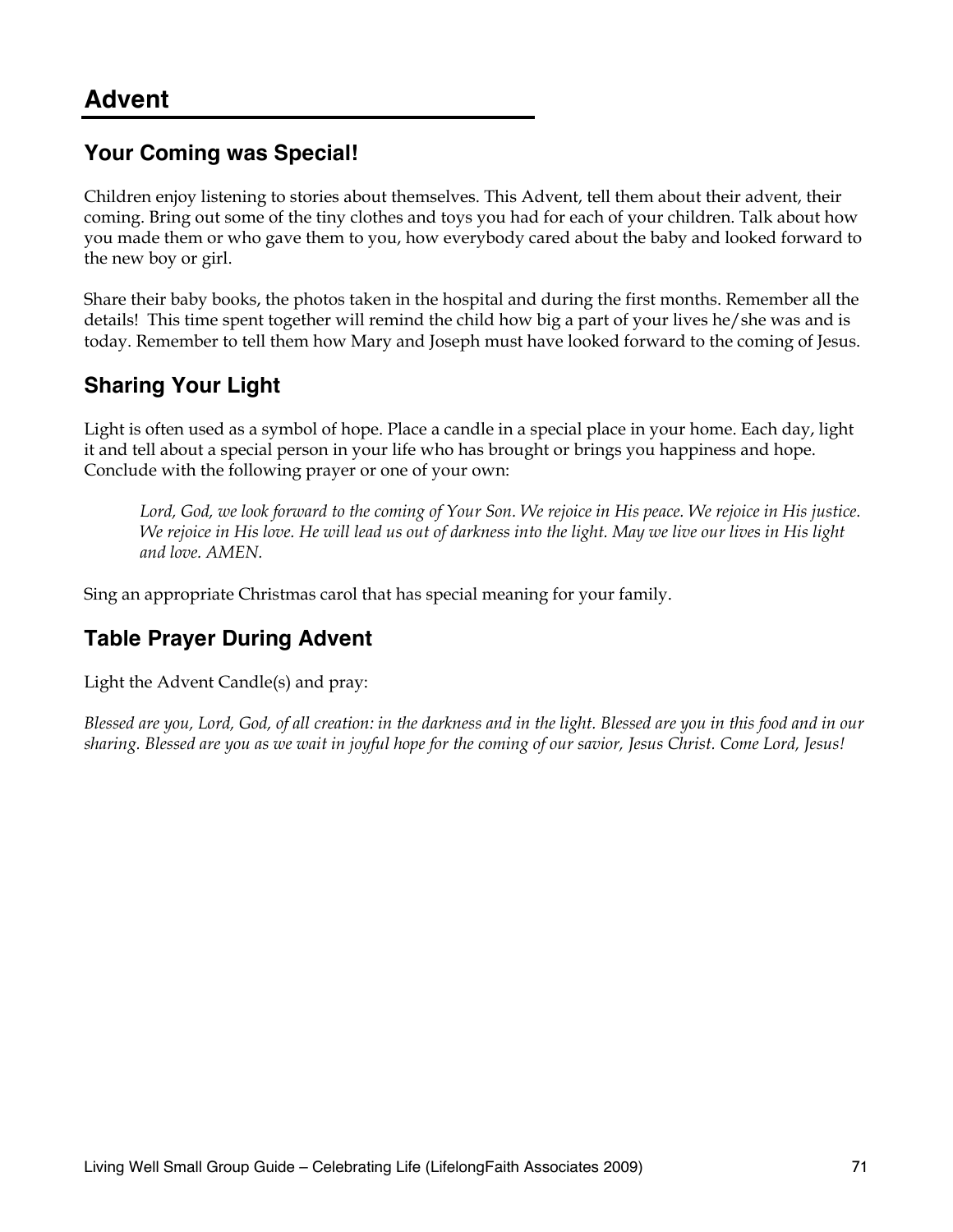## **A Family Advent Calendar**

A family Advent calendar helps people keep track of the days leading up to Christmas. It serves as a daily reminder that the birth of Jesus is the reason behind the season and helps family members pause for a few minutes each day to think about the importance of Jesus in their life and in the life of the world.

Advent calendars can be purchased in most card shops and religious bookstores. An even better approach, however, is to involve the whole family in making an Advent calendar of your own.

Using poster board and construction paper, magazine photos and whatever else strikes your fancy, create a picture of a family home, a neighborhood scene or a Christmas creche. Behind the doors, shutters and other possible hiding places in your picture (under a nest in the tree or rock in yard) draw or paste pictures or symbols that carry a special Advent message for your family. Tape construction paper shutters over the windows and doors so they can be opened easily to reveal your message. Make sure there is a message (and hiding place) for each of the days between the first Sunday of Advent and Christmas day. Put a Number over each hiding place, starting at the highest number, and working down gradually to your Christmas message.

Each message should help your family in their preparation for Christmas. Be creative in deciding what messages you will use in your Advent calendar. If possible, divide up the messages among family members so that ever day's message is a surprise for someone in the family. Messages can include:

- Simple scripture passages, e.g. 1 John 3:11 (This is the message taught from the beginning: We must love one another) or Matthew 5:14, 16 (Your are the light of the world; your light must shine before others so they see the good things you do and praise your God in heaven).
- A family-enriching, Christmas preparation activities, like making dough ornaments together for the Christmas tree, deciding on a special gift you can buy as a family for a child from a poor family, or reading together a children's picture book on the birth of Jesus.
- A faith question to discuss together, e.g. why is Christmas so special, or what does Santa have to do with Jesus?
- A family, fun-time suggestion, e.g. sing the Fa La La song together, call grandma and tell her how much you love her, hug each other two or three times.

Put your advent calendar in a prominent place in your home. Choose a regular time during the day when you can all be together to uncover your message. Light a candle and say a simple prayer before your "grand opening."

A simple prayer like the following is appropriate for families with young children:

*Thank you, Jesus, for loving us.* 

*As we get ready to celebrate your birth on Christmas day, help us to share our love even more with each other. Amen!*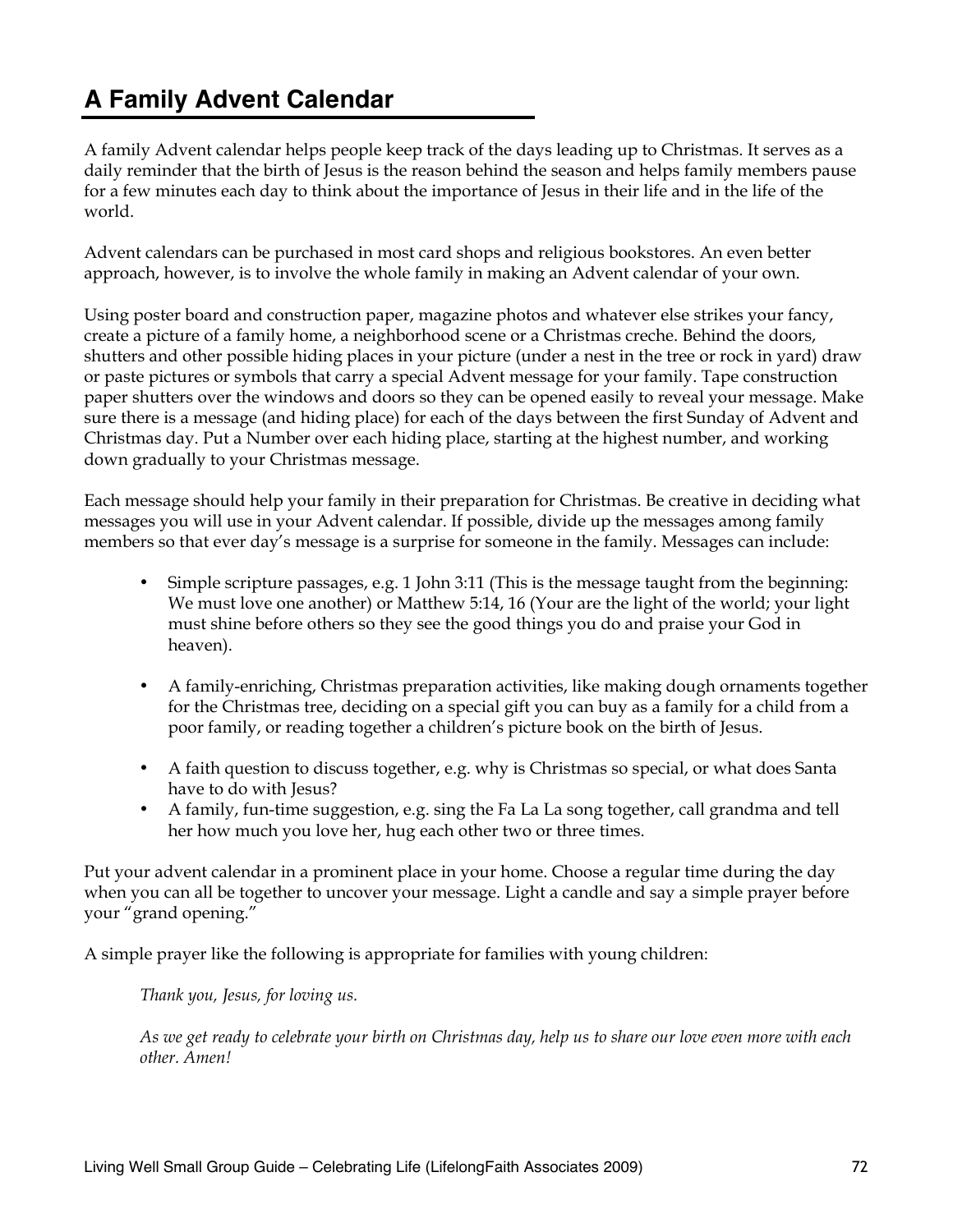# **The Jesse Tree**

The Jesse Tree is a small evergreen tree or just a leafless branch on which symbols are placed which represent those people who helped prepare the way for the Messiah, or who were part of Christ's genealogy. The symbols start at the bottom of the tree and progress in relative chronological order. These symbols can be made from construction paper, felt, contact or wrapping paper over cardboard forms, or baker's dough. Most importantly, make trimming the Jesse Tree a family ritual.

The **Apple** symbolizes Adam and Eve to whom the promise of the Messiah was first made. This was the beginning of our salvation history.

The **Altar of Sacrifice** symbolizes the story of Abraham and Isaac. God established a covenant with Abraham and his descendants. "I will make my covenant between you and me, and will give you many children," God told Abraham. "I will give you and your children this land in which you live, and I will be your God." This was God's part of the covenant; from the chosen people, God asked only love.

The **Ark**. The Chosen People were aware of the promise of the Messiah. They were also aware of the covenant of God to Abraham. For many years they kept the covenant faithfully. But as time went on, the people forgot the covenant and returned to evil ways. To remind them of their agreement, God sent a flood that destroyed all expect the just man, Noah, and his family.

The **Coat of Many Colors** represents Joseph, the favorite son of Jacob, who was sold into slavery by his brothers, but who, like the Messiah, saved his brothers from death.

The people continued falling in and out of love with their God. To re-establish his covenant, God gave Moses **Tablets** of stone on which were written specific laws of Love.

The **Key and the Crown** represent King David. The prophets foretold that the Messiah would be of the House of David. He would be the key that opened heaven for all humankind.

A **Scroll** represents the numerous prophets who continually reminded the people of Yahweh's covenant with them, and of the promise of the Messiah. It was through the prophets' tradition of constant correction and affirmation that a small remnant of people accepted the Messiah.

The **Shell and Water** represent John the Baptist, the precursor of the Messiah and last of the Messianic prophets. John preached a baptism of repentance to help the people prepare for the Messiah.

St. Joseph, the foster father of Jesus, is represented by the **Hammer and Square** because he was a carpenter. Sometimes a **Donkey** is used to represent Joseph, because he led the donkey bearing Mary to Bethlehem.

The **Lily** is a symbol for Mary, the Mother of the Messiah.

The **Chi-Rho** is placed at the top of the tree to symbolize the Messiah or the Christ, the fulfillment of the promise and the "Desired one of all." Chi  $(X)$  and Rho  $(P)$  are the first two Greek letters in the title Christ. (Christ is the Greek equivalent of the Hebrew title Messiah, meaning the Anointed One.)

Make and hang the symbols, explaining the meaning of each. Conclude the ritual with a prayer of blessing for the tree and the family members. In the weeks that follow before Christmas, as a family, decide to spend time each day discussing the Bible stories that correspond to the symbols on the tree.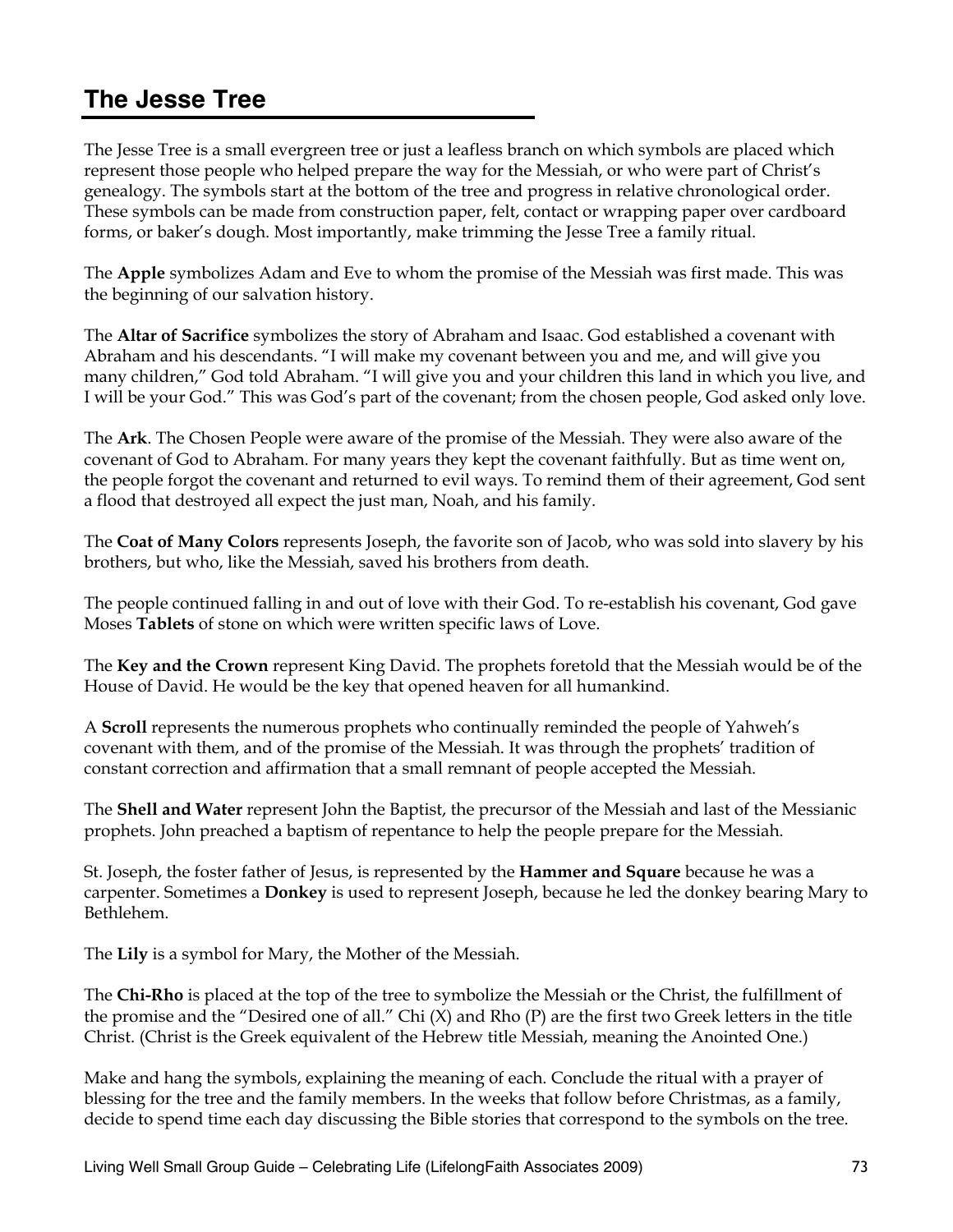# **Advent Wreath Blessing**

| All                     | In the name of the Father, and of the Son, and of the Holy Spirit. Amen.                                                                                                                                                                                                                                                                                                                                                                                                                             |
|-------------------------|------------------------------------------------------------------------------------------------------------------------------------------------------------------------------------------------------------------------------------------------------------------------------------------------------------------------------------------------------------------------------------------------------------------------------------------------------------------------------------------------------|
| Leader                  | Our help is in the name of the Lord.                                                                                                                                                                                                                                                                                                                                                                                                                                                                 |
| All                     | Who made heaven and earth.                                                                                                                                                                                                                                                                                                                                                                                                                                                                           |
| Leader                  | In the short days and long nights of Advent, we realize how we were always waiting for<br>deliverance, always needing salvation by our God. Around this wreath, we shall<br>remember God's promise.                                                                                                                                                                                                                                                                                                  |
| Scripture               | The people who walked in darkness have seen a great light; Upon those who dwelt in the land of<br>gloom a light has shone. You have brought them abundant joy and great rejoicing.                                                                                                                                                                                                                                                                                                                   |
|                         | (Alternate readings: Isaiah 63:16-17 or Isaiah 64:2-7)                                                                                                                                                                                                                                                                                                                                                                                                                                               |
| All                     | Thanks be to God.                                                                                                                                                                                                                                                                                                                                                                                                                                                                                    |
| Lord's Prayer           |                                                                                                                                                                                                                                                                                                                                                                                                                                                                                                      |
| Leader                  | Let us now pray for God's blessing upon us and upon this wreath.<br>Lord our God, we praise you for your child, Jesus Christ:<br>the Emmanuel, the hope of the peoples,<br>the wisdom that teaches and guides us, the Savior of every nation.<br>Lord God, let your blessing come upon us as we light the candles of this wreath.<br>May the wreath and its light be a sign of Christ's promise to bring us salvation.<br>May he come quickly and not delay.<br>We ask this through Christ our Lord. |
| All                     | Amen.                                                                                                                                                                                                                                                                                                                                                                                                                                                                                                |
| Light the first candle. |                                                                                                                                                                                                                                                                                                                                                                                                                                                                                                      |
| Leader                  | Let us bless the Lord.                                                                                                                                                                                                                                                                                                                                                                                                                                                                               |
| All                     | Thanks be to God. (Making the sign of the cross)                                                                                                                                                                                                                                                                                                                                                                                                                                                     |
|                         | The blessing concludes with a verse from "O Come, O Come, Emmanuel" or another advent song.                                                                                                                                                                                                                                                                                                                                                                                                          |
|                         | Each day in Advent, perhaps at the evening meal, light the candles: one candle the first week, two the                                                                                                                                                                                                                                                                                                                                                                                               |

second, and so forth.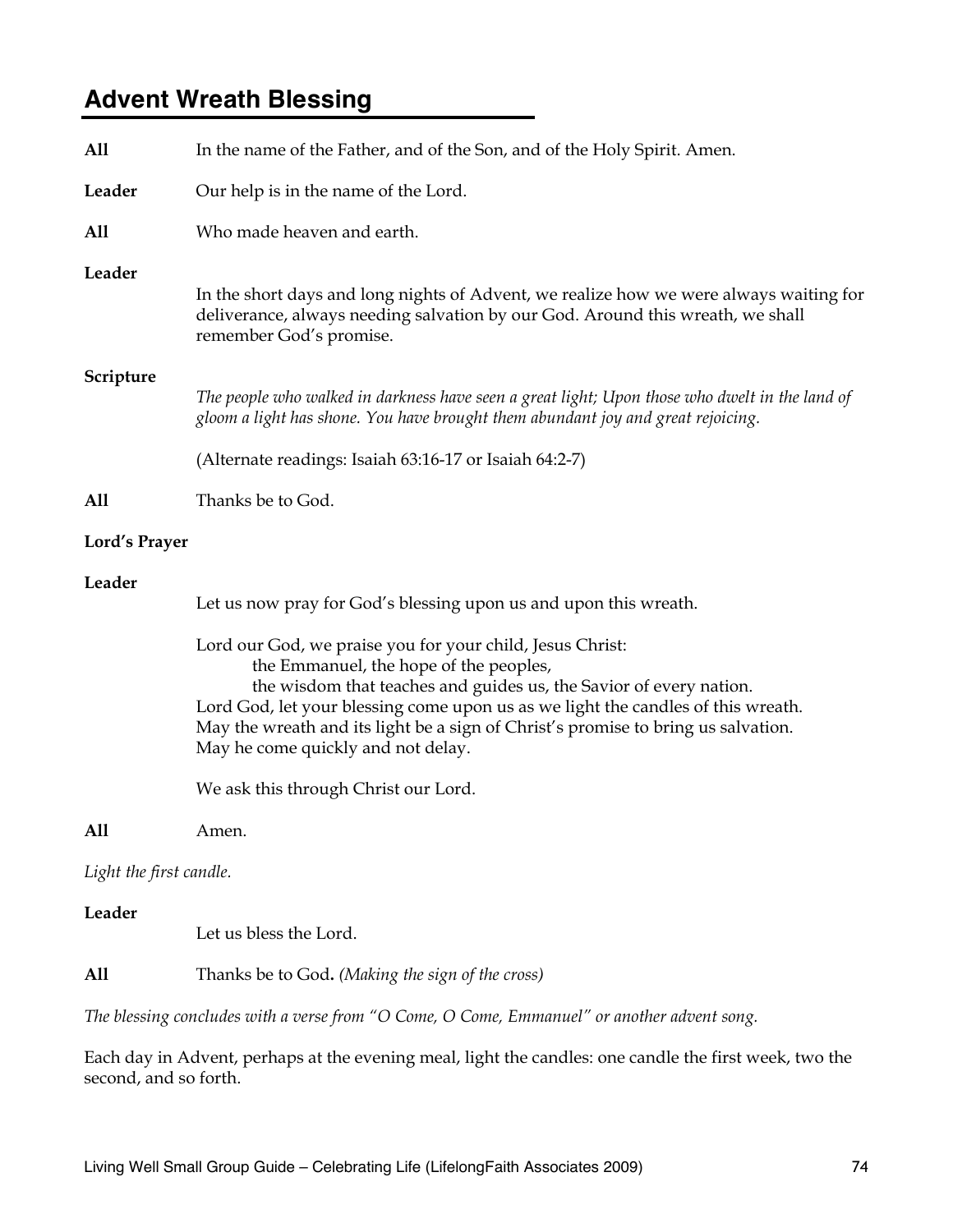# **Advent Table Prayers**

# **Daily Prayers for Advent—Week One**

| Sunday    | Dear Lord, help me to always be ready. I do not know when you will come. (see            |
|-----------|------------------------------------------------------------------------------------------|
|           | Matthew 24:44)                                                                           |
| Monday    | Holy God, your glory is shelter and protection, you are my shelter from the storm and    |
|           | the rain. (see Isaiah 4:6)                                                               |
| Tuesday   | Just as the water fills the sea, the land will be filled with people who know and honor  |
|           | the Lord. (see Isaiah 11:9)                                                              |
| Wednesday | I praise you, Lord. People who have never spoken now speak; you heal the lame, the       |
|           | cripple can walk and the blind can see. (see Matthew 15:31)                              |
| Thursday  | Lord, my faith in you is firm. Give me perfect peace! (see Isaiah 26:3)                  |
| Friday    | One thing I ask, Lord: that I may live in your house all my life. (see Psalm 27:4)       |
| Saturday  | Loving God, help me to take the gift I have received and give it as a gift. (see Matthew |
|           | 10:8                                                                                     |

## **Daily Prayers for Advent—Week Two**

| Sunday                | Wondrous God, you give me the bread that I need and the water for which I thirst.<br>(see Isaiah 30:20)                                                                                           |
|-----------------------|---------------------------------------------------------------------------------------------------------------------------------------------------------------------------------------------------|
| Monday                | Loving God, may your name be blessed forever, as long as the sun remains. (see<br>Psalm 72:17)                                                                                                    |
| Tuesday               | I believe that I will see the glory of the Lord, the splendor of my God. (see Isaiah 35:2)                                                                                                        |
| Wednesday<br>Thursday | "Clear a path in the desert! Make a straight road for the Lord, our God!" (Isaiah 40:3)<br>"With all my heart I praise the Lord, and with all that I am I praise his holy name!"<br>(Psalm 103:1) |
| Friday                | Dear Lord, you are the Lord, my God. You are holding my hand, I am not afraid. You<br>are here to help me. (see Isaiah 41:13)                                                                     |
| Saturday              | Jesus, you are the light for the world. (see John 8:12)                                                                                                                                           |

# **Daily Prayers for Advent—Week Three**

| Sunday    | Lord God, all powerful, make me strong again. Smile on me and save me! (see Psalm  |
|-----------|------------------------------------------------------------------------------------|
|           | 80:19                                                                              |
| Monday    | O Lord, help me to steady my heart and wait for you. Your coming is at hand. (see  |
|           | James 5:7-8)                                                                       |
| Tuesday   | Lord, show me your paths and teach me to follow you. (see Psalm 25:4)              |
| Wednesday | "I will always praise the Lord." (Psalm 34:1)                                      |
| Thursday  | "Let peace and justice rule every mountain and hill." (Psalm 72:3)                 |
| Friday    | Your promise, O Lord, came true; he is called Emmanuel, God is with us. (see       |
|           | Matthew 1:22-23)                                                                   |
| Saturday  | O Lord, you have taught me since I was a child and I never stop telling about your |
|           | marvelous deeds. (see Psalm 71:17)                                                 |
|           |                                                                                    |

# **Daily Prayers for Advent—Week Four**

| Sunday    | Holy Mary, the Lord is with you! (see Luke 1:28)                                       |
|-----------|----------------------------------------------------------------------------------------|
| Monday    | Wondrous God, you make my heart glad because I trust you, the only God. (see Psalm     |
|           | 33:21)                                                                                 |
| Tuesday   | I proclaim the greatness of the Lord, my spirit is joyful in God, my savior. (see Luke |
|           | 1:46                                                                                   |
| Wednesday | "I offer you my heart, Lord God, and I trust you." (Psalm 25:1)                        |
| Thursday  | "Praise the Lord, the God of Israel! He has come to save his people!" (Luke 1:67)      |
| Friday    | "Praise God in heaven! Peace on earth to everyone who pleases God!" (Luke 2: 14)       |

Living Well Small Group Guide – Celebrating Life (LifelongFaith Associates 2009) 75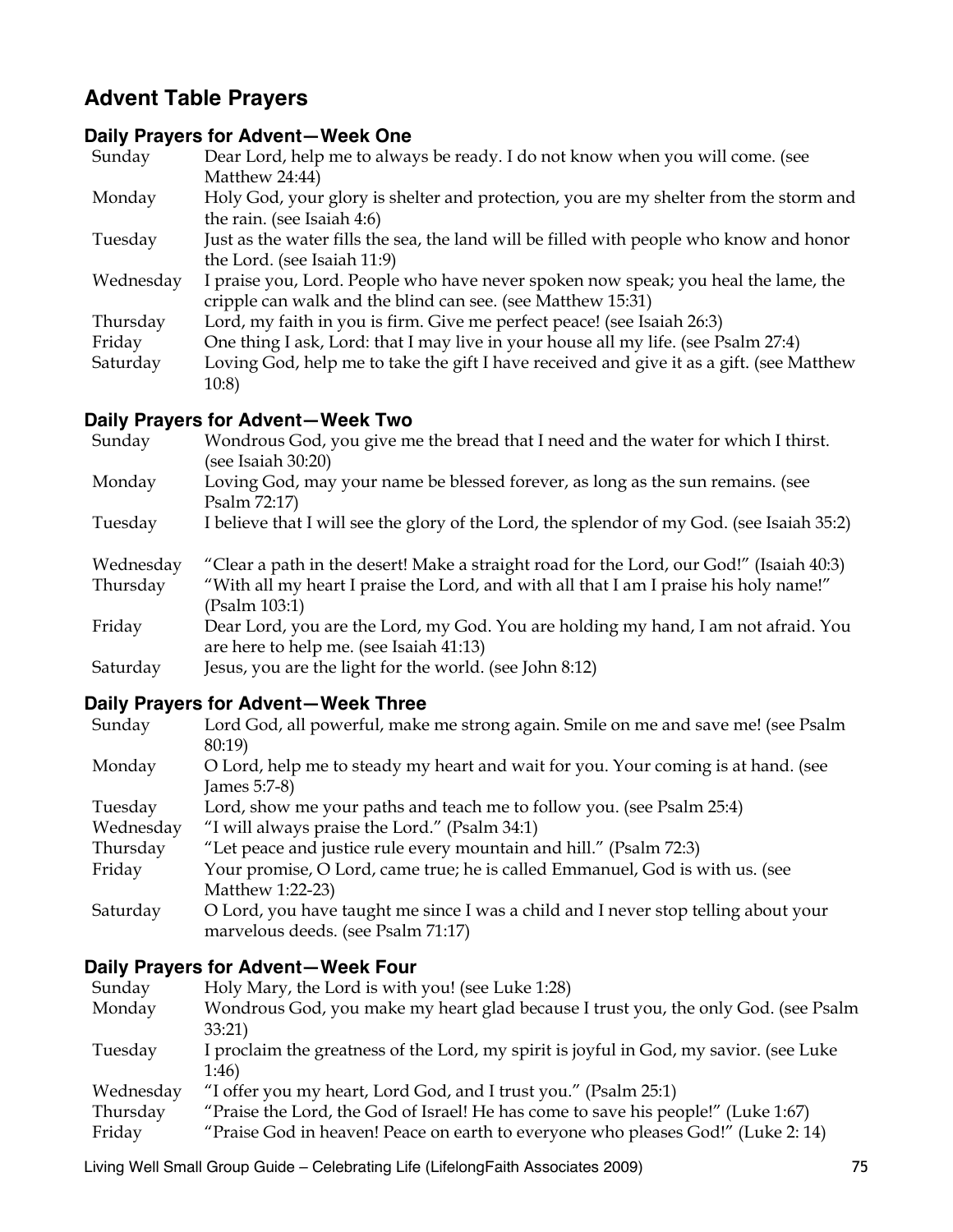

# **Advent Table Prayer—Week One**

*A family member lights the first candle on the Advent Wreath. Alternate prayer leader and candle lighter throughout the week.*

Come, Lord Jesus! Open our minds and hearts and souls as we wait for you to be born anew in our lives and in our family. Help us to experience your love in our family today.

*Family members each share one way they have experienced the love of the Lord Jesus in their home today.*

As we prepare for the coming of your Son, O God, we give you thanks for the love of your son, Jesus, which we have experienced in our home today. We give you thanks for this food and drink, signs of your gracious love. May this meal strengthen us to share your gifts with the hungry And all who look for your justice and mercy. Grant this through Christ our Lord,

*All:* Amen.

# **Advent Table Prayer—Week Two**



*A family member lights the first and second candle on the Advent Wreath. Alternate prayer leader and candle lighter throughout the week.*

ord Jesus! Bring peace and healing in our family and our world. May we hear again your own prayer "that we may be one." May we prepare the way for you by being generous and forgiving.

*Family members share how they have experienced generosity and forgiveness today.*

As we prepare for the coming of your Son, O God, we thank you for the blessing of your generosity and forgiveness.

We give you thanks for this food and drink, signs of your gracious love. May this meal strengthen us to be generous and forgiving. May it strengthen us To share our gifts with the hungry and all who look for your justice and mercy. Grant this through Christ our Lord,

*All*: Amen.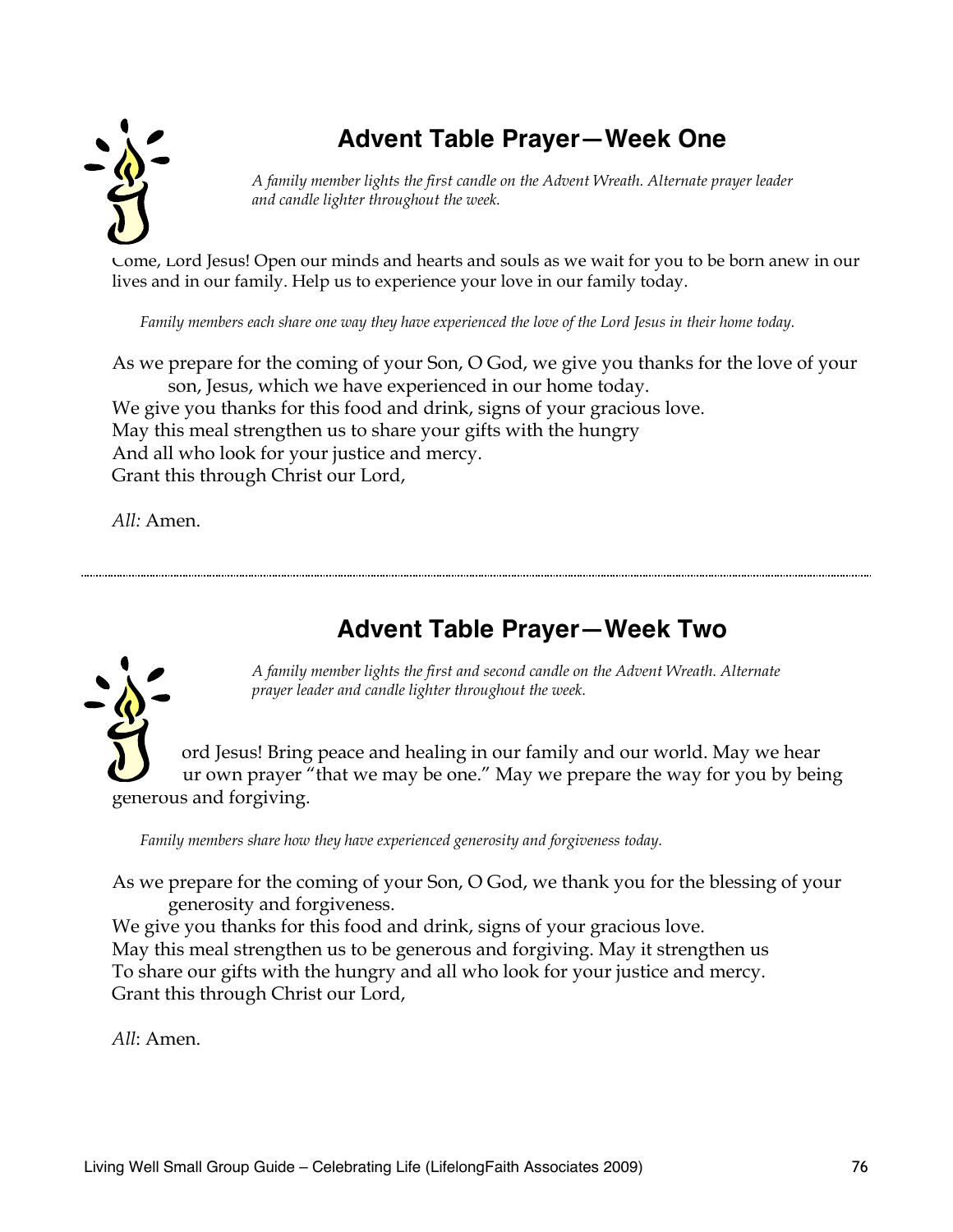

# **Advent Table Prayer—Week Three**

*A family member lights three Advent candles, including the pink or white candle. Alternate prayer leader and candle lighter during the week.*

Come, Lord Jesus! Come and stay with our family and friends—and all who are dear to us. May your light shine brightly so we can see you everywhere. Help us to spread your light and joy by giving freely and happily to all we meet.

*Family members share how they have seen the light of the Lord Jesus today.*

As we prepare for the coming of your Son, O God,

We give you thanks for your light which shines brightly among our family and friends. We give you thanks for this food and drink, which nourishes us to be your light and strengthens us to share your gifts with the hungry and all who look for your justice

and mercy.

Grant this through Christ our Lord,

*All*: Amen.



# **Advent Table Prayer—Week Four**

*A family member lights the first and second candle on the Advent Wreath. Alternate prayer leader and candle lighter throughout the week.*

Come, Lord Jesus! We hunger, we thirst, we wait for you! Come, Lord Jesus and do not delay!

*Family members share a time when they have seen the Lord Jesus present in the home or community today.*

As we prepare for the coming of your Son, O God,

We are hungry and thirsty for signs of his love in our lives.

We give you thanks for this season of waiting and hopefulness for Jesus to be even more present in the life of this family.

We give you thanks for this food and drink, signs of your gracious love.

May this meal strengthen us to love each other and our neighbors as we wait for the coming of your Son, Jesus.

Grant this through Christ our Lord,

*All:* Amen.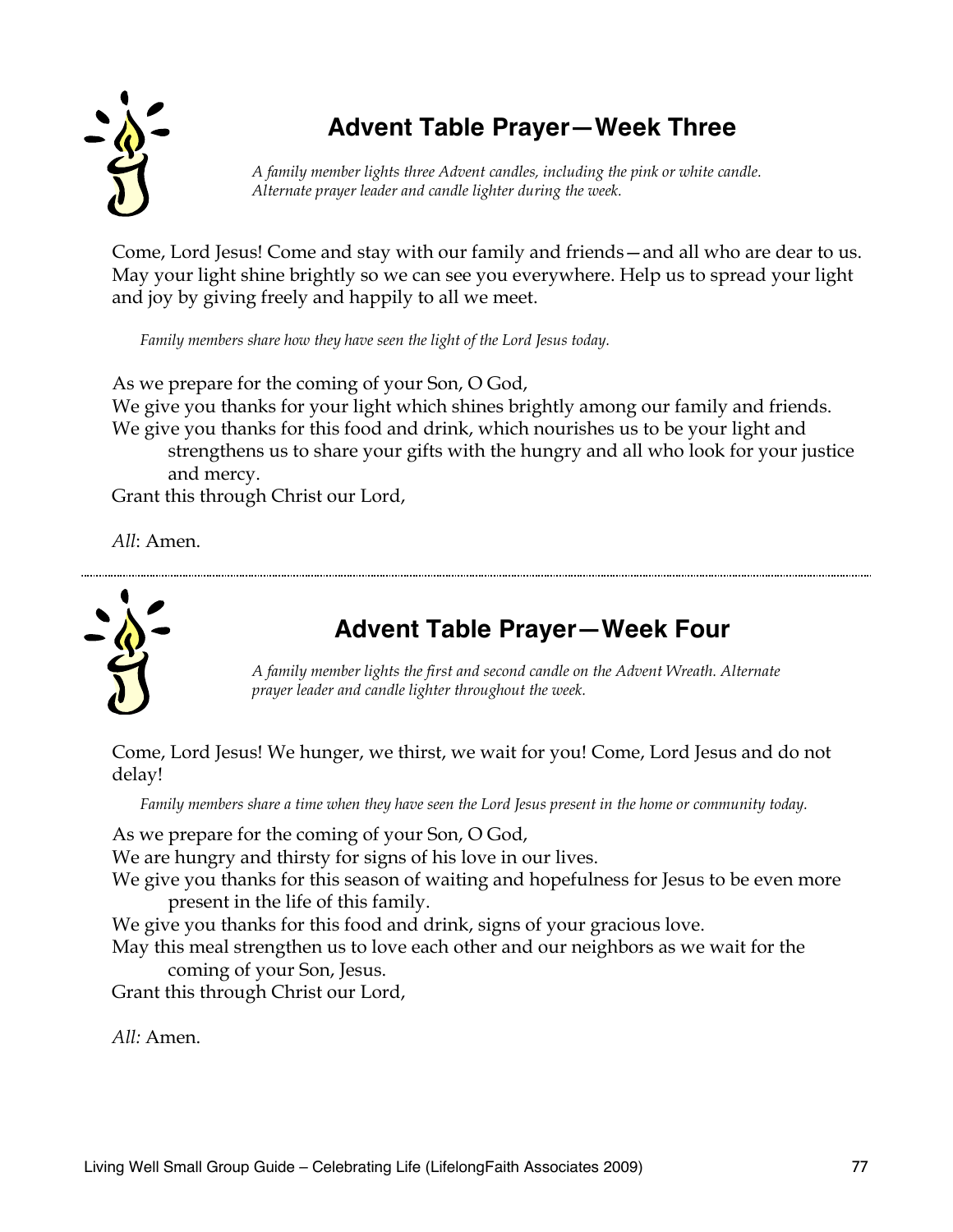# **Alternative Gift-Giving**

Gather as a family to think about the persons to whom you want to give. Begin by reflecting about your past Christmas celebrations. What is the significance of gift giving in your family? What was it about Christmas and gift giving that each of you found frustrating or troubling? Discuss your feelings with one another. Take control of your spending and ask the important question: Does a meaningful gift have to cost a lot? Solicit ideas from each family member about giving gifts to relatives or friends.

# **Christmas Card Prayer Link**

Use Christmas cards as a link to real people and their needs through the Christmas season and the month of January. Choose one Christmas card each day from those received. Read the whole card aloud and pass it around the family circle. Do this at a regular time like breakfast time, after dinner, or at bedtime. Have a special prayer together for each person in the family that sent the card. Send a postcard to that family to tell them about your Christmas-card prayers and that their card was the one chosen on this day. They will appreciate knowing that your family prayed for them today.

# **Christmas Traditions**

- Start a tree-decorating tradition. Serve the same menu each year as you trim the tree. The children will look forward to it. Every Christmas, ask each family member to choose his/her own tree ornament to hang on the tree which becomes a keepsake in later years.
- Have a party in honor of Jesus whose birth we celebrate. Invite an older person who would otherwise be alone, a young person away from home and special friends who are important to your family's life.
- Gather together all the Christmas paper, ribbon and boxes, tape and string that you want for wrapping packages. The older children can help the younger ones, so everyone can participate. The giving of gifts is beautiful. Remember that Jesus said, "Whatever you did for one of the least important of these, you did it for me!" (Matthew 25:40). What we do for others we are doing for Jesus. Give with open hearts full of love, for it is an extraordinary opportunity. After the packages are all wrapped enjoy a cup of hot cocoa together.
- Set a date with another family to go caroling in the neighborhood or nursing home. Close the evening with refreshments.
- Begin writing Christmas cards early and pray for the special people on your list. Keep the list in a prominent place—on the refrigerator or bulletin board—and mail cards to the people in the parish who may not receive many cards.
- **Prepare a meal for a needy family in the parish. Call a few days in advance and then deliver it as a** family at meal time.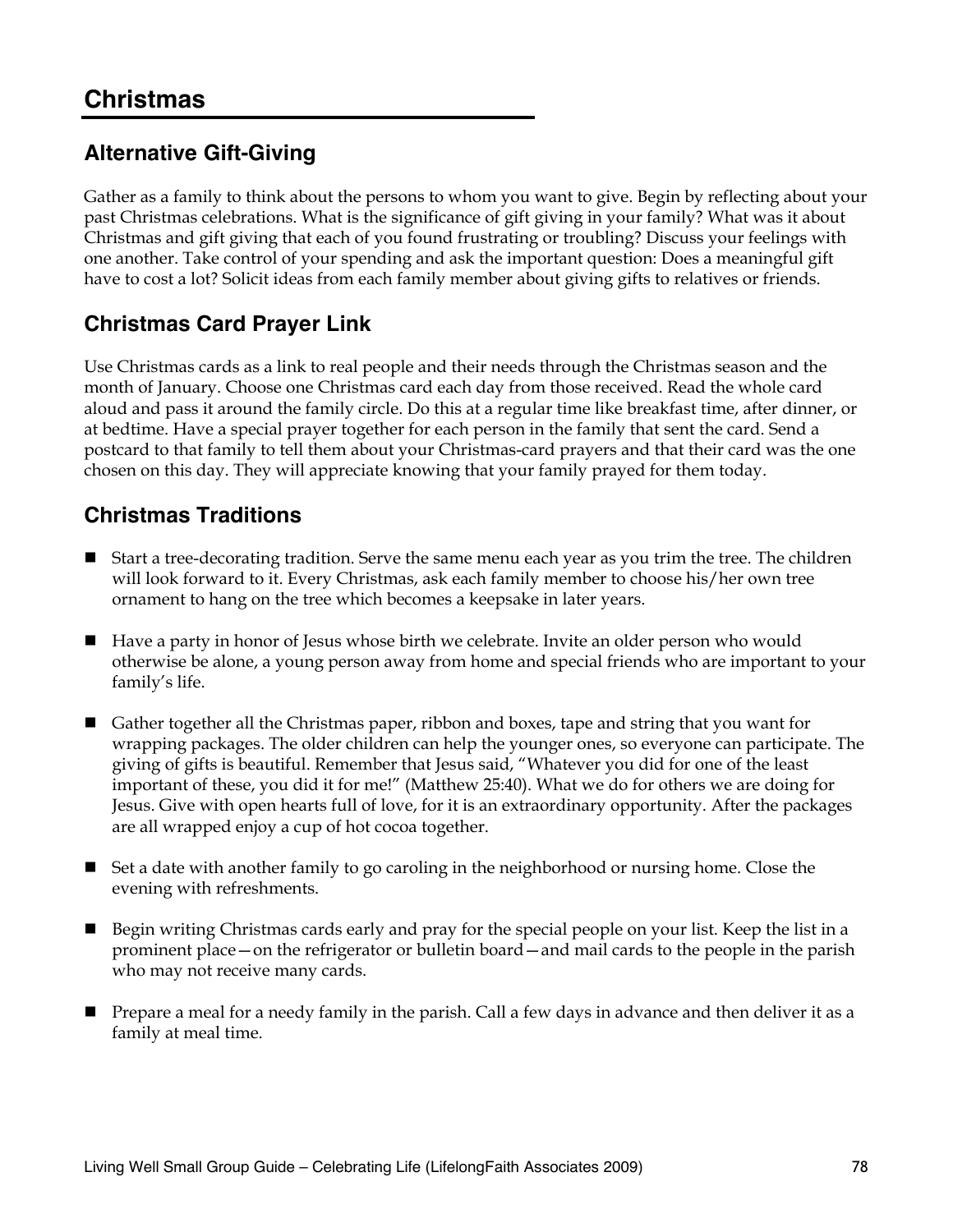# **A Christmas Creche**

A Christmas creche is a wonderful visual for children. They can use it to see, touch and talk about the key characters in the Christmas story. Your family creche can be made together, or selected together from the variety of creche sets available for purchase in religious goods stores, Christmas shops and department stores. Many religious goods stores and museum shops now offer creche sets from different parts of the world featuring, for example, clay figures from Mexico, brightly painted wooden characters from El Salvador and sturdy plastic, classical reproductions from Italy and France. Pick a set that fits your tastes and that is large and tough enough to be regularly handled by young children.

Set aside some special time as a family, during Advent or on Christmas eve, to set up your creche. Use the following process or create one of our own.

Read the story of Jesus' birth in Bethlehem from a children's Bible.

Discuss the story together, trying to breathe life for young children into the characters and events. Ask simple questions like:

- What do you think the city was like that Mary and Joseph were traveling to?
- How did they feel as they walked around looking for a place to stay?
- How did they feel when the finally found one?
- Where do you think the shepherds thought the music was coming from?
- How did they feel when the angel appeared?
- How would you feel if an angel suddenly appeared here!
- Why are we happy that Jesus was born that night?

Choose and arrange the spot where your creche set will be displayed for the Christmas season. Take the creche figures out one at a time, identifying them and the role they play in the Christmas story. Allow children to carefully hold and touch the figures. Decide together where each figure should be placed.

When all the figures are in place, light a candle and have one of the family members read the following prayer:

Lord, bless this creche. Help us always to be like the Christ child who is in love with his God. May the *presence of the creche in our home remind us of how much God loves us. May we grow, every day, in love for one another, for our family, for our friends and for all the people of the world.*

Close by singing together a Christmas carol like *Silent Night*.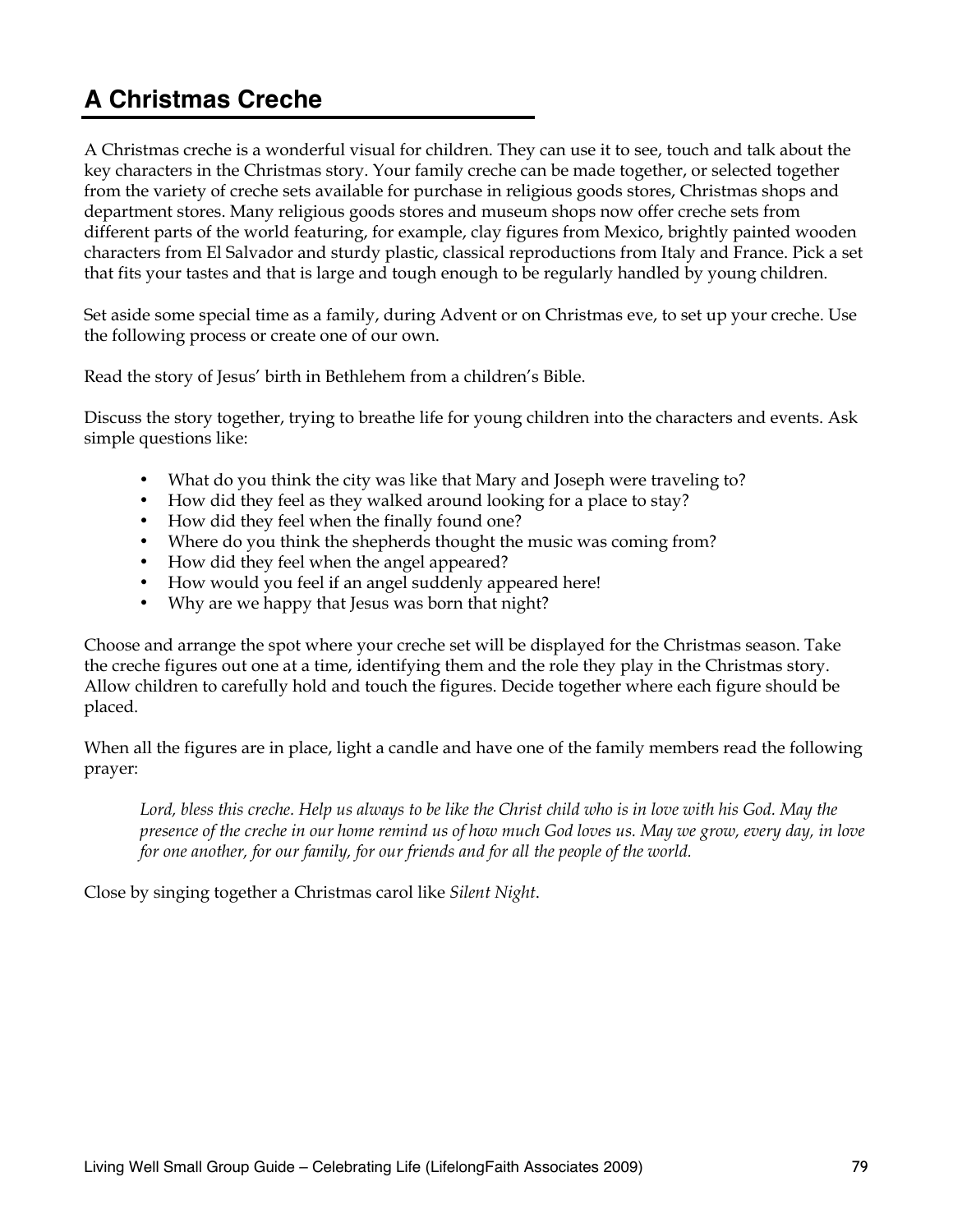# **Christmas Tree Blessing**

*When the tree has been prepared, the family gathers around it. All make the sign of the cross.*

#### **Leader**

Blessed be the name of the Lord.

## **All**

Now and forever.

## **Leader**

This tree is a blessing to our home. It reminds us of all that is beautiful, all that is filled with the gentleness and the promise of God. It stands in our midst as a tree of light that we might promise such beauty to one another and to our world. It stands like that tree of paradise that God made into the tree of life, the cross of Jesus. Let us listen to the words of the apostle Paul to Titus.

## **Scripture Reading**

Titus 3:4-7

## **Leader**

Now let us pray for God's blessing upon all who gather around this tree.

Lord our God, we praise you for the light of creation: the sun, the moon, and the stars of the night. We praise you for the light of Israel: the Law, the prophets, and the wisdom of the Scriptures. We praise you for Jesus Christ, your Son: he is Emmanuel, God-with-us, the Prince of Peace, who fills us with the wonder of your love.

Lord God, let your blessing come upon us as we illumine this tree. May the light and cheer it gives be a sign of the joy that fills our hearts. May all who delight in this tree come to the knowledge and joy of salvation. We ask this through Christ our Lord. Amen.

The lights of the tree are then illuminated.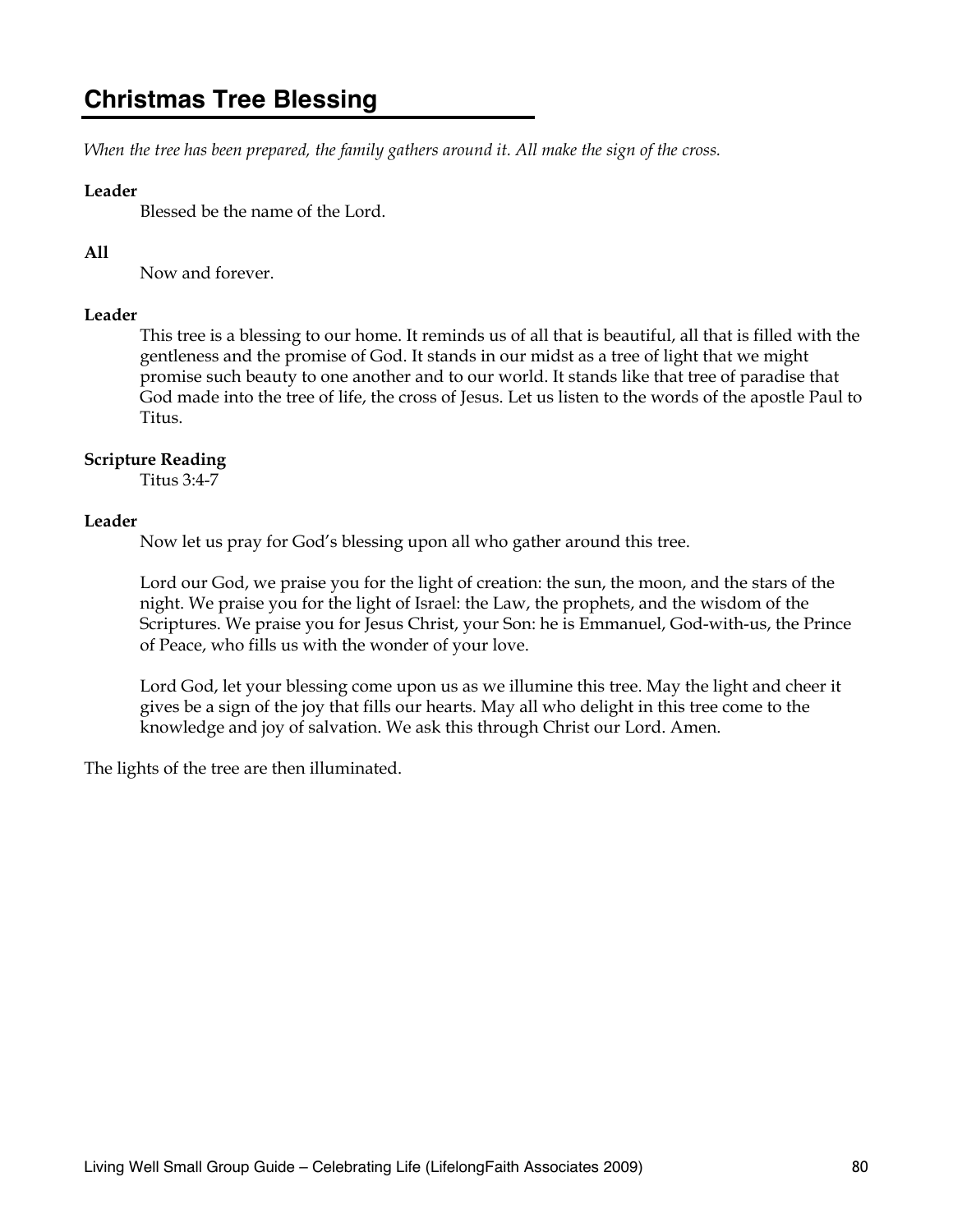# **Manger Scene Blessing**

*The manger scene has a special place near the Christmas tree or in another place where family members can reflect and pray during the Christmas season. It is blessed each year on Christmas Eve or Christmas Day.*

#### **Leader**

Our help is in the name of the Lord.

## **All**

Who made heaven and earth.

#### **Leader**

We are at the beginning of the days of Christmas. All through the season we will look on these images of sheep and cattle, of shepherds, of Mary and of Joseph and Jesus. Let us listen to the words of the holy gospel according to Luke

#### **Scripture Reading**

Luke 2:17

#### **Leader**

Pray now for God's blessing as we look on these figures. God of Mary and Joseph, of shepherds and animals, bless us whenever we gaze on this manger scene. Through all the days of Christmas may these figures tell the story of how humans, angels, and animals found the Christ in this poor place. Fill our house with hospitality, joy, gentleness, and thanksgiving and guide our steps in the way of peace. Grant this through Christ our Lord. Amen.

#### **Leader**

Let us bless the Lord.

#### **All**

Thanks be to God.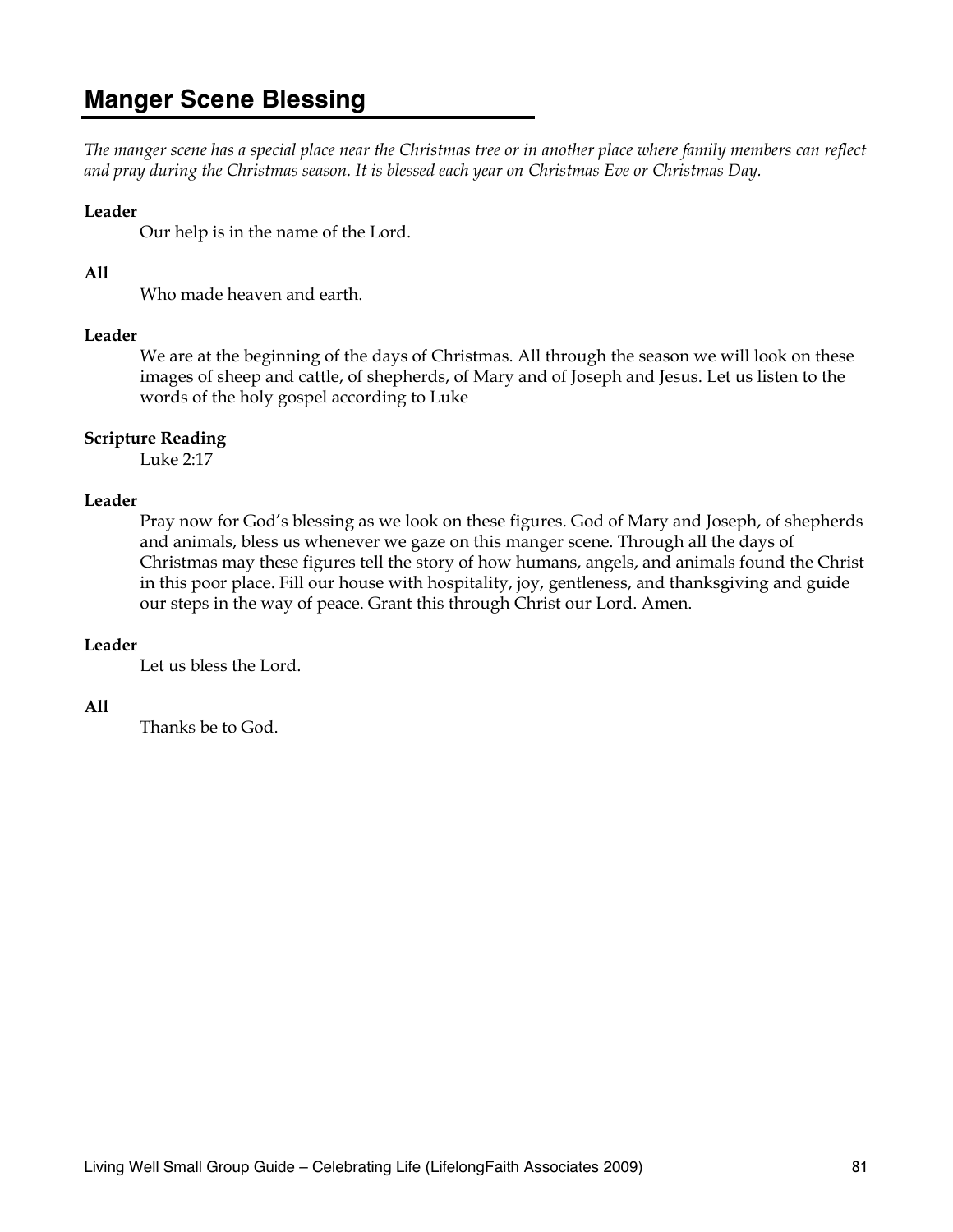# **Christmas Table Blessing**

*Family and friends gather around the Christmas table, upon which there is an unlighted candle.* 

#### **Leader**

Glory to God in the highest.

## **All**

And peace to God's people on earth.

#### **Leader**

As we light our candle on this feast of light may the Spirit of God that shone on the star of Bethlehem grow even brighter in our hearts and home(s) as we live our lives together.

## *A child lights the candle.*

## **1st Reader**

Listen to the words of the holy gospel according to John: And the Word became flesh and made his dwelling among us, and we saw his glory, the glory as of God's only Son, full of grace and truth. This is the Word of the Lord.

## **All**

The Word became flesh and made His dwelling among us.

## **Blessing Prayer**

*The blessing may be read by one person or by a number of persons, each reading a paragraph.*

Oh God of gentleness, in love you gather us at this table for our Christmas feast. We rejoice in being together to celebrate our joy in your great gift to us Jesus Christ your Son.

Lord Jesus hold us close to each other, unite us in spirit with those who are distant and with those who have died.

In the peace of this season may the hungry be filled and the homeless sheltered, and may the unremembered be united especially through your love and peace at work in us.

We remember especially those who have loved us in a special way this past year - who have been bearers of Jesus' love to us. (*Names may be said aloud or in silence*).

## **All**

Lord bless our food, our family, our friends. Help us to share our love.

## **Leader**

Glory to God in the highest.

#### **All**

And peace to God's people on earth.